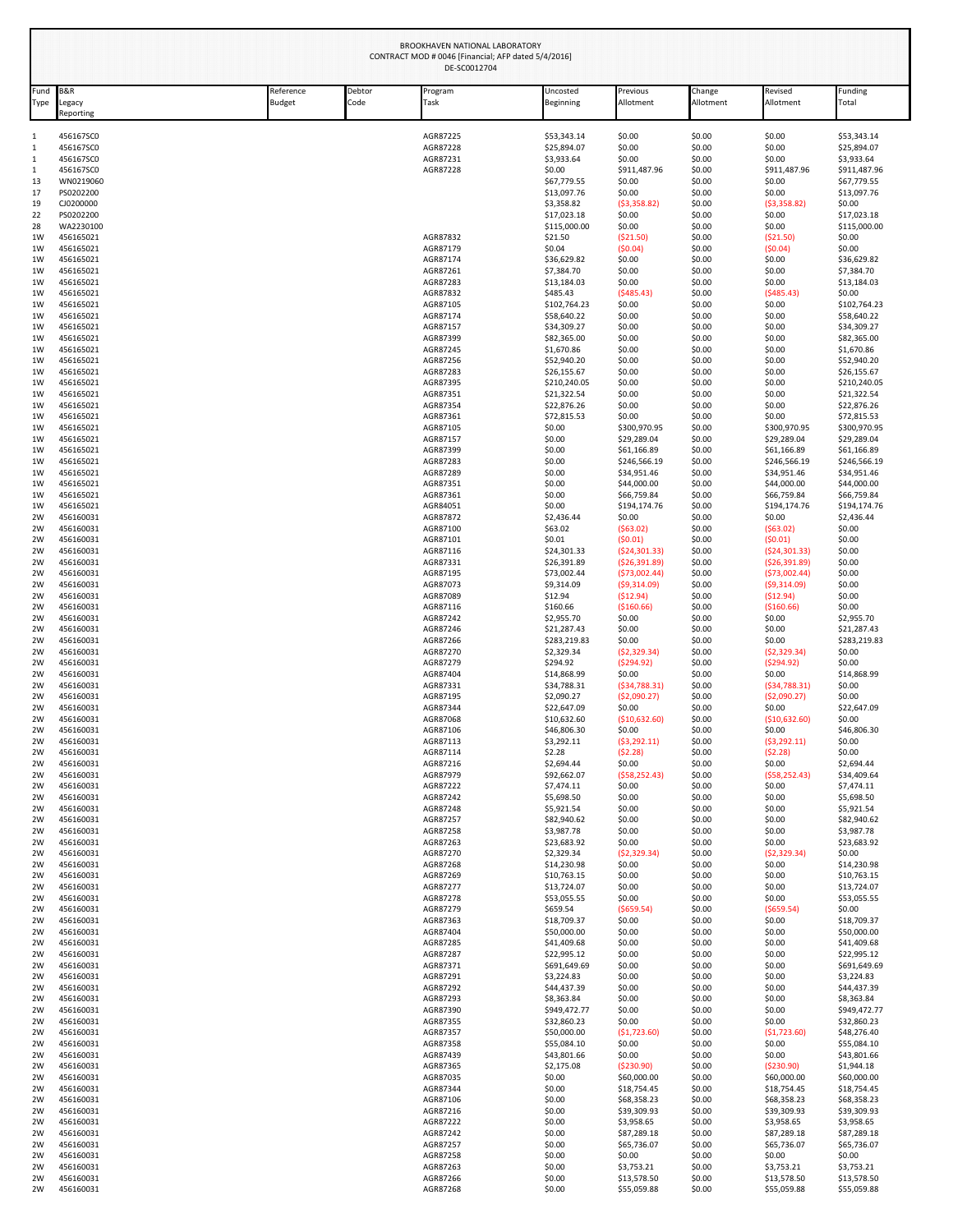| 2W | 456160031 | AGR87269              | \$0.00       | \$59,002.90    | \$0.00 | \$59,002.90     | \$59,002.90    |
|----|-----------|-----------------------|--------------|----------------|--------|-----------------|----------------|
| 2W | 456160031 | AGR87277              | \$0.00       | \$3,397.00     | \$0.00 | \$3,397.00      | \$3,397.00     |
| 2W | 456160031 | AGR87278              | \$0.00       | \$327.03       | \$0.00 | \$327.03        | \$327.03       |
| 2W | 456160031 | AGR87363              | \$0.00       | \$30,150.66    | \$0.00 | \$30,150.66     | \$30,150.66    |
| 2W | 456160031 | AGR87285              | \$0.00       | \$52,528.42    | \$0.00 | \$52,528.42     | \$52,528.42    |
| 2W | 456160031 | AGR87287              | \$0.00       | \$112,797.17   | \$0.00 | \$112,797.17    | \$112,797.17   |
| 2W | 456160031 | AGR87371              | \$0.00       |                | \$0.00 | \$600,000.00    | \$600,000.00   |
|    | 456160031 |                       |              | \$600,000.00   |        |                 |                |
| 2W |           | AGR87290              | \$0.00       | \$48,726.00    | \$0.00 | \$48,726.00     | \$48,726.00    |
| 2W | 456160031 | AGR87291              | \$0.00       | \$2,011.60     | \$0.00 | \$2,011.60      | \$2,011.60     |
| 2W | 456160031 | AGR87292              | \$0.00       | \$48,507.76    | \$0.00 | \$48,507.76     | \$48,507.76    |
| 2W | 456160031 | AGR87293              | \$0.00       | \$8,064.89     | \$0.00 | \$8,064.89      | \$8,064.89     |
| 2W | 456160031 | AGR87355              | \$0.00       | \$8,935.45     | \$0.00 | \$8,935.45      | \$8,935.45     |
| 2W | 456160031 | AGR87357              | \$0.00       | \$99,970.46    | \$0.00 | \$99,970.46     | \$99,970.46    |
| 2W | 456160031 | AGR87358              | \$0.00       | \$254,084.08   | \$0.00 | \$254,084.08    | \$254,084.08   |
| 2W | 456160031 | AGR87370              | \$0.00       | \$224,514.57   | \$0.00 | \$224,514.57    | \$224,514.57   |
| 2W | 456160031 | AGR87362              | \$0.00       | \$76,702.82    | \$0.00 | \$76,702.82     | \$76,702.82    |
| 2W | 456160031 | AGR87369              | \$0.00       | \$118,363.00   | \$0.00 | \$118,363.00    | \$118,363.00   |
| 2W | 456160031 | AGR87368              | \$0.00       | \$175,978.04   | \$0.00 | \$175,978.04    | \$175,978.04   |
|    |           |                       |              | \$22,500.00    |        |                 |                |
| 2W | 456160031 | AGR87382              | \$0.00       |                | \$0.00 | \$22,500.00     | \$22,500.00    |
| 2W | 456160031 | AGR87833              | \$0.00       | \$53,643.71    | \$0.00 | \$53,643.71     | \$53,643.71    |
| 2W | 456160031 | AGR87385              | \$0.00       | \$163,834.95   | \$0.00 | \$163,834.95    | \$163,834.95   |
| 2W | 456160031 | AGR87386              | \$0.00       | \$43,689.32    | \$0.00 | \$43,689.32     | \$43,689.32    |
| 2W | 456160031 | AGR87389              | \$0.00       | \$49,453.00    | \$0.00 | \$49,453.00     | \$49,453.00    |
| 2W | 456160031 | AGR84050              | \$0.00       | \$92,819.00    | \$0.00 | \$92,819.00     | \$92,819.00    |
| 2W | 456160031 | AGR84053              | \$0.00       | \$12,480.00    | \$0.00 | \$12,480.00     | \$12,480.00    |
| 2W | 456160031 | AGR84054              | \$0.00       | \$15,000.00    | \$0.00 | \$15,000.00     | \$15,000.00    |
| 2W | 456160031 | AGR84056              | \$0.00       | \$50,000.00    | \$0.00 | \$50,000.00     | \$50,000.00    |
| 2W | 456160031 | AGR84060              | \$0.00       | \$229,448.00   | \$0.00 | \$229,448.00    | \$229,448.00   |
| 2W | 456160032 | AGR87247              | \$42.29      | (542.29)       | \$0.00 | (542.29)        | \$0.00         |
| 2W | 456160032 | AGR87178              | \$46,652.39  | (546, 652.39)  | \$0.00 | (546, 652.39)   | \$0.00         |
| 2W | 456160032 | AGR87197              | \$747.52     | \$0.00         | \$0.00 | \$0.00          | \$747.52       |
|    | 456160032 |                       |              |                |        |                 |                |
| 2W |           | AGR87981              | \$19,447.24  | \$0.00         | \$0.00 | \$0.00          | \$19,447.24    |
| 2W | 456160032 | AGR87807              | \$14,150.39  | \$0.00         | \$0.00 | \$0.00          | \$14,150.39    |
| 2W | 456160032 | AGR87178              | \$11,648.66  | (511, 648.66)  | \$0.00 | ( \$11,648.66)  | \$0.00         |
| 2W | 456160032 | AGR87072              | \$150.06     | (\$150.06)     | \$0.00 | ( \$150.06)     | \$0.00         |
| 2W | 456160032 | AGR87981              | \$24,652.14  | \$0.00         | \$0.00 | \$0.00          | \$24,652.14    |
| 2W | 456160032 | AGR87217              | \$45,419.89  | \$0.00         | \$0.00 | \$0.00          | \$45,419.89    |
| 2W | 456160032 | AGR87280              | \$38,397.83  | \$0.00         | \$0.00 | \$0.00          | \$38,397.83    |
| 2W | 456160032 | AGR87899              | \$49,133.71  | \$0.00         | \$0.00 | \$0.00          | \$49,133.71    |
| 2W | 456160032 | AGR87284              | \$1,353.83   | \$0.00         | \$0.00 | \$0.00          | \$1,353.83     |
| 2W | 456160032 | AGR87286              | \$419.36     | (5419.36)      | \$0.00 | (5419.36)       | \$0.00         |
| 2W | 456160032 | AGR87412              | \$90,102.04  | \$0.00         | \$0.00 | \$0.00          | \$90,102.04    |
|    |           |                       |              |                |        |                 |                |
| 2W | 456160032 | AGR87360              | \$24,128.49  | \$0.00         | \$0.00 | \$0.00          | \$24,128.49    |
| 2W | 456160032 | AGR87197              | \$0.00       | \$97,087.38    | \$0.00 | \$97,087.38     | \$97,087.38    |
| 2W | 456160032 | AGR87217              | \$0.00       | \$252,424.93   | \$0.00 | \$252,424.93    | \$252,424.93   |
| 2W | 456160032 | AGR87280              | \$0.00       | \$91,659.02    | \$0.00 | \$91,659.02     | \$91,659.02    |
| 2W | 456160032 | AGR87412              | \$0.00       | \$58,252.43    | \$0.00 | \$58,252.43     | \$58,252.43    |
| 2W | 456160032 | AGR87360              | \$0.00       | \$320,500.00   | \$0.00 | \$320,500.00    | \$320,500.00   |
| 2W | 456160032 | AGR87384              | \$0.00       | \$48,543.69    | \$0.00 | \$48,543.69     | \$48,543.69    |
| 2W | 456160032 | AGR87387              | \$0.00       | \$48,543.69    | \$0.00 | \$48,543.69     | \$48,543.69    |
| 2W | 456160032 | AGR84057              | \$0.00       | \$28,296.11    | \$0.00 | \$28,296.11     | \$28,296.11    |
| 2Z | 456160031 | AGR87366              | \$225,242.72 | \$0.00         | \$0.00 | \$0.00          | \$225,242.72   |
| 3F | 456140063 | AGRFIATA02185G0001    | \$57.50      | \$0.00         | \$0.00 | \$0.00          | \$57.50        |
| 3F | 456140075 |                       | \$33,980.58  | \$0.00         | \$0.00 | \$0.00          | \$33,980.58    |
|    |           | AGR10769280           |              |                |        | \$0.00          |                |
| 3F | 456140086 | AGRN0001408IP20092    | \$1.63       | \$0.00         | \$0.00 |                 | \$1.63         |
| 3F | 456140086 | AGRN0001410IP20053    | \$1,834.82   | \$0.00         | \$0.00 | \$0.00          | \$1,834.82     |
| 3F | 456140086 | AGRN0001411IP20054    | \$2,572.20   | \$0.00         | \$0.00 | \$0.00          | \$2,572.20     |
| 3F | 456140086 | AGRN0001412IP20065    | \$12,675.15  | \$0.00         | \$0.00 | \$0.00          | \$12,675.15    |
| 3F | 456140086 | AGRN0017315IP00032    | \$21,912.01  | \$0.00         | \$0.00 | \$0.00          | \$21,912.01    |
| 3F | 456140124 | AGRB094739I           | \$738.21     | \$0.00         | \$0.00 | \$0.00          | \$738.21       |
| 3F | 456140124 | AGRB114386I           | \$232.09     | \$0.00         | \$0.00 | \$0.00          | \$232.09       |
| 3F | 456140124 | AGR114417I            | \$76.14      | \$0.00         | \$0.00 | \$0.00          | \$76.14        |
| 3F | 456140124 | AGR114413I            | \$6,766.21   | \$0.00         | \$0.00 | \$0.00          | \$6,766.21     |
| 3F | 456140124 | AGR1002710731         | \$133,925.98 | \$0.00         | \$0.00 | \$0.00          | \$133,925.98   |
| 3F | 456140142 | AGREAO100000089329    | \$1,372.48   | \$0.00         | \$0.00 | \$0.00          | \$1,372.48     |
| 3F | 456140357 | AGRSIAA1213ISNNADR5IN | \$0.01       | \$0.00         | \$0.00 | \$0.00          | \$0.01         |
| 3F | 45614036B | AGRHSHQDC09X00050     | \$0.42       | \$0.00         | \$0.00 | \$0.00          | \$0.42         |
| 3F | 45614036B | AGRHSHQDC09X00627     | \$25,454.80  | \$0.00         | \$0.00 | \$0.00          | \$25,454.80    |
|    |           |                       |              |                |        |                 |                |
| 3F | 45614036B | AGRHSHQDC09X00627     | \$20,000.00  | \$0.00         | \$0.00 | \$0.00          | \$20,000.00    |
| 3F | 45614036B | AGRHSHQDC10X00063     | \$7,027.90   | \$0.00         | \$0.00 | \$0.00          | \$7,027.90     |
| 3F | 45614036B | AGRHSHQDC12X00340     | \$179,706.81 | \$0.00         | \$0.00 | \$0.00          | \$179,706.81   |
| 3F | 45614036B | AGRHSHQDC10X00595     | \$0.00       | (\$130,000.00) | \$0.00 | ( \$130,000.00] | (\$130,000.00] |
| 3F | 45614036B | AGRHSHQPM15X00168     | \$0.00       | ( \$85,000.00) | \$0.00 | ( \$85,000.00)  | ( \$85,000.00) |
| 3F | 45614036B | AGRHSHQDC10X00595     | \$140,478.12 | \$0.00         | \$0.00 | \$0.00          | \$140,478.12   |
| 3F | 45614036B | AGRHSHQPM15X00168     | \$580,000.00 | \$0.00         | \$0.00 | \$0.00          | \$580,000.00   |
| 3F | 45614036B | AGRHSHQPM14X00008     | \$50,000.00  | (5740.72)      | \$0.00 | (5740.72)       | \$49,259.28    |
| 3F | 45614036B | ARGHSHQPM14X-00162    | \$20,144.77  | \$0.00         | \$0.00 | \$0.00          | \$20,144.77    |
| 3F | 45614036B | AGRHSHQPM15X00025     | \$6,719.18   | \$0.00         | \$0.00 | \$0.00          | \$6,719.18     |
| 3F | 45614036B | AGRHSHQDC15X00146     | \$450,000.00 | \$0.00         | \$0.00 | \$0.00          | \$450,000.00   |
| 3F | 45614036B | AGRHSHQPM16X00081     | \$0.00       | \$230,000.00   | \$0.00 | \$230,000.00    | \$230,000.00   |
| 3T | 456140063 | AGRF3KTK77089GV01     | \$121.67     | \$0.00         | \$0.00 | \$0.00          | \$121.67       |
| 3T | 456140063 | AGRF1ATA09042G001     | \$8.15       | \$0.00         | \$0.00 | \$0.00          | \$8.15         |
| 3T | 456140075 | AGR4EDERGM670         | \$252.20     | \$0.00         | \$0.00 | \$0.00          | \$252.20       |
| 3T | 456140075 | AGRW74RDV30934587     | \$6.01       | \$0.00         | \$0.00 | \$0.00          | \$6.01         |
|    |           |                       |              |                |        |                 |                |
| 3T | 456140075 | AGRW74RDV41125664     | \$298,572.91 | \$0.00         | \$0.00 | \$0.00          | \$298,572.91   |
| 3T | 456140075 | AGR10512931           | \$1,650.49   | \$0.00         | \$0.00 | \$0.00          | \$1,650.49     |
| 3T | 456140075 | AGRW74RDV41125664     | \$97,087.38  | \$0.00         | \$0.00 | \$0.00          | \$97,087.38    |
| 3T | 456140086 | AGRN0002405MP70325    | \$90.80      | \$0.00         | \$0.00 | \$0.00          | \$90.80        |
| 3T | 456140086 | AGRN0001406IP20042    | \$2,468.42   | \$0.00         | \$0.00 | \$0.00          | \$2,468.42     |
| 3T | 456140086 | AGRDSAM60386          | \$9,500.40   | \$0.00         | \$0.00 | \$0.00          | \$9,500.40     |
| 3T | 456140124 | AGR054043I            | \$40.30      | \$0.00         | \$0.00 | \$0.00          | \$40.30        |
| 3T | 456140124 | AGRB064100I           | \$759.55     | \$0.00         | \$0.00 | \$0.00          | \$759.55       |
| 3T | 456140124 | AGRB084415I           | \$1,977.80   | \$0.00         | \$0.00 | \$0.00          | \$1,977.80     |
| 3T | 456140124 | AGRB084486I           | \$43.04      | \$0.00         | \$0.00 | \$0.00          | \$43.04        |
| 3T | 456140357 | AGRSIAA1213ISNNADR5IN | \$57,010.74  | \$0.00         | \$0.00 | \$0.00          | \$57,010.74    |
|    |           |                       |              |                |        |                 | \$516.93       |
| 3T | 45614036B | AGRHSHQDC06X00090     | \$516.93     | \$0.00         | \$0.00 | \$0.00          |                |
| 3T | 45614036B | AGRHSHQPM12X00156     | \$3,250.37   | ( \$3,250.37)  | \$0.00 | ( \$3,250.37)   | \$0.00         |
| 3T | 45614036B | AGRHSHQDC13X00231     | \$68,951.40  | \$0.00         | \$0.00 | \$0.00          | \$68,951.40    |
| 3T |           | AGRHSHQDC10X00595     | \$10,196.86  | \$0.00         | \$0.00 | \$0.00          | \$10,196.86    |
|    | 45614036B |                       |              |                |        |                 |                |
| 3T | 45614036B | AGRHSHQDC12X00340     | \$4,403.81   | \$0.00         | \$0.00 | \$0.00          | \$4,403.81     |
| 3T | 45614036B | AGRHSHQDC13X00231     | \$50,623.00  | \$0.00         | \$0.00 | \$0.00          | \$50,623.00    |
| 3T | 45614036B | AGRHSHQPM14X00209     | \$364,316.41 | \$0.00         | \$0.00 | \$0.00          | \$364,316.41   |
| 3T | 45614036B | AGRHSHQDC13X00231     | \$167,000.00 | \$0.00         | \$0.00 | \$0.00          | \$167,000.00   |
| 3W | 456140040 | AGRAG3604D100016      | \$384.38     | \$0.00         | \$0.00 | \$0.00          | \$384.38       |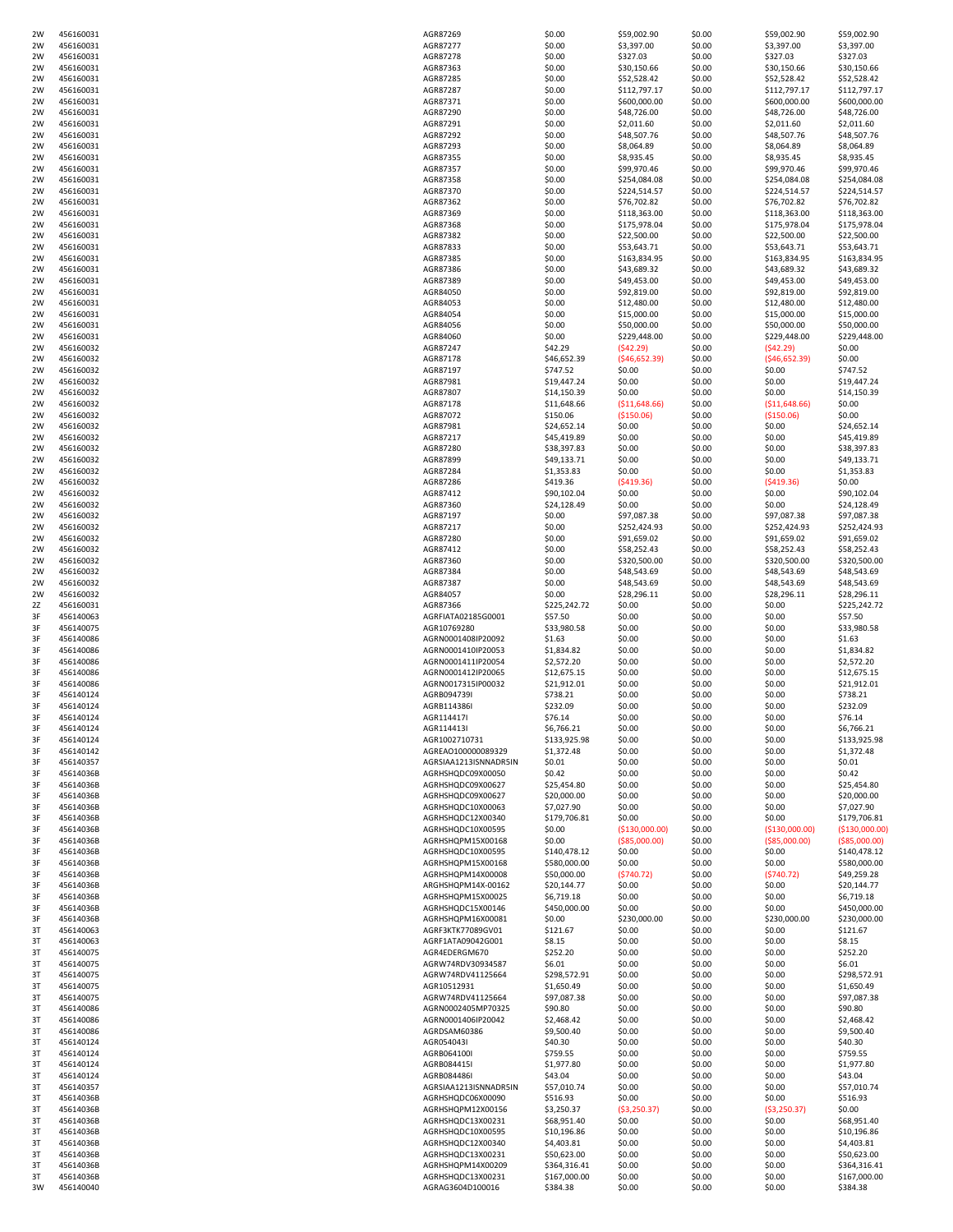| 3W | 456140050              | AGRNA05AANRG0046              | \$72.36                | \$0.00         | \$0.00 | \$0.00         | \$72.36                |
|----|------------------------|-------------------------------|------------------------|----------------|--------|----------------|------------------------|
| 3W | 456140050              | AGRNA05AANRG0065              | \$316.17               | \$0.00         | \$0.00 | \$0.00         | \$316.17               |
| 3W | 456140050              | AGRNA05AANRG0328              | \$12.58                | \$0.00         | \$0.00 | \$0.00         | \$12.58                |
| 3W | 456140050              | AGRNA06AANRG0025              | \$662.75               | \$0.00         | \$0.00 | \$0.00         | \$662.75               |
| 3W | 456140050              | AGRNA06AANRG0150              | \$385.54               | \$0.00         | \$0.00 | \$0.00         | \$385.54               |
| 3W | 456140050              | AGRMOU010402                  | \$163,777.03           | \$0.00         | \$0.00 | \$0.00         | \$163,777.03           |
| 3W | 456140050              | AGREA133W07IA0003             | \$413.99               | \$0.00         | \$0.00 | \$0.00         | \$413.99               |
| 3W | 456140050              | AGR8EWN90002                  | \$0.04                 | \$0.00         | \$0.00 | \$0.00         | \$0.04                 |
| 3W | 456140050              | AGRM32399                     | \$509,058.59           | \$0.00         | \$0.00 | \$0.00         | \$509,058.59           |
| 3W | 456140050              | AGRMOU010402                  | \$97,087.38            | \$0.00         | \$0.00 | \$0.00         | \$97,087.38            |
| 3W | 456140050              | AGR9EWN90002                  | \$3,866.08             | \$0.00         | \$0.00 | \$0.00         | \$3,866.08             |
| 3W | 456140050              | AGR9EWN90002                  | \$11,870.87            | \$0.00         | \$0.00 | \$0.00         | \$11,870.87            |
| 3W | 456140050              | AGRM101416                    | \$19,422.33            | \$0.00         | \$0.00 | \$0.00         | \$19,422.33            |
| 3W | 456140050              | AGR20130015000000             | \$25,552.16            | \$0.00         | \$0.00 | \$0.00         | \$25,552.16            |
| 3W | 456140050              | AGR201300230000               | \$2,007.03             | \$0.00         | \$0.00 | \$0.00         | \$2,007.03             |
| 3W | 456140050              | AGR9EWN90002                  | \$8,737.52             | \$0.00         | \$0.00 | \$0.00         | \$8,737.52             |
| 3W | 456140050              | AGR20130028000001             | \$127,397.87           | \$0.00         | \$0.00 | \$0.00         | \$127,397.87           |
| 3W | 456140050              | AGR9EWN90002                  | \$1.29                 | \$0.00         | \$0.00 | \$0.00         | \$1.29                 |
| 3W | 456140050              | AGR201300230002               | \$237,843.91           | \$0.00         | \$0.00 | \$0.00         | \$237,843.91           |
| 3W | 456140050              | AGR20130015000000             | \$0.00                 | \$5,220,776.70 | \$0.00 | \$5,220,776.70 | \$5,220,776.70         |
| 3W | 456140050              | AGR60NANB15D276               | \$0.00                 | \$9,708.74     | \$0.00 | \$9,708.74     | \$9,708.74             |
| 3W | 456140124              | AGRB104300I                   | \$72.80                | \$0.00         | \$0.00 | \$0.00         | \$72.80                |
| 3W |                        |                               |                        |                |        |                |                        |
|    | 456140124<br>456140160 | AGR100274341<br>AGR501301T217 | \$268,546.83<br>\$0.87 | \$0.00         | \$0.00 | \$0.00         | \$268,546.83<br>\$0.87 |
| 3W |                        |                               |                        | \$0.00         | \$0.00 | \$0.00         |                        |
| 3W | 456140170              | AGRDTFA0301X90030             | \$2,532.20             | \$0.00         | \$0.00 | \$0.00         | \$2,532.20             |
| 3W | 456140180              | AGRDW8993054501               | \$7,826.04             | \$0.00         | \$0.00 | \$0.00         | \$7,826.04             |
| 3W | 456140180              | AGRDW89938926                 | \$132.52               | \$0.00         | \$0.00 | \$0.00         | \$132.52               |
| 3W | 456140180              | AGRDW8992167801               | \$50.65                | \$0.00         | \$0.00 | \$0.00         | \$50.65                |
| 3W | 456140196              | AGRS56350D                    | \$258.04               | \$0.00         | \$0.00 | \$0.00         | \$258.04               |
| 3W | 456140196              | AGRT1201W                     | \$271.59               | \$0.00         | \$0.00 | \$0.00         | \$271.59               |
| 3W | 456140196              | AGRT467X                      | \$1,673.69             | \$0.00         | \$0.00 | \$0.00         | \$1,673.69             |
| 3W | 456140196              | AGRNNJ05HE71I                 | \$20,870.32            | \$0.00         | \$0.00 | \$0.00         | \$20,870.32            |
| 3W | 456140196              | AGRNNM06AA69I                 | \$229.09               | \$0.00         | \$0.00 | \$0.00         | \$229.09               |
| 3W | 456140196              | AGRNNM06AA69I                 | \$1,378.14             | \$0.00         | \$0.00 | \$0.00         | \$1,378.14             |
| 3W | 456140196              | AGRNNH09AL94I                 | \$3.66                 | \$0.00         | \$0.00 | \$0.00         | \$3.66                 |
| 3W | 456140196              | AGRNNM09AA38I                 | \$6.11                 | \$0.00         | \$0.00 | \$0.00         | \$6.11                 |
| 3W | 456140196              | AGRNNJ07HC73I                 | \$0.26                 | \$0.00         | \$0.00 | \$0.00         | \$0.26                 |
| 3W | 456140196              | AGRNNJ07HE78I                 | \$360,508.07           | \$0.00         | \$0.00 | \$0.00         | \$360,508.07           |
| 3W | 456140196              | AGRNNL11AA35                  | \$975.49               | (\$975.49)     | \$0.00 | (\$975.49)     | \$0.00                 |
| 3W | 456140196              | AGRNNJ13HE07I                 | \$445.58               | \$0.00         | \$0.00 | \$0.00         | \$445.58               |
| 3W | 456140196              | AGRNNJ12HA64I                 | \$3,737,763.56         | (59,708.74)    | \$0.00 | (59,708.74)    | \$3,728,054.82         |
| 3W | 456140196              | AGRNNG13WF87I                 | \$113,988.19           | \$0.00         | \$0.00 | \$0.00         | \$113,988.19           |
| 3W | 456140196              | AGRRPO201503-0001             | \$39,069.28            | \$0.00         | \$0.00 | \$0.00         | \$39,069.28            |
| 3W | 456140196              | ARGNNL15AA05                  | \$37,811.68            | (537, 457.23)  | \$0.00 | (537, 457.23)  | \$354.45               |
| 3W | 456140196              | AGRNNG14WF16I                 | \$44,178.93            | \$0.00         | \$0.00 | \$0.00         | \$44,178.93            |
| 3W | 456140196              | AGRNNJ15HP16I                 | \$4,629.34             | \$0.00         | \$0.00 | \$0.00         | \$4,629.34             |
|    |                        |                               |                        |                |        |                |                        |
| 3W | 456140196              | AGRNNL15AA13I                 | \$155,339.81           | \$0.00         | \$0.00 | \$0.00         | \$155,339.81           |
| 3W | 456140196              | AGRNNG14WF16I                 | \$0.00                 | \$19,417.48    | \$0.00 | \$19,417.48    | \$19,417.48            |
| 3W | 456140196              | AGRNNJ15HP16I                 | \$0.00                 | \$87,038.52    | \$0.00 | \$87,038.52    | \$87,038.52            |
| 3W | 456140196              | AGRNNL15AA13I                 | \$0.00                 | \$51,456.31    | \$0.00 | \$51,456.31    | \$51,456.31            |
| 3W | 456140196              | AGRNNJ16HP16I                 | \$0.00                 | \$5,703,883.49 | \$0.00 | \$5,703,883.49 | \$5,703,883.49         |
| 3W | 456140196              | AGRNNH16AC33I                 | \$0.00                 | \$135,922.33   | \$0.00 | \$135,922.33   | \$135,922.33           |
| 3W | 456140196              | AGRNNA16BD59I                 | \$0.00                 | \$98,431.07    | \$0.00 | \$98,431.07    | \$98,431.07            |
| 3W | 456140196              | AGRNNJ16HW03I                 | \$0.00                 | \$30,762.52    | \$0.00 | \$30,762.52    | \$30,762.52            |
| 3W | 456140200              | AGRDMR0439199                 | \$2,193.60             | \$0.00         | \$0.00 | \$0.00         | \$2,193.60             |
| 3W | 456140220              | AGRRWWN05BNL                  | \$527,491.57           | \$0.00         | \$0.00 | \$0.00         | \$527,491.57           |
| 3W | 456140220              | AGRY1DA1029                   | \$108.32               | \$0.00         | \$0.00 | \$0.00         | \$108.32               |
| 3W | 456140220              | AGRY1RR9004                   | \$16,355.37            | \$0.00         | \$0.00 | \$0.00         | \$16,355.37            |
| 3W | 456140220              | AGRF32EB997320                | \$11,278.07            | \$0.00         | \$0.00 | \$0.00         | \$11,278.07            |
| 3W | 456140220              | AGRF32EB997320                | \$50,054.00            | \$0.00         | \$0.00 | \$0.00         | \$50,054.00            |
| 3W | 456140220              | AGRY1GM120701                 | \$1,872,290.05         | \$0.00         | \$0.00 | \$0.00         | \$1,872,290.05         |
| 3W | 456140220              | AGRY1AA3009                   | \$4,499.65             | \$0.00         | \$0.00 | \$0.00         | \$4,499.65             |
| 3W | 456140220              | AGRY1GM0080                   | \$537.35               | \$0.00         | \$0.00 | \$0.00         | \$537.35               |
| 3W | 456140220              | AGRR21EB012707                | \$12,417.93            | \$0.00         | \$0.00 | \$0.00         | \$12,417.93            |
| 3W | 456140220              | AGR12FED1204064               | \$152,272.29           | \$0.00         | \$0.00 | \$0.00         | \$152,272.29           |
| 3W | 456140220              | AGRAAA12001001                | \$35,616.06            | \$0.00         | \$0.00 | \$0.00         | \$35,616.06            |
| 3W | 456140220              | AGRAGM12002001                | \$4,031,300.00         | \$0.00         | \$0.00 | \$0.00         | \$4,031,300.00         |
| 3W | 456140220              | AGRNIHGRANTS                  | \$859,161.14           | \$0.00         | \$0.00 | \$0.00         | \$859,161.14           |
| 3W | 456140220              | AGRAGM12002001                | \$3,283,360.00         | \$0.00         | \$0.00 | \$0.00         | \$3,283,360.00         |
| 3W | 456140220              | AGRAAA12001002                | \$202,441.53           | \$0.00         | \$0.00 | \$0.00         | \$202,441.53           |
| 3W | 456140220              | AGRNIHGRANTS                  | \$828,632.00           | \$0.00         | \$0.00 | \$0.00         | \$828,632.00           |
| 3W | 456140220              | AGRAGM12001001                | \$183,118.06           | \$0.00         | \$0.00 | \$0.00         | \$183,118.06           |
| 3W | 456140220              | AGRR21AI113565                | \$321,132.65           | \$0.00         | \$0.00 | \$0.00         | \$321,132.65           |
| 3W | 456140220              | <b>AGRNIHGRANTS</b>           | \$822,752.00           | \$0.00         | \$0.00 | \$0.00         | \$822,752.00           |
| 3W | 456140220              | AGRY1RR110501                 | \$8,933.85             | (58,933.85)    | \$0.00 | ( \$8,933.85)  | \$0.00                 |
| 3W | 456140220              | AGRY1GM120701                 | \$300,000.00           | \$0.00         | \$0.00 | \$0.00         | \$300,000.00           |
| 3W | 456140220              | AGRR21AI113565                | \$236,160.00           | \$0.00         | \$0.00 | \$0.00         | \$236,160.00           |
| 3W | 456140220              | AGRNRCHQ6014D0012             | \$2,297,683.59         | \$0.00         | \$0.00 | \$0.00         | \$2,297,683.59         |
| 3W | 456140220              | AGRY1CO120601                 | \$0.00                 | \$8,933.85     | \$0.00 | \$8,933.85     | \$8,933.85             |
| 3W | 456140280              | AGRW10080                     | \$10,071.02            | \$0.00         | \$0.00 | \$0.00         | \$10,071.02            |
| 3W | 456140351              | AGRSIAA02NPMNA                | \$6,056.02             | \$0.00         | \$0.00 | \$0.00         | \$6,056.02             |
| 3W | 456140351              | AGRSIAA02NPMNA2               | \$2.00                 | \$0.00         | \$0.00 | \$0.00         | \$2.00                 |
| 3W | 456140351              | AGR05474                      |                        | \$0.00         | \$0.00 | \$0.00         | \$201,872.49           |
|    |                        | <b>AGRRWWFO</b>               | \$201,872.49           |                |        |                |                        |
| 3W | 456140351              |                               | \$394,234.20           | \$0.00         | \$0.00 | \$0.00         | \$394,234.20           |
| 3W | 456140351              | AGRSIAA02NPMNA4               | \$1,373,415.68         | \$0.00         | \$0.00 | \$0.00         | \$1,373,415.68         |
| 3W | 456140351              | AGRSIAA07ISNMNSA3             | \$58,364.35            | \$0.00         | \$0.00 | \$0.00         | \$58,364.35            |
| 3W | 456140351              | AGRSIAA08ISNMNSA3             | \$409.71               | \$0.00         | \$0.00 | \$0.00         | \$409.71               |
| 3W | 456140351              | AGRSIAA09ISNMNSA15            | \$123,016.99           | \$0.00         | \$0.00 | \$0.00         | \$123,016.99           |
| 3W | 456140351              | AGRSIAA11ISNMNSA15            | \$189,102.81           | \$0.00         | \$0.00 | \$0.00         | \$189,102.81           |
| 3W | 456140351              | AGRSIAA10ISNMNSA12            | \$1,025.05             | \$0.00         | \$0.00 | \$0.00         | \$1,025.05             |
| 3W | 456140351              | AGRSIAA12ISNMNSA09            | \$764,628.37           | \$0.00         | \$0.00 | \$0.00         | \$764,628.37           |
| 3W | 456140351              | AGRSIAA13ISNMNSA2             | \$4,101,156.71         | \$0.00         | \$0.00 | \$0.00         | \$4,101,156.71         |
| 3W | 456140351              | AGR1931CP14Y0001-140001       | \$4,715,012.65         | \$0.00         | \$0.00 | \$0.00         | \$4,715,012.65         |
| 3W | 456140351              | AGR1931CP14Y0001              | \$0.00                 | \$6,500,000.00 | \$0.00 | \$6,500,000.00 | \$6,500,000.00         |
| 3W | 456140352              | AGRSIAA03NPMNA4               | \$8,200.00             | \$0.00         | \$0.00 | \$0.00         | \$8,200.00             |
| 3W | 456140352              | AGRSIAA05NPPTR02              | \$95.26                | \$0.00         | \$0.00 | \$0.00         | \$95.26                |
| 3W | 456140352              | AGRSIAA06ISN                  | \$175.17               | \$0.00         | \$0.00 | \$0.00         | \$175.17               |
| 3W | 456140352              | AGRSIAA07ISN                  | \$46.59                | \$0.00         | \$0.00 | \$0.00         | \$46.59                |
| 3W | 456140352              | AGRSIAA08ISN                  | \$39.54                | \$0.00         | \$0.00 | \$0.00         | \$39.54                |
| 3W | 456140352              | AGRSIAA12ISNCTR01             | \$623.41               | \$0.00         | \$0.00 | \$0.00         | \$623.41               |
| 3W | 456140352              | AGRSIAA10ISNCTR10             | \$25,857.13            | \$0.00         | \$0.00 | \$0.00         | \$25,857.13            |
| 3W | 456140352              | AGR1931CM14Y0004-140001       | \$45,258.19            | \$0.00         | \$0.00 | \$0.00         | \$45,258.19            |
|    |                        |                               |                        |                |        |                |                        |
| 3W | 456140352              | AGR1931CM15Y0007              | \$505,781.55           | \$0.00         | \$0.00 | \$0.00         | \$505,781.55           |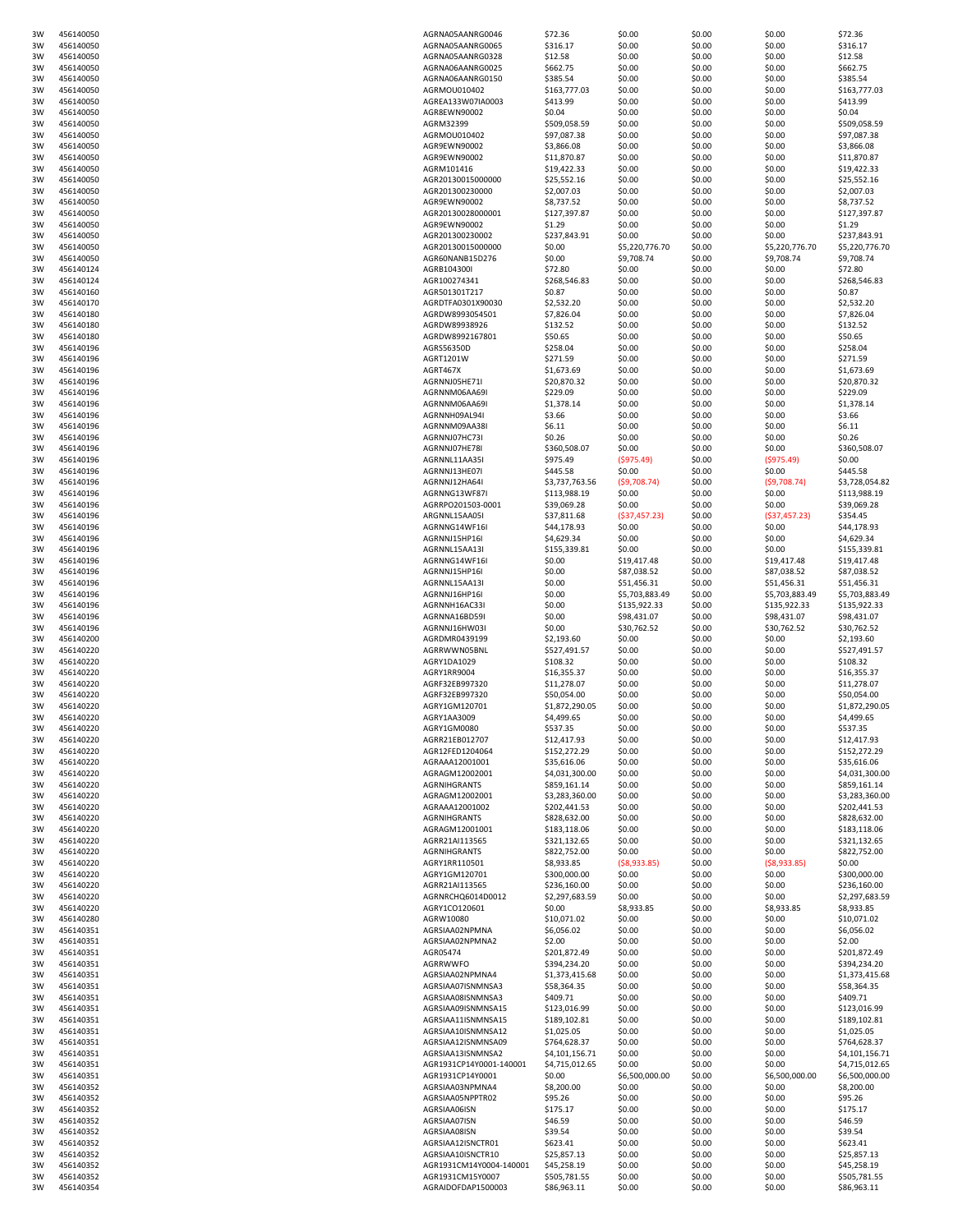| 3W        | 456140354 |              | AGRAIDOFDAP1500003       | \$0.00                      | \$174,757.28     | \$0.00           | \$174,757.28     | \$174,757.28                |
|-----------|-----------|--------------|--------------------------|-----------------------------|------------------|------------------|------------------|-----------------------------|
| 3W        | 456140357 |              | AGRS-OES-10-IAA-0021     | \$6.34                      | \$0.00           | \$0.00           | \$0.00           | \$6.34                      |
| 3W        | 456140357 |              | AGR13FINOGA023           | \$28.44                     | (528.44)         | \$0.00           | (528.44)         | \$0.00                      |
| 3W        | 456140357 |              | AGRS-OES-09-IAA-0022     | \$211.96                    | \$0.00           | \$0.00           | \$0.00           | \$211.96                    |
| 3W        | 456140357 |              | AGR14FINOGA0121          | \$26,008.75                 | \$0.00           | \$0.00           | \$0.00           | \$26,008.75                 |
| 3W        | 456140357 |              | AGR14FINOGA0241          | \$12,710.35                 | (512, 710.35)    | \$0.00           | (512, 710.35)    | \$0.00                      |
| 3W        | 456140357 |              | AGR1931BH13Y0002-0001    | \$6,708.87                  | \$0.00           | \$0.00           | \$0.00           | \$6,708.87                  |
| 3W        | 456140357 |              | AGR1931BH13Y0002-0001    | \$260.99                    | \$0.00           | \$0.00           | \$0.00           | \$260.99                    |
| 3W        | 456140358 |              | AGR065067A               | \$851.70                    | \$0.00           | \$0.00           | \$0.00           | \$851.70                    |
| 3W        | 456140358 |              | AGR903717                | \$43,756.46                 | \$0.00           | \$0.00           | \$0.00           | \$43,756.46                 |
| 3W        | 456140358 |              | AGRS03717                | \$166.79                    | \$0.00           | \$0.00           | \$0.00           | \$166.79                    |
|           |           |              | AGRSOES10IAA0024         | \$121.25                    | \$0.00           | \$0.00           | \$0.00           | \$121.25                    |
| 3W        | 456140358 |              |                          |                             |                  |                  |                  |                             |
| 3W        | 456140358 |              | AGR017316                | \$83,084.91                 | \$0.00           | \$0.00           | \$0.00           | \$83,084.91                 |
| 3W        | 456140371 |              | 189J2992                 | \$0.01                      | \$0.00           | \$0.00           | \$0.00           | \$0.01                      |
| 3W        | 456140371 |              | 189J4140                 | \$3,429.21                  | \$0.00           | \$0.00           | \$0.00           | \$3,429.21                  |
| 3W        | 456140371 |              | 189QBC02                 | \$4,450.13                  | (54, 450.13)     | \$0.00           | (54, 450.13)     | \$0.00                      |
| 3W        | 456140371 |              | 189QBD02                 | \$119,268.83                | (5119, 268.83)   | \$0.00           | (5119, 268.83)   | \$0.00                      |
| 3W        | 456140371 |              | 189QBE02                 | \$1,335.80                  | (51, 335.80)     | \$0.00           | (51,335.80)      | \$0.00                      |
| 3W        | 456140371 |              | 189Q4231                 | \$23,182.34                 | (523, 182.34)    | \$0.00           | (523, 182.34)    | \$0.00                      |
| 3W        | 456140371 |              | 189QBC02                 | \$101,941.75                | ( \$101, 941.75) | \$0.00           | ( \$101, 941.75) | \$0.00                      |
| 3W        | 456140371 |              | 189QBD02                 | \$73,786.42                 | (573, 786.42)    | \$0.00           | (573, 786.42)    | \$0.00                      |
| 3W        | 456140371 |              | 189QBV02                 | \$9,993.07                  | \$0.00           | \$0.00           | \$0.00           | \$9,993.07                  |
| 3W        | 456140371 |              | 189QBI02                 | \$85,331.43                 | \$0.00           | \$0.00           | \$0.00           | \$85,331.43                 |
| 3W        | 456140371 |              | 189QBE02                 | \$14,563.11                 | (514, 563.11)    | \$0.00           | ( \$14, 563.11)  | \$0.00                      |
| 3W        | 456140371 |              | AGRNRCHQ2514D0002        | \$1,353,048.44              | \$0.00           | \$0.00           | \$0.00           | \$1,353,048.44              |
| 3W        | 456140371 |              | 189QBI02                 | \$0.00                      | \$388,349.52     | \$0.00           | \$388,349.52     | \$388,349.52                |
|           |           |              |                          |                             |                  |                  |                  |                             |
| 3W        | 456140371 |              | AGRNRCHQ2514D0002        | \$0.00                      | \$767,916.03     | \$0.00           | \$767,916.03     | \$767,916.03                |
| 3W        | 456140374 |              | 189L2590                 | \$133.81                    | \$0.00           | \$0.00           | \$0.00           | \$133.81                    |
| 3W        | 456140374 |              | 189W6139                 | \$0.01                      | \$0.00           | \$0.00           | \$0.00           | \$0.01                      |
| 3W        | 456140374 |              | 189Y6833                 | \$145.88                    | \$0.00           | \$0.00           | \$0.00           | \$145.88                    |
| 3W        | 456140374 |              | 189N6112                 | \$0.02                      | \$0.00           | \$0.00           | \$0.00           | \$0.02                      |
| 3W        | 456140374 |              | 189N6876                 | \$2,475.79                  | (52, 475.79)     | \$0.00           | (52, 475.79)     | \$0.00                      |
| 3W        | 456140374 |              | 189N6998                 | \$197.49                    | (5197.49)        | \$0.00           | (5197.49)        | \$0.00                      |
| 3W        | 456140374 |              | 189N6542                 | \$44.08                     | (544.08)         | \$0.00           | (544.08)         | \$0.00                      |
| 3W        | 456140374 |              | 189N6765                 | \$230.40                    | \$0.00           | \$0.00           | \$0.00           | \$230.40                    |
| 3W        | 456140374 |              | 189V6150                 | \$29,137.54                 | \$0.00           | \$0.00           | \$0.00           | \$29,137.54                 |
| 3W        | 456140374 |              | 189N6796                 | \$106,265.16                | \$0.00           | \$0.00           | \$0.00           | \$106,265.16                |
| 3W        | 456140374 |              | AGRNRCHQ6014D0024        | \$7,633.47                  | \$0.00           | \$0.00           | \$0.00           | \$7,633.47                  |
| 3W        | 456140374 |              | 189N6859                 | \$561.39                    | \$0.00           | \$0.00           | \$0.00           | \$561.39                    |
| 3W        | 456140374 |              | 189V6150                 | \$9,708.74                  | \$0.00           | \$0.00           | \$0.00           | \$9,708.74                  |
|           |           |              |                          |                             |                  |                  |                  |                             |
| 3W        | 456140374 |              | 189V6036                 | \$3,085.77                  | \$0.00           | \$0.00           | \$0.00           | \$3,085.77                  |
| 3W        | 456140374 |              | 189V6196                 | \$96,881.75                 | \$0.00           | \$0.00           | \$0.00           | \$96,881.75                 |
| 3W        | 456140374 |              | 189N6980                 | \$144,428.35                | \$0.00           | \$0.00           | \$0.00           | \$144,428.35                |
| 3W        | 456140374 |              | 189V6415                 | \$48,250.60                 | \$0.00           | \$0.00           | \$0.00           | \$48,250.60                 |
| 3W        | 456140374 |              | 189V6400                 | \$38,287.08                 | \$0.00           | \$0.00           | \$0.00           | \$38,287.08                 |
| 3W        | 456140374 |              | 189V6462                 | \$29,517.87                 | \$0.00           | \$0.00           | \$0.00           | \$29,517.87                 |
| 3W        | 456140374 |              | AGRNRCHQ6014D0010        | \$139,177.00                | \$0.00           | \$0.00           | \$0.00           | \$139,177.00                |
| 3W        | 456140374 |              | AGRNRCHQ6014D0012        | \$85,858.94                 | \$0.00           | \$0.00           | \$0.00           | \$85,858.94                 |
| 3W        | 456140374 |              | AGRNRCHQ6014D0024        | \$120,117.01                | \$0.00           | \$0.00           | \$0.00           | \$120,117.01                |
| 3W        | 456140374 |              | AGRNRCHQ6014D0023        | \$95,029.34                 | \$0.00           | \$0.00           | \$0.00           | \$95,029.34                 |
| 3W        |           |              |                          |                             | \$0.00           |                  |                  | \$2,870.39                  |
|           | 456140374 |              | AGRNRCHQ6014D0026        | \$2,870.39                  |                  | \$0.00           | \$0.00           |                             |
| 3W        | 456140374 |              | AGRNRCHQ6015D0006        | \$165,550.09                | \$0.00           | \$0.00           | \$0.00           | \$165,550.09                |
| 3W        | 456140374 |              | AGRNRCHQ6015D0013        | \$93,258.64                 | \$0.00           | \$0.00           | \$0.00           | \$93,258.64                 |
| 3W        | 456140374 |              | AGRNRCHQ6015D0009        | \$16,496.78                 | \$0.00           | \$0.00           | \$0.00           | \$16,496.78                 |
| 3W        | 456140374 |              | 189V6196                 | \$0.00                      | \$132,683.50     | \$0.00           | \$132,683.50     | \$132,683.50                |
| 3W        | 456140374 |              | 189N6980                 | \$0.00                      | \$133,846.99     | \$0.00           | \$133,846.99     | \$133,846.99                |
| 3W        | 456140374 |              | 189V6400                 | \$0.00                      | \$24,271.84      | \$0.00           | \$24,271.84      | \$24,271.84                 |
| 3W        | 456140374 |              | 189V6462                 | \$0.00                      | \$14,667.96      | \$0.00           | \$14,667.96      | \$14,667.96                 |
| 3W        | 456140374 |              | AGRNRCHQ6014D0023        | \$0.00                      | \$69,930.10      | \$0.00           | \$69,930.10      | \$69,930.10                 |
| 3W        | 456140374 |              | AGRNRCHQ6015D0006        | \$0.00                      | \$233,009.71     | \$0.00           | \$233,009.71     | \$233,009.71                |
| 3W        | 456140374 |              | AGRNRCHQ6015D0013        | \$0.00                      | \$81,040.78      | \$0.00           | \$81,040.78      | \$81,040.78                 |
|           |           |              |                          | \$0.00                      |                  |                  |                  |                             |
| 3W        | 456140374 |              | AGRNRCHQ6015D0009        |                             | \$174,757.28     | \$0.00           | \$174,757.28     | \$174,757.28                |
| ЗW        | 456140375 |              | 189N7510                 | \$836,801.57                | \$0.00           | \$0.00           | 50.00            | \$836,801.57                |
| 3W        | 456140375 |              | 189N7510                 | \$0.00                      | \$1,000,970.87   | \$0.00           | \$1,000,970.87   | \$1,000,970.87              |
| 3W        | 45614036B |              | AGRHSHQPM14X00008        | \$241.68                    | (5241.68)        | \$0.00           | (5241.68)        | \$0.00                      |
| 3Z        | 456140357 |              | AGRSOES10IAA0024         | \$45.77                     | \$0.00           | \$0.00           | \$0.00           | \$45.77                     |
| 3Z        | 456140357 |              | AGR 19318814Y0007-140001 | \$26,630.00                 | \$0.00           | \$0.00           | \$0.00           | \$26,630.00                 |
| 3Z        | 456140357 |              | AGR-S-OES-12-IA-0010     | \$50,097.09                 | \$0.00           | \$0.00           | \$0.00           | \$50,097.09                 |
| 3Z        | 456140357 |              | AGR-S-OES-12-IA-0010     | \$0.00                      | \$46,990.29      | \$0.00           | \$46,990.29      | \$46,990.29                 |
| AD        | PS0202132 |              |                          | \$38,795.51                 | \$0.00           | \$0.00           | \$0.00           | \$38,795.51                 |
| ΒG        | CJ0100000 |              |                          | \$0.00                      | \$35,735.00      | \$0.00           | \$35,735.00      | \$35,735.00                 |
| ΒG        | CJ0100000 |              |                          | \$196,813.77                | (5218.42)        | \$0.00           | (5218.42)        | \$196,595.35                |
| ΒG        | CJ0100000 | ARPA-0001249 |                          | \$739,208.50                | \$0.00           | \$0.00           | \$0.00           | \$739,208.50                |
| ΒG        | CJ0100000 | ARPA-0001250 |                          | \$350,000.00                | \$0.00           | \$0.00           | \$0.00           | \$350,000.00                |
| ВG        | CJ0200000 |              |                          | \$1,715.20                  | (51, 715.20)     | \$0.00           | ( \$1,715.20)    | \$0.00                      |
| BN        | TE1101000 |              |                          | \$0.00                      | \$9,320.00       | \$0.00           | \$9,320.00       | \$9,320.00                  |
| BN        | TE1101000 |              |                          | \$0.00                      | \$0.00           | \$19,454.00      | \$19,454.00      | \$19,454.00                 |
| BN        | TE1103000 |              |                          | \$77,218.01                 | \$0.00           | \$0.00           | \$0.00           | \$77,218.01                 |
|           |           |              |                          |                             |                  |                  |                  |                             |
| ΒN        | TE1103000 |              |                          | \$0.00                      | \$20,611.00      | \$0.00           | \$20,611.00      | \$20,611.00                 |
| BN        | TE1103000 |              |                          | \$0.00                      | \$0.00           | \$11,671.00      | \$11,671.00      | \$11,671.00                 |
| BN        | TE1104000 |              |                          | \$0.00                      | \$1,919.00       | \$0.00           | \$1,919.00       | \$1,919.00                  |
| BN        | TE1104000 |              |                          | \$0.00                      | \$0.00           | \$1,168.00       | \$1,168.00       | \$1,168.00                  |
| BN        | TE1201000 |              |                          | \$137,939.43                | \$0.00           | \$0.00           | \$0.00           | \$137,939.43                |
| ΒN        | TE1201000 |              |                          | \$0.00                      | \$26,444.00      | \$0.00           | \$26,444.00      | \$26,444.00                 |
| BN        | TE1201000 |              |                          | \$0.00                      | \$0.00           | \$2,347.00       | \$2,347.00       | \$2,347.00                  |
| BN        | TE1203000 |              |                          | \$0.00                      | \$0.00           | \$5,369.00       | \$5,369.00       | \$5,369.00                  |
| BN        | TE1204000 |              |                          | \$0.00                      | \$0.00           | \$2,684.00       | \$2,684.00       | \$2,684.00                  |
| BN        | TE1205000 |              |                          | \$0.00                      | \$0.00           | \$87,347.00      | \$87,347.00      | \$87,347.00                 |
| BN        | TE1206000 |              |                          | \$0.00                      | \$0.00           | \$4,695.00       | \$4,695.00       | \$4,695.00                  |
| BN        | TE1301000 |              |                          | \$898.42                    |                  | \$0.00           | \$35,113.00      | \$36,011.42                 |
|           |           |              |                          |                             | \$35,113.00      |                  |                  |                             |
| BN        | TE1301000 |              |                          | \$0.00                      | \$0.00           | \$36,762.00      | \$36,762.00      | \$36,762.00                 |
| BN        | TE1400000 |              |                          | \$0.00                      | \$1,250.00       | \$0.00           | \$1,250.00       | \$1,250.00                  |
| BN        | TE1400000 |              |                          | \$0.00                      | \$0.00           | \$2,500.00       | \$2,500.00       | \$2,500.00                  |
| BN        | TF0000000 |              |                          | \$0.00                      | \$2,495.00       | \$0.00           | \$2,495.00       | \$2,495.00                  |
| BN        | TF0000000 |              |                          | \$0.00                      | \$0.00           | \$4,485.00       | \$4,485.00       | \$4,485.00                  |
| BN        | TG0100000 |              |                          | \$513.91                    | \$0.00           | \$0.00           | \$0.00           | \$513.91                    |
| CN        | AF0440000 |              |                          | \$19,851.61                 | \$0.00           | \$0.00           | \$0.00           | \$19,851.61                 |
| CN        | AF0440000 |              |                          | \$0.00                      | \$10,000.00      | \$0.00           | \$10,000.00      | \$10,000.00                 |
| <b>CN</b> | AF5810000 |              |                          | \$88,084.23                 | \$0.00           | \$0.00           | \$0.00           | \$88,084.23                 |
| <b>CN</b> | AF5810000 |              |                          | \$0.00                      | \$411,000.00     | \$389,000.00     | \$800,000.00     | \$800,000.00                |
| CN        | AF5832020 |              |                          | \$169,726.18                | \$0.00           | \$0.00           | \$0.00           | \$169,726.18                |
|           |           |              |                          |                             |                  |                  |                  |                             |
| CN        | AF5832020 |              |                          | \$0.00                      | \$463,060.00     | \$381,940.00     | \$845,000.00     | \$845,000.00                |
| CN        | AF5832030 | NE-0301604   |                          | \$185,190.48<br>\$30,545.88 | \$0.00<br>\$0.00 | \$0.00<br>\$0.00 | \$0.00<br>\$0.00 | \$185,190.48<br>\$30,545.88 |
| CN        | AF5832030 |              |                          |                             |                  |                  |                  |                             |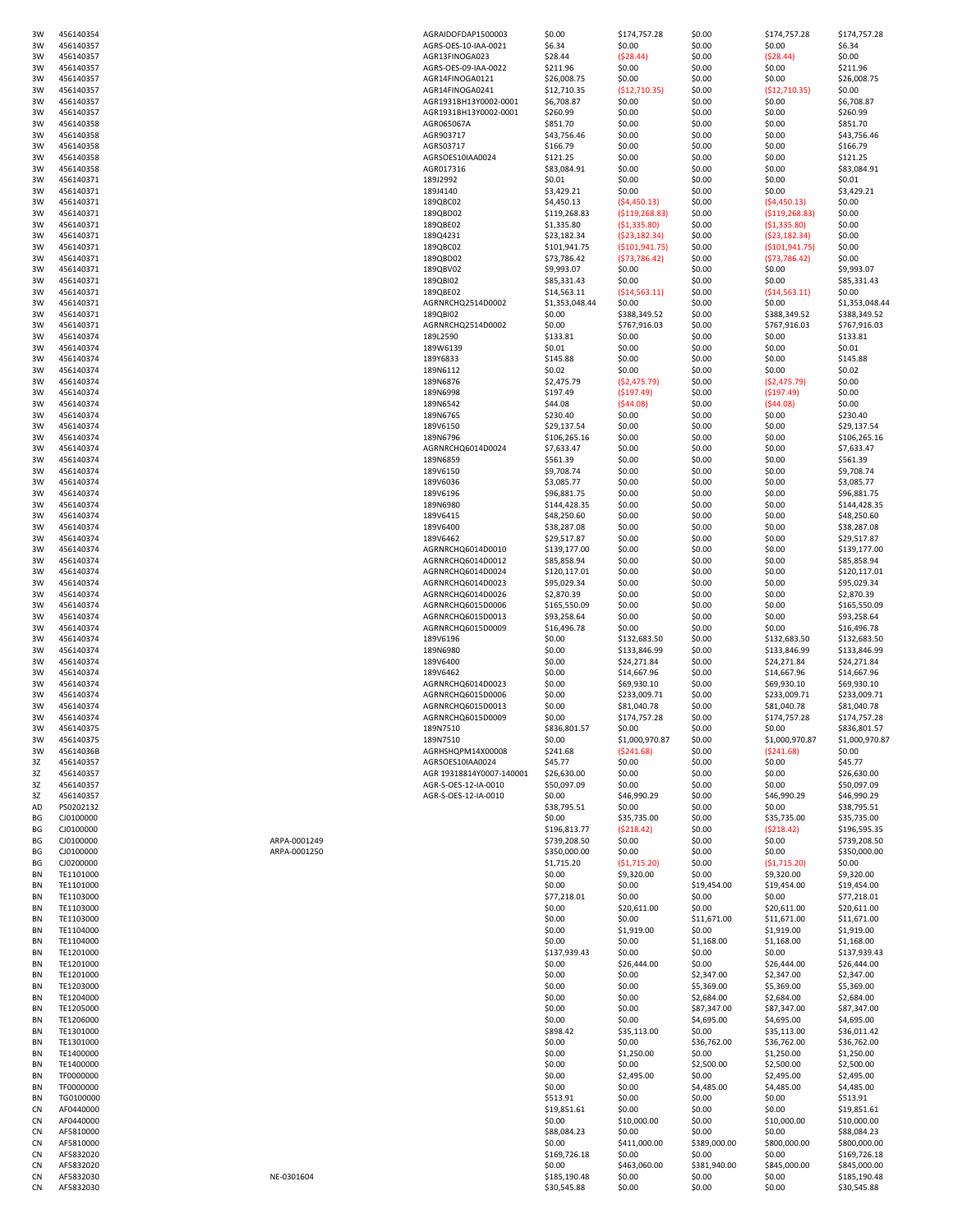| CN | AF5832030 |              | \$0.00         | \$400,000.00    | \$0.00       | \$400,000.00     | \$400,000.00   |
|----|-----------|--------------|----------------|-----------------|--------------|------------------|----------------|
| CN | AF5855000 |              | \$141,761.12   | \$0.00          | \$0.00       | \$0.00           | \$141,761.12   |
|    | AF5855000 |              | \$0.00         | \$54,800.00     | \$45,200.00  |                  |                |
| CN |           |              |                |                 |              | \$100,000.00     | \$100,000.00   |
| CN | NT0104000 |              | \$359,755.22   | \$0.00          | \$0.00       | \$0.00           | \$359,755.22   |
| CN | RC0113000 |              | \$1,331.44     | (51, 331.44)    | \$0.00       | (51, 331.44)     | \$0.00         |
| CN | RC0424000 |              | \$14,436.40    | \$0.00          | \$0.00       | \$0.00           | \$14,436.40    |
| CN | RC0424000 |              | \$0.00         | \$85,000.00     | \$0.00       | \$85,000.00      | \$85,000.00    |
| FO | GD2540101 |              | \$76,656.06    | \$0.00          | \$0.00       | \$0.00           | \$76,656.06    |
|    |           |              |                |                 |              |                  |                |
| FO | GD2540200 |              | \$283,160.28   | \$0.00          | \$0.00       | \$0.00           | \$283,160.28   |
| FO | GD2540250 |              | \$38,022.43    | \$0.00          | \$0.00       | \$0.00           | \$38,022.43    |
| FO | GD2540600 |              | \$137.38       | (5137.38)       | \$0.00       | (5137.38)        | \$0.00         |
| FO | GD2540980 |              | \$240,902.93   | \$0.00          | \$0.00       | \$0.00           | \$240,902.93   |
|    |           |              |                |                 |              |                  |                |
| FO | GD5001000 |              | \$66,808.81    | \$0.00          | \$0.00       | \$0.00           | \$66,808.81    |
| FO | GD6020100 |              | \$0.00         | \$230,641.00    | \$38,355.00  | \$268,996.00     | \$268,996.00   |
| FO | GD6020300 |              | \$0.00         | \$796,706.00    | \$132,490.00 | \$929,196.00     | \$929,196.00   |
| FO | GD6020400 |              | \$0.00         | \$27,098.00     | \$4,506.00   | \$31,604.00      | \$31,604.00    |
|    |           |              |                |                 |              |                  |                |
| FO | GD6020900 |              | \$0.00         | \$522,708.00    | \$86,925.00  | \$609,633.00     | \$609,633.00   |
| FO | GD6050100 |              | \$0.00         | \$230,000.00    | \$29,624.00  | \$259,624.00     | \$259,624.00   |
| NΜ | NN5010000 |              | \$414,967.47   | \$0.00          | \$0.00       | \$0.00           | \$414,967.47   |
| NS | CT8101000 |              | \$0.00         | \$25,000.00     | \$25,000.00  | \$50,000.00      | \$50,000.00    |
| NS | CT8401000 |              |                | \$1,355,004.66  | \$0.00       | \$1,355,004.66   | \$1,355,004.66 |
|    |           |              | \$0.00         |                 |              |                  |                |
| NS | CT8404010 |              | \$0.00         | \$502,351.20    | \$0.00       | \$502,351.20     | \$502,351.20   |
| NS | CT8405010 |              | \$0.00         | \$176,391.14    | \$0.00       | \$176,391.14     | \$176,391.14   |
| NS | DN1001011 |              | \$0.00         | \$1,100,568.00  | \$0.00       | \$1,100,568.00   | \$1,100,568.00 |
| NS | DN1001023 |              | \$0.00         | \$53,932.00     | \$42,000.00  | \$95,932.00      | \$95,932.00    |
|    |           |              |                |                 |              |                  |                |
| NS | DN1003011 |              | \$0.00         | \$40,000.00     | \$0.00       | \$40,000.00      | \$40,000.00    |
| NS | DN2001000 |              | \$0.00         | \$1,929,759.84  | \$20,000.00  | \$1,949,759.84   | \$1,949,759.84 |
| NS | DN3001010 |              | \$0.00         | \$528,052.57    | \$0.00       | \$528,052.57     | \$528,052.57   |
| NS | DN4001010 |              | \$0.00         | \$839,274.23    | \$0.00       | \$839,274.23     | \$839,274.23   |
|    |           |              |                |                 |              |                  |                |
| NS | DN4001020 |              | \$0.00         | \$1,309,617.28  | \$0.00       | \$1,309,617.28   | \$1,309,617.28 |
| NS | DN4001030 |              | \$0.00         | \$258,680.00    | \$0.00       | \$258,680.00     | \$258,680.00   |
| NS | DN4002010 |              | \$0.00         | \$7,765.39      | \$0.00       | \$7,765.39       | \$7,765.39     |
| NS | DN4003010 |              | \$0.00         | \$289,500.00    | \$0.00       | \$289,500.00     | \$289,500.00   |
|    | DN4003020 |              |                |                 |              | \$588,546.84     |                |
| NS |           |              | \$0.00         | \$588,546.84    | \$0.00       |                  | \$588,546.84   |
| NS | DN4004010 |              | \$0.00         | \$53,387.09     | \$0.00       | \$53,387.09      | \$53,387.09    |
| NS | DN4004030 |              | \$0.00         | \$201,463.19    | \$0.00       | \$201,463.19     | \$201,463.19   |
| NS | NN2001000 |              | \$423,982.82   | \$0.00          | \$0.00       | \$0.00           | \$423,982.82   |
|    | NN2001000 |              | \$0.00         | \$455,240.16    | \$0.00       | \$455,240.16     | \$455,240.16   |
| NS |           |              |                |                 |              |                  |                |
| NS | NN4009010 |              | \$341,595.92   | \$0.00          | \$0.00       | \$0.00           | \$341,595.92   |
| NS | NN4009010 |              | \$0.00         | \$0.00          | \$0.00       | \$0.00           | \$0.00         |
| NS | NN4009020 |              | \$1,112,561.62 | \$0.00          | \$0.00       | \$0.00           | \$1,112,561.62 |
| NS | NN4009020 |              | \$0.00         | \$0.00          |              | \$0.00           | \$0.00         |
|    |           |              |                |                 | \$0.00       |                  |                |
| NS | NN4009030 |              | \$104,330.44   | \$0.00          | \$0.00       | \$0.00           | \$104,330.44   |
| NS | NN4009030 |              | \$0.00         | \$0.00          | \$0.00       | \$0.00           | \$0.00         |
| NS | NN4009040 |              | \$0.00         | \$0.00          | \$0.00       | \$0.00           | \$0.00         |
| NS | NN4010010 |              | \$10,025.52    | \$0.00          | \$0.00       | \$0.00           | \$10,025.52    |
|    |           |              |                |                 |              |                  |                |
| NS | NN4010021 |              | \$132,080.70   | \$0.00          | \$0.00       | \$0.00           | \$132,080.70   |
| NS | NN4011010 |              | \$493.94       | \$0.00          | \$0.00       | \$0.00           | \$493.94       |
| NS | NN4011010 |              | \$0.00         | \$50,670.08     | \$0.00       | \$50,670.08      | \$50,670.08    |
| NS | NN4011020 |              | \$96,157.66    | \$0.00          | \$0.00       | \$0.00           | \$96,157.66    |
| NS | NN4011020 |              | \$0.00         | \$69,681.25     | \$0.00       | \$69,681.25      | \$69,681.25    |
|    |           |              |                |                 |              |                  |                |
| NS | NN4012010 |              | \$78,671.16    | \$0.00          | \$0.00       | \$0.00           | \$78,671.16    |
| NS | NN4012010 |              | \$0.00         | \$0.00          | \$0.00       | \$0.00           | \$0.00         |
| NS | NN4012030 |              | \$113,814.54   | \$0.00          | \$0.00       | \$0.00           | \$113,814.54   |
| NS | NN4012030 |              | \$0.00         | \$22,363.81     | \$0.00       | \$22,363.81      | \$22,363.81    |
|    |           |              |                |                 |              |                  |                |
| NS | NN4012040 |              | \$161,906.31   | \$0.00          | \$0.00       | \$0.00           | \$161,906.31   |
| NS | NN5001010 |              | \$222,358.40   | \$0.00          | \$0.00       | \$0.00           | \$222,358.40   |
| NS | NN5002010 |              | \$6,889.36     | \$0.00          | \$0.00       | \$0.00           | \$6,889.36     |
| NS | NN5002010 |              | \$100,739.03   | \$0.00          | \$0.00       | \$0.00           | \$100,739.03   |
|    |           |              |                |                 |              |                  |                |
| NS | NN5002010 |              | \$312,437.97   | (5186, 786.08)  | \$0.00       | ( \$186, 786.08) | \$125,651.89   |
| ΝS | NN5002020 |              | \$62,261.85    | \$0.00          | \$0.00       | \$0.00           | \$62,261.85    |
| NS | NN5002020 |              | \$2,973,229.42 | \$186,786.08    | \$0.00       | \$186,786.08     | \$3,160,015.50 |
| ΝS | NN5002020 |              | \$774,000.00   | \$2,531,131.49  | \$0.00       | \$2,531,131.49   | \$3,305,131.49 |
|    | NN5002020 |              | \$2,048,549.27 | \$0.00          |              | \$0.00           | \$2,048,549.27 |
| NS |           |              |                |                 | \$0.00       |                  |                |
| NS | NN5002040 |              | \$118,919.53   | \$0.00          | \$0.00       | \$0.00           | \$118,919.53   |
| NS | NN5003010 |              | \$4.04         | (54.04)         | \$0.00       | (54.04)          | \$0.00         |
| NS | NN5003020 |              | \$0.02         | \$0.00          | \$0.00       | \$0.00           | \$0.02         |
| NS | NN5003040 |              | \$2,864.75     | \$4.04          | \$0.00       | \$4.04           | \$2,868.79     |
|    |           |              |                |                 |              |                  |                |
| NS | NN5004010 |              | \$688,369.61   | \$0.00          | \$0.00       | \$0.00           | \$688,369.61   |
| NS | NN5004010 |              | \$118,720.00   | \$0.00          | \$0.00       | \$0.00           | \$118,720.00   |
| NS | NN5004010 |              | \$163,400.00   | \$0.00          | \$0.00       | \$0.00           | \$163,400.00   |
| NS | NN5004010 |              | \$0.00         | \$0.00          | \$0.00       | \$0.00           | \$0.00         |
| NS | NN5004020 |              | \$2,835,045.59 | (52,531,131.49) | \$0.00       | (52,531,131.49)  | \$303,914.10   |
|    | NN5006010 |              | \$12,696.81    | \$0.00          | \$0.00       | \$0.00           | \$12,696.81    |
| NS |           |              |                |                 |              |                  |                |
| NS | NN500W000 |              | \$51,312.90    | \$0.00          | \$0.00       | \$0.00           | \$51,312.90    |
| NS | NN5070010 |              | \$44,326.32    | \$0.00          | \$0.00       | \$0.00           | \$44,326.32    |
| NS | NN5070010 |              | \$1,058.69     | \$0.00          | \$0.00       | \$0.00           | \$1,058.69     |
| NS | NN5070010 |              | \$0.00         | \$0.00          | \$0.00       | \$0.00           | \$0.00         |
|    |           |              |                |                 |              |                  |                |
| NS | NN5070040 |              | \$59,627.22    | \$0.00          | \$0.00       | \$0.00           | \$59,627.22    |
| NS | NN5070040 |              | \$15,000.00    | \$0.00          | \$0.00       | \$0.00           | \$15,000.00    |
| NS | NN5070040 |              | \$0.00         | \$0.00          | \$0.00       | \$0.00           | \$0.00         |
| NS | NN9100000 |              | \$82,273.24    | \$0.00          | \$0.00       | \$0.00           | \$82,273.24    |
|    |           |              |                |                 |              |                  |                |
| NS | NN9100000 |              | \$0.00         | \$144,930.43    | \$0.00       | \$144,930.43     | \$144,930.43   |
| NS | NN9301000 |              | \$32,955.54    | \$0.00          | \$0.00       | \$0.00           | \$32,955.54    |
| NS | NN9301000 |              | \$50,000.00    | \$0.00          | \$0.00       | \$0.00           | \$50,000.00    |
| тс | CT8401000 |              | \$0.00         | \$334,995.34    | \$0.00       | \$334,995.34     | \$334,995.34   |
| тc | CT8404010 |              | \$0.00         | \$150,648.80    |              | \$150,648.80     | \$150,648.80   |
|    |           |              |                |                 | \$0.00       |                  |                |
| ТC | CT8405010 |              | \$0.00         | \$43,608.86     | \$0.00       | \$43,608.86      | \$43,608.86    |
| ТC | DP0902090 |              | \$6,545.77     | \$0.00          | \$0.00       | \$0.00           | \$6,545.77     |
| ТC | DP0902090 |              | \$0.00         | \$71,401.85     | \$0.00       | \$71,401.85      | \$71,401.85    |
| ТC | DP0909010 |              | \$0.00         | \$128,598.15    | \$0.00       | \$128,598.15     | \$128,598.15   |
|    |           |              |                |                 |              |                  |                |
| тc | DP1204010 |              | \$9,829.51     | \$0.00          | \$0.00       | \$0.00           | \$9,829.51     |
| ТC | DP4011093 |              | \$2,057.91     | \$0.00          | \$0.00       | \$0.00           | \$2,057.91     |
| ТC | DP4015011 |              | \$76,331.67    | \$1,640.93      | \$0.00       | \$1,640.93       | \$77,972.60    |
| ТC | DP4015042 |              | \$3,580.49     | \$0.00          | \$0.00       | \$0.00           | \$3,580.49     |
|    |           |              |                |                 |              |                  |                |
| ТC | DP4015043 |              | \$54,539.96    | \$0.00          | \$0.00       | \$0.00           | \$54,539.96    |
| тc | DP4015051 |              | \$1,899.60     | (51,640.93)     | \$0.00       | ( \$1,640.93)    | \$258.67       |
| ТC | DP8000000 |              | \$50,000.00    | \$0.00          | \$0.00       | \$0.00           | \$50,000.00    |
| TF | GD3006000 |              | \$22.51        | (522.51)        | \$0.00       | (522.51)         | \$0.00         |
| TF |           |              |                |                 | \$0.00       |                  |                |
|    | HQ1001000 |              | \$6,738.38     | \$0.00          |              | \$0.00           | \$6,738.38     |
| TF | HQ1001000 |              | \$40,000.00    | \$0.00          | \$0.00       | \$0.00           | \$40,000.00    |
| TF | HU2006200 |              | \$976.23       | \$0.00          | \$0.00       | \$0.00           | \$976.23       |
| UX | EZ5012300 | ADSBRNL-0030 | \$880,159.05   | \$0.00          | \$0.00       | \$0.00           | \$880,159.05   |

UX EZ5012300 ADSBRNL-0030 \$47.62 \$0.00 \$0.00 \$0.00 \$47.62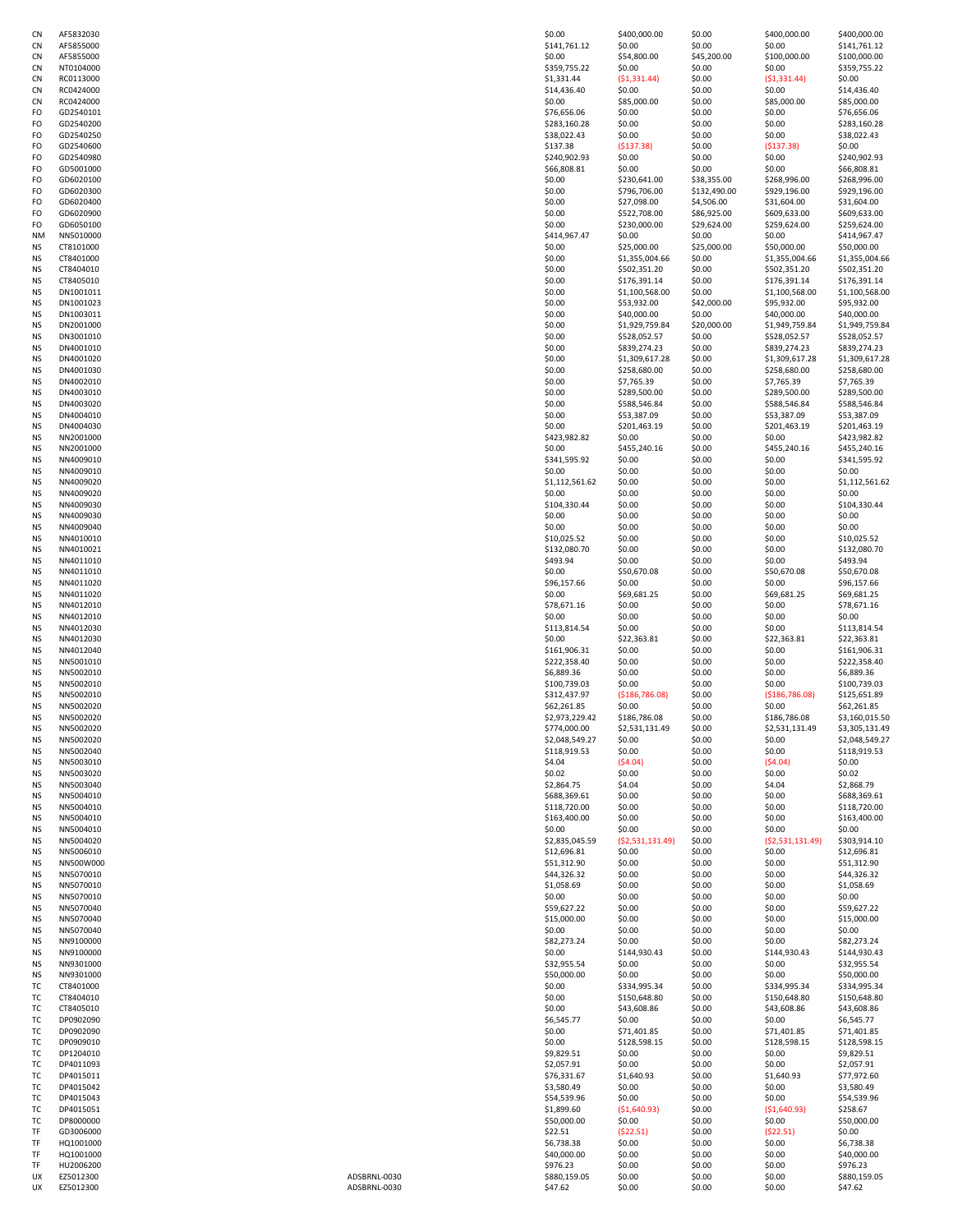| VE        | ST5001020                |
|-----------|--------------------------|
|           | ST5001020                |
| VE        | ST5001030                |
| VE        | ST5001030                |
| VE        | ST5001040                |
| VE<br>VE  | ST5002000                |
| VE        | ST6001020<br>ST6001020   |
| VE        | ST6001031                |
| VE        | ST6001031                |
| VE        | ST6001032                |
| VE        | ST6001032                |
| VE        | ST6001034                |
| VE        | ST6001034                |
| VE        | ST6001034                |
| WA<br>WA  | 39KA00000<br>39KA00000   |
| WA        | 39KC02000                |
| WA        | 39KG01000                |
| WA        | 39KG01000                |
| WA        | FS1001000                |
| WA        | FS1001000                |
| WA        | FS1002000                |
| WA<br>WA  | FS1002000<br>FS1004000   |
| WA        | FS1004000                |
| WA        | FS1005000                |
| WA        | FS1005000                |
| WA        | FS1006000                |
| <b>WA</b> | FS1006000                |
| WA        | FS1007000                |
| WA        | FS1007000                |
| WA        | FS1009000                |
| WA<br>WA  | FS1009000<br>KA1102080   |
| WA        | KA1102811                |
| WA        | KA1102811                |
| <b>WA</b> | KA1102812                |
| WA        | KA1502021                |
| WA        | KA2101020                |
| WA        | KA2101020                |
| WA<br>WA  | KA2101020<br>KA2101030   |
| WA        | KA2101030                |
| WA        | KA2102021                |
| WA        | KA2102021                |
| WA<br>WA  | KA2102090<br>KA2102090   |
| WA        | KA2103011                |
| WA        | KA2103011                |
| WA        | KA2201020                |
| WA        | KA2201020                |
| WA        | KA2202010                |
| WA<br>WA  | KA2202010<br>KA2202090   |
| WA        | KA2202090                |
| WA        | KA2202090                |
| WA        | KA2203012                |
| WA<br>WA  | KA2301020                |
| WA        | KA2301020<br>KA2302090   |
| WA        | KA2303011                |
| WA        | KA230301<br>$\mathbf{1}$ |
| WA        | KA2303011                |
| WA        | KA2401012                |
| WA        |                          |
|           | KA2401012                |
| WA        | KA2401021                |
| WA        | KA2401021                |
| WA        | KA2401021                |
| WA<br>WA  | KA2401022<br>KA2401022   |
| WA        | KA2403013                |
| WA        | KA2403013                |
| WA        | KA2501012                |
| WA        | KA2501012                |
| WA        | KA2501021                |
| WA<br>WA  | KA2501021<br>KA2501022   |
| WA        | KA2501022                |
| WA        | KA2501032                |
| WA        | KA2501032                |
| WA<br>WA  | KA2601020                |
| WA        | KA2602010<br>KA2602010   |
| WA        | KA2602010                |
| WA        | KA2602010                |
| WA        | KA2602010                |
| WA<br>WA  | KB0101022<br>KB0101022   |
| WA        | KB0181012                |
| WA        | KB0201021                |
| WA        | KB0201021                |
| WA<br>WA  | KB0201022<br>KB0201022   |
| WA        | KB0201052                |
| WA        | KB0202011                |
| WA        | KB0202011                |
| WA        | KB0202011                |
| WA<br>WA  | KB0202011<br>KB0202011   |
| WA        | KB0202011                |
| WA        | KB0202011                |
| WA<br>WA  | KB0202011<br>KB0202011   |

| VE       | ST5001020              |                          | \$335,088.56                 | \$0.00                            | \$0.00                          | \$0.00                             | \$335,088.56                       |
|----------|------------------------|--------------------------|------------------------------|-----------------------------------|---------------------------------|------------------------------------|------------------------------------|
| VE       | ST5001020              |                          | \$635,000.00                 | \$0.00                            | \$0.00                          | \$0.00                             | \$635,000.00                       |
| VE       | ST5001030              |                          | \$127,508.16                 | \$120,000.00                      | \$0.00                          | \$120,000.00                       | \$247,508.16                       |
| VE       | ST5001030              |                          | \$0.00                       | \$250,000.00                      | \$75,000.00                     | \$325,000.00                       | \$325,000.00                       |
| VE       | ST5001040              |                          | \$200,900.28                 | \$0.00                            | \$0.00                          | \$0.00                             | \$200,900.28                       |
| VE       | ST5002000              |                          | \$0.00                       | \$0.00                            | \$198,000.00                    | \$198,000.00                       | \$198,000.00                       |
| VE       | ST6001020              |                          | \$155,888.49                 | \$94,000.00                       | \$0.00                          | \$94,000.00                        | \$249,888.49                       |
| VE       | ST6001020              |                          | \$0.00                       | \$250,000.00                      | \$90,000.00                     | \$340,000.00                       | \$340,000.00                       |
| VE       | ST6001031              |                          | \$184,358.21                 | \$100,000.00                      | \$0.00                          | \$100,000.00                       | \$284,358.21                       |
| VE       | ST6001031              |                          | \$0.00                       | \$2,773,000.00                    | \$1,040,000.00                  | \$3,813,000.00                     | \$3,813,000.00                     |
| VE       | ST6001032              |                          | \$1,056,044.09               | \$436,000.00                      | \$0.00                          | \$436,000.00                       | \$1,492,044.09                     |
| VE       | ST6001032              |                          | \$0.00                       | \$600,000.00                      | \$700,000.00                    | \$1,300,000.00                     | \$1,300,000.00                     |
| VE       | ST6001034              | AIP                      | \$1,044,339.70               | \$0.00                            | \$0.00                          | \$0.00                             | \$1,044,339.70                     |
| VE       | ST6001034              |                          | \$102,205.32                 | \$0.00                            | \$0.00                          | \$0.00                             | \$102,205.32                       |
| VE       | ST6001034              | AIP                      | \$0.00                       | \$152,000.00                      | \$0.00                          | \$152,000.00                       | \$152,000.00                       |
| WA       | 39KA00000              | PRN11SC40000             | \$1,104,736.78               | \$0.00                            | \$0.00                          | \$0.00                             | \$1,104,736.78                     |
| WA       | 39KA00000              | PRN11SC40000             | \$0.00                       | \$5,361,600.00                    | \$0.00                          | \$5,361,600.00                     | \$5,361,600.00                     |
| WA       | 39KC02000              | PRN07SC06000             | \$5,351.21                   | (55, 351.21)                      | \$0.00                          | (55, 351.21)                       | \$0.00                             |
| WA       | 39KG01000              | PRN09SC73000             | \$48.14                      | (548.14)                          | \$0.00                          | (548.14)                           | \$0.00                             |
| WA       | 39KG01000              | PRN10SC72000             | \$537,506.17                 | \$0.00                            | \$0.00                          | \$0.00                             | \$537,506.17                       |
| WA       | FS1001000              |                          | \$1,910,599.27               | \$0.00                            | \$0.00                          | \$0.00                             | \$1,910,599.27                     |
| WA       | FS1001000              |                          | \$0.00                       | \$5,074,000.00                    | \$1,319,000.00                  | \$6,393,000.00                     | \$6,393,000.00                     |
| WA       | FS1002000              |                          | \$518,238.77                 | \$0.00                            | \$0.00                          | \$0.00                             | \$518,238.77                       |
| WA       | FS1002000              |                          | \$0.00                       | \$687,000.00                      | \$178,000.00                    | \$865,000.00                       | \$865,000.00                       |
| WA       | FS1004000              |                          | \$187,243.47                 | \$0.00                            | \$0.00                          | \$0.00                             | \$187,243.47                       |
| WA       | FS1004000              |                          | \$0.00                       | \$390,000.00                      | \$102,000.00                    | \$492,000.00                       | \$492,000.00                       |
| WA       | FS1005000              |                          | \$557,638.18                 | \$0.00                            | \$0.00                          | \$0.00                             | \$557,638.18                       |
| WA       | FS1005000              |                          | \$0.00                       | \$1,609,000.00                    | \$418,000.00                    | \$2,027,000.00                     | \$2,027,000.00                     |
| WA       | FS1006000              |                          | \$259,954.04                 | \$0.00                            | \$0.00                          | \$0.00                             | \$259,954.04                       |
| WA       | FS1006000              |                          | \$0.00                       | \$452,000.00                      | \$117,000.00                    | \$569,000.00                       | \$569,000.00                       |
| WA       | FS1007000              |                          | \$177,166.36                 | \$0.00                            | \$0.00                          | \$0.00                             | \$177,166.36                       |
| WA       | FS1007000              |                          | \$0.00                       | \$544,000.00                      | \$141,000.00                    | \$685,000.00                       | \$685,000.00                       |
| WA       | FS1009000              |                          | \$391,670.46                 | \$0.00                            | \$0.00                          | \$0.00                             | \$391,670.46                       |
| WA       | FS1009000              |                          | \$0.00                       | \$561,000.00                      | \$146,000.00                    | \$707,000.00                       | \$707,000.00                       |
| WA       | KA1102080              |                          | \$20,411.19                  | \$0.00                            | \$0.00                          | \$0.00                             | \$20,411.19                        |
| WA       | KA1102811              |                          | \$882.24                     | \$0.00                            | \$0.00                          | \$0.00                             | \$882.24                           |
| WA       | KA1102811              |                          | \$11,981.92                  | \$0.00                            | \$0.00                          | \$0.00                             | \$11,981.92                        |
| WA       | KA1102812              |                          | \$271,438.04                 | \$0.00                            | \$0.00                          | \$0.00                             | \$271,438.04                       |
| WA       | KA1502021              |                          | \$5,898.40                   | \$0.00                            | \$0.00                          | \$0.00                             | \$5,898.40                         |
| WA       | KA2101020              |                          | \$1,431,420.58               | \$0.00                            | \$0.00                          | \$0.00                             | \$1,431,420.58                     |
| WA       | KA2101020              | OPEMIE30YD               | \$3,506,930.60               | \$0.00                            | \$0.00                          | \$0.00                             | \$3,506,930.60                     |
| WA       | KA2101020              |                          | \$0.00                       | \$3,760,750.00                    | \$927,100.00                    | \$4,687,850.00                     | \$4,687,850.00                     |
| WA       | KA2101030              |                          | \$15,930.72                  | \$0.00                            | \$0.00                          | \$0.00                             | \$15,930.72                        |
| WA       | KA2101030              |                          | \$435,000.00                 | \$0.00                            | \$0.00                          | \$0.00                             | \$435,000.00                       |
| WA       | KA2102021              |                          | \$10,609,419.36              | \$0.00                            | \$0.00                          | \$0.00                             | \$10,609,419.36                    |
| WA       | KA2102021              |                          | \$0.00                       | \$17,597,240.00                   | \$4,338,000.00                  | \$21,935,240.00                    | \$21,935,240.00                    |
| WA       | KA2102090              |                          | \$146,856.12                 | \$0.00                            | \$0.00                          | \$0.00                             | \$146,856.12                       |
| WA       | KA2102090              |                          | \$0.00                       | \$214,478.00                      | \$52,900.00                     | \$267,378.00                       | \$267,378.00                       |
| WA       | KA2103011              | EQUMIE30YD               | \$2,732,941.82               | \$0.00                            | \$0.00                          | \$0.00                             | \$2,732,941.82                     |
| WA       | KA2103011              | EQUMIE30YD               | \$0.00                       | \$7,291,250.00                    | \$1,797,400.00                  | \$9,088,650.00                     | \$9,088,650.00                     |
| WA       | KA2201020              |                          | \$874,745.04                 | \$0.00                            | \$0.00                          | \$0.00                             | \$874,745.04                       |
| WA       | KA2201020              |                          | \$0.00                       | \$3,062,325.00                    | \$754,900.00                    | \$3,817,225.00                     | \$3,817,225.00                     |
| WA       | KA2202010              |                          | \$557,310.09                 | \$0.00                            | \$0.00                          | \$0.00                             | \$557,310.09                       |
| WA       | KA2202010              |                          | \$0.00                       | \$690,750.00                      | \$170,300.00                    | \$861,050.00                       | \$861,050.00                       |
| WA       | KA2202090              |                          | \$215,155.93                 | \$0.00                            | \$0.00                          | \$0.00                             | \$215,155.93                       |
| WA       | KA2202090              |                          | \$734,000.00                 | \$0.00                            | \$0.00                          | \$0.00                             | \$734,000.00                       |
| WA       | KA2202090              |                          | \$0.00                       | \$295,488.00                      | \$72,800.00                     | \$368,288.00                       | \$368,288.00                       |
| WA       | KA2203012              |                          | \$383,422.82<br>\$840,320.05 | \$0.00                            | \$0.00                          | \$0.00                             | \$383,422.82                       |
| WA       | KA2301020<br>KA2301020 |                          | \$0.00                       | \$0.00                            | \$0.00<br>\$184,500.00          | \$0.00<br>\$932,812.00             | \$840,320.05<br>\$932,812.00       |
| WA       |                        |                          |                              | \$748,312.00                      |                                 |                                    |                                    |
| WA<br>WA | KA2302090<br>KA2303011 |                          | \$2,468.47<br>\$232,170.69   | (52, 468.47)<br>\$0.00            | \$0.00<br>\$0.00                | ( \$2,468.47)<br>\$0.00            | \$0.00<br>\$232,170.69             |
| WA       | KA2303011              | OPEMIE11WB<br>EQUMIE11WB | \$2,837,029.47               | \$0.00                            | \$0.00                          | \$0.00                             | \$2,837,029.47                     |
| WA       | KA2303011              | EQUMIE11WB               | \$0.00                       | \$2,000,000.00                    | \$2,500,000.00                  | \$4,500,000.00                     | \$4,500,000.00                     |
| WA       | KA2401012              |                          | \$302,370.33                 | \$0.00                            | \$0.00                          | \$0.00                             | \$302,370.33                       |
| WA       | KA2401012              |                          | \$0.00                       | \$2,532,750.00                    | \$624,400.00                    | \$3,157,150.00                     | \$3,157,150.00                     |
| WA       | KA2401021              |                          | \$69,738.92                  | \$0.00                            | \$0.00                          | \$0.00                             | \$69,738.92                        |
| WA       | KA2401021              |                          | \$425,000.00                 | \$0.00                            | \$0.00                          | \$0.00                             | \$425,000.00                       |
| WA       | KA2401021              |                          | \$0.00                       | \$209,528.00                      | \$51,600.00                     | \$261,128.00                       | \$261,128.00                       |
| WA       | KA2401022              |                          | \$8,013.38                   | \$0.00                            | \$0.00                          | \$0.00                             | \$8,013.38                         |
| WA       | KA2401022              |                          | \$0.00                       | \$116,660.00                      | \$28,800.00                     | \$145,460.00                       | \$145,460.00                       |
| WA       | KA2403013              | EQU                      | \$13,302.54                  | \$0.00                            | \$0.00                          | \$0.00                             | \$13,302.54                        |
| WA       | KA2403013              |                          | \$113,368.14                 | \$0.00                            | \$0.00                          | \$0.00                             | \$113,368.14                       |
| WA       | KA2501012              |                          | \$110,196.37                 | \$0.00                            | \$0.00                          | \$0.00                             | \$110,196.37                       |
| WA       | KA2501012              |                          | \$0.00                       | \$835,807.00                      | \$206,000.00                    | \$1,041,807.00                     | \$1,041,807.00                     |
| WA       | KA2501021              |                          | \$558,219.21                 | \$0.00                            | \$0.00                          | \$0.00                             | \$558,219.21                       |
| WA       | KA2501021              |                          | \$0.00                       | \$2,424,087.00                    | \$1,028,735.00                  | \$3,452,822.00                     | \$3,452,822.00                     |
| WA       | KA2501022              |                          | \$306,517.99                 | \$0.00                            | \$0.00                          | \$0.00                             | \$306,517.99                       |
| WA       | KA2501022              |                          | \$0.00                       | \$257,880.00                      | \$63,600.00                     | \$321,480.00                       | \$321,480.00                       |
| WA       | KA2501032              |                          | \$954,908.88                 | \$0.00                            | \$0.00                          | \$0.00                             | \$954,908.88                       |
| WA       | KA2501032              |                          | \$0.00                       | \$847,320.00                      | \$208,900.00                    | \$1,056,220.00                     | \$1,056,220.00                     |
| WA       | KA2601020              |                          | \$1,444.73                   | \$0.00                            | \$0.00                          | \$0.00                             | \$1,444.73                         |
| WA       | KA2602010              | AIP                      | \$1,209,117.72               | \$0.00                            | \$0.00                          | \$0.00                             | \$1,209,117.72                     |
| WA       | KA2602010              |                          | \$954,284.46                 | \$0.00                            | \$0.00                          | \$0.00                             | \$954,284.46                       |
| WA       | KA2602010              | AIP                      | \$300,000.00                 | \$0.00                            | \$0.00                          | \$0.00                             | \$300,000.00                       |
| WA       | KA2602010              |                          | \$0.00                       | \$2,686,250.00                    | \$662,200.00                    | \$3,348,450.00                     | \$3,348,450.00                     |
| WA       | KA2602010              | AIP                      | \$0.00                       | \$767,500.00                      | (560,500.00)                    | \$707,000.00                       | \$707,000.00                       |
| WA       | KB0101022              |                          | \$346,723.73                 | \$0.00                            | \$0.00                          | \$0.00                             | \$346,723.73                       |
| WA       | KB0101022              |                          | \$0.00                       | \$1,741,249.00                    | \$439,331.00                    | \$2,180,580.00                     | \$2,180,580.00                     |
| WA       | KB0181012              |                          | \$34,228.17                  | \$0.00                            | \$0.00                          | \$0.00                             | \$34,228.17                        |
| WA       | KB0201021              |                          | \$759,263.97                 | \$0.00                            | \$0.00                          | \$0.00                             | \$759,263.97                       |
| WA       | KB0201021              |                          | \$0.00                       | \$4,993,253.00                    | \$1,259,838.00                  | \$6,253,091.00                     | \$6,253,091.00                     |
| WA       | KB0201022              |                          | \$10,839.24                  | \$0.00                            | \$0.00                          | \$0.00                             | \$10,839.24                        |
| WA       | KB0201022              |                          | \$0.00                       | \$14,453.00                       | \$4,547.00                      | \$19,000.00                        | \$19,000.00                        |
| WA       | KB0201052              |                          | \$246,561.33                 | \$0.00                            | \$0.00                          | \$0.00                             | \$246,561.33                       |
| WA<br>WA | KB0202011<br>KB0202011 | AIP<br>EQU               | \$781,888.75<br>\$428,519.80 | \$0.00<br>\$0.00                  | \$0.00<br>\$0.00                | \$0.00<br>\$0.00                   | \$781,888.75<br>\$428,519.80       |
| WA       | KB0202011              | AIP                      | \$2,300,000.00               | \$0.00                            | \$0.00                          | \$0.00                             | \$2,300,000.00                     |
| WA       | KB0202011              |                          | \$7,123,304.64               | \$0.00                            | \$0.00                          | \$0.00                             | \$7,123,304.64                     |
| WA       | KB0202011              | EQU                      | \$700,000.00                 | \$0.00                            | \$0.00                          | \$0.00                             | \$700,000.00                       |
|          |                        |                          |                              |                                   |                                 |                                    |                                    |
|          |                        |                          |                              |                                   |                                 |                                    |                                    |
| WA       | KB0202011              | AIP                      | \$1,200,000.00               | \$0.00                            | \$0.00                          | \$0.00                             | \$1,200,000.00                     |
| WA<br>WA | KB0202011<br>KB0202011 | EQU                      | \$0.00<br>\$0.00             | \$98,026,958.00<br>\$1,332,209.00 | \$25,211,573.00<br>\$186,290.00 | \$123,238,531.00<br>\$1,518,499.00 | \$123,238,531.00<br>\$1,518,499.00 |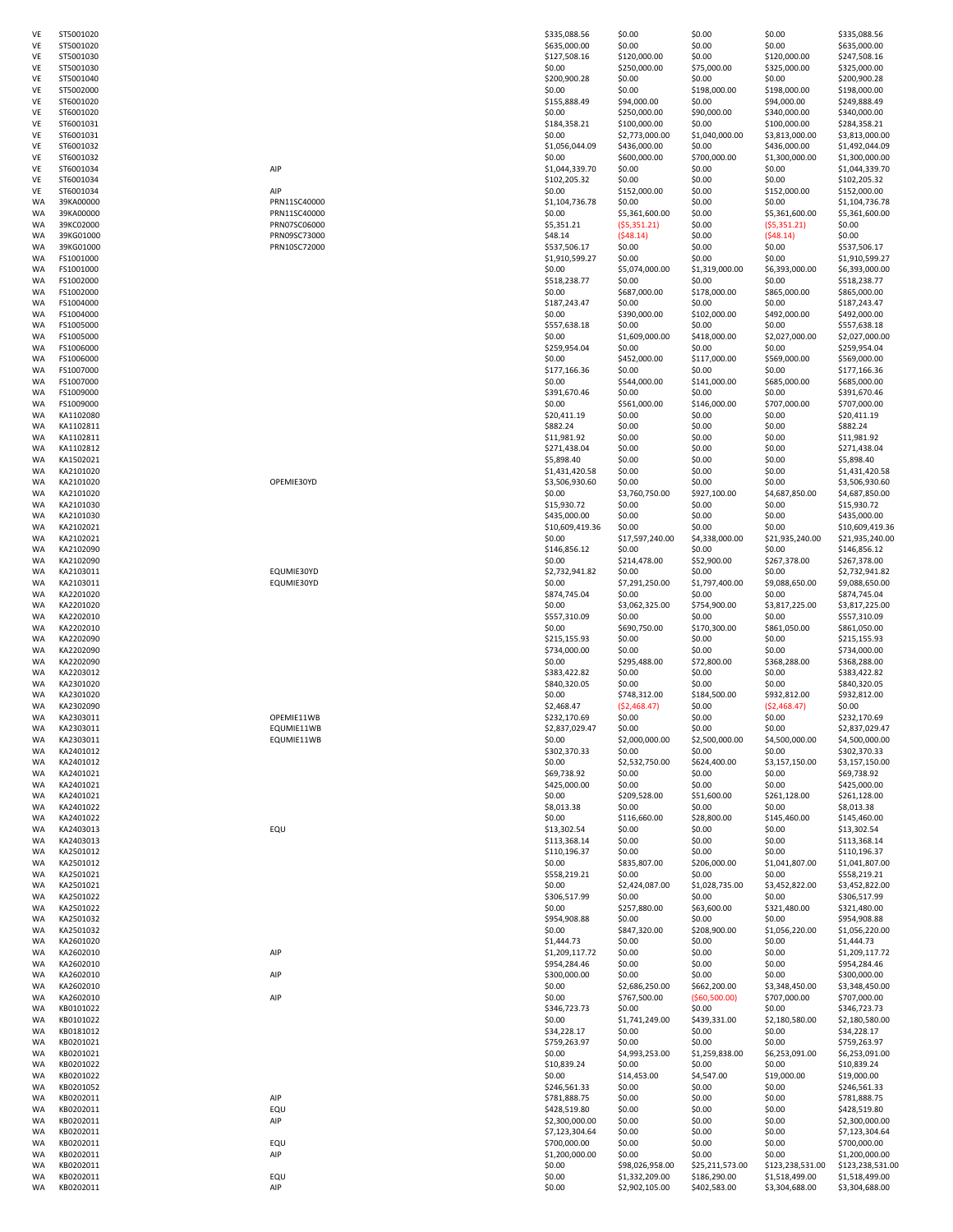| WA       | KB0202012              | EQU        | \$334,488.72                     | \$0.00                           | \$0.00                   | \$0.00                         | \$334,488.72                     |
|----------|------------------------|------------|----------------------------------|----------------------------------|--------------------------|--------------------------------|----------------------------------|
| WA       | KB0202012              |            | \$1,942,923.41                   | \$0.00                           | \$0.00                   | \$0.00                         | \$1,942,923.41                   |
| WA       | KB0202012              | EQU        | \$100,000.00                     | \$0.00                           | \$0.00                   | \$0.00                         | \$100,000.00                     |
| WA       | KB0202012              |            | \$0.00                           | \$27,412,600.00                  | \$6,556,812.00           | \$33,969,412.00                | \$33,969,412.00                  |
| WA       | KB0202012              | EQU        | \$0.00                           | \$1,234,249.00                   | \$671,019.00             | \$1,905,268.00                 | \$1,905,268.00                   |
| WA       | KB0202030<br>KB0281011 |            | \$3,083.37                       | (53,083.37)<br>\$0.00            | \$0.00                   | ( \$3,083.37)                  | \$0.00                           |
| WA<br>WA | KB0301020              |            | \$89,868.74<br>\$730,870.28      | \$0.00                           | \$0.00<br>\$0.00         | \$0.00<br>\$0.00               | \$89,868.74<br>\$730,870.28      |
| WA       | KB0301020              |            | \$0.00                           | \$3,211,340.00                   | \$542,039.00             | \$3,753,379.00                 | \$3,753,379.00                   |
| WA       | KB0301042              |            | \$220,116.87                     | \$0.00                           | \$0.00                   | \$0.00                         | \$220,116.87                     |
| WA       | KB0301042              |            | \$0.00                           | \$3,248,201.00                   | \$819,547.00             | \$4,067,748.00                 | \$4,067,748.00                   |
| WA       | KB0301052              |            | \$98,902.56                      | \$0.00                           | \$0.00                   | \$0.00                         | \$98,902.56                      |
| WA       | KB0301052              |            | \$0.00                           | \$193,979.00                     | \$48,943.00              | \$242,922.00                   | \$242,922.00                     |
| WA       | KB0401022              |            | \$36,111.65                      | \$0.00                           | \$0.00                   | \$0.00                         | \$36,111.65                      |
| WA       | KB0401022              |            | \$0.00<br>\$2,837,318.15         | \$531,731.00                     | \$134,160.00             | \$665,891.00<br>( \$89,000.00) | \$665,891.00                     |
| WA<br>WA | KC0201010<br>KC0201010 |            | \$0.00                           | ( \$89,000.00)<br>\$2,087,000.00 | \$0.00<br>\$840,000.00   | \$2,927,000.00                 | \$2,748,318.15<br>\$2,927,000.00 |
| WA       | KC0201060              |            | \$1,161,110.68                   | \$0.00                           | \$0.00                   | \$0.00                         | \$1,161,110.68                   |
| WA       | KC0201060              |            | \$0.00                           | \$2,643,000.00                   | \$741,000.00             | \$3,384,000.00                 | \$3,384,000.00                   |
| WA       | KC0202020              | EQU        | \$73,216.92                      | \$0.00                           | \$0.00                   | \$0.00                         | \$73,216.92                      |
| WA       | KC0202020              |            | \$465,711.08                     | \$0.00                           | \$0.00                   | \$0.00                         | \$465,711.08                     |
| WA       | KC0202020              | EQU        | \$0.00                           | \$89,000.00                      | \$0.00                   | \$89,000.00                    | \$89,000.00                      |
| WA       | KC0202020              |            | \$0.00                           | \$1,394,500.00                   | \$413,000.00             | \$1,807,500.00                 | \$1,807,500.00                   |
| WA       | KC0202020              | EQU        | \$0.00                           | \$81,500.00                      | \$0.00                   | \$81,500.00                    | \$81,500.00                      |
| WA<br>WA | KC0202030<br>KC0202030 |            | \$739,811.77<br>\$0.00           | \$0.00<br>\$1,452,000.00         | \$0.00<br>\$157,000.00   | \$0.00<br>\$1,609,000.00       | \$739,811.77<br>\$1,609,000.00   |
| WA       | KC0202050              |            | \$436,553.38                     | \$0.00                           | \$0.00                   | \$0.00                         | \$436,553.38                     |
| WA       | KC0202050              |            | \$0.00                           | \$826,000.00                     | \$231,000.00             | \$1,057,000.00                 | \$1,057,000.00                   |
| WA       | KC0203010              |            | \$5,649.16                       | \$0.00                           | \$0.00                   | \$0.00                         | \$5,649.16                       |
| WA       | KC0203020              | EQU        | \$429,712.86                     | \$0.00                           | \$0.00                   | \$0.00                         | \$429,712.86                     |
| WA       | KC0203020              |            | \$18,777.72                      | \$0.00                           | \$0.00                   | \$0.00                         | \$18,777.72                      |
| WA       | KC0203020              |            | \$0.00                           | \$1,769,000.00                   | \$497,000.00             | \$2,266,000.00                 | \$2,266,000.00                   |
| WA       | KC0207010              |            | \$103,422.42                     | \$0.00                           | \$0.00                   | \$0.00                         | \$103,422.42                     |
| WA       | KC0207010<br>KC0213010 |            | \$3,072,000.00<br>\$2,875,000.00 | \$0.00<br>\$0.00                 | \$0.00<br>\$0.00         | \$0.00<br>\$0.00               | \$3,072,000.00                   |
| WA<br>WA | KC0281013              |            | \$165,193.55                     | \$0.00                           | \$0.00                   | \$0.00                         | \$2,875,000.00<br>\$165,193.55   |
| WA       | KC0301020              |            | \$648,212.28                     | \$0.00                           | \$0.00                   | \$0.00                         | \$648,212.28                     |
| WA       | KC0301020              |            | \$0.00                           | \$1,212,000.00                   | \$340,000.00             | \$1,552,000.00                 | \$1,552,000.00                   |
| WA       | KC0301050              |            | \$0.00                           | \$973,000.00                     | \$273,000.00             | \$1,246,000.00                 | \$1,246,000.00                   |
| WA       | KC0302010              |            | \$814,493.01                     | \$0.00                           | \$0.00                   | \$0.00                         | \$814,493.01                     |
| WA       | KC0302010              |            | \$0.00                           | \$2,816,000.00                   | \$790,000.00             | \$3,606,000.00                 | \$3,606,000.00                   |
| WA       | KC0302030              |            | \$93,757.03                      | \$0.00                           | \$0.00                   | \$0.00                         | \$93,757.03                      |
| WA<br>WA | KC0302030<br>KC0302030 |            | \$622,000.00<br>\$0.00           | \$0.00<br>\$331,000.00           | \$0.00<br>\$93,000.00    | \$0.00<br>\$424,000.00         | \$622,000.00<br>\$424,000.00     |
| WA       | KC0304020              | EQU        | \$31,065.06                      | ( \$31,065.06)                   | \$0.00                   | ( \$31,065.06)                 | \$0.00                           |
| WA       | KC0304020              |            | \$968,125.98                     | \$0.00                           | \$0.00                   | \$0.00                         | \$968,125.98                     |
| WA       | KC0304020              |            | \$0.00                           | \$2,609,000.00                   | \$731,000.00             | \$3,340,000.00                 | \$3,340,000.00                   |
| WA       | KC0304030              |            | \$0.00                           | \$31,065.06                      | \$0.00                   | \$31,065.06                    | \$31,065.06                      |
| WA       | KC0304030              | EQU        | \$399,984.34                     | \$0.00                           | \$0.00                   | \$0.00                         | \$399,984.34                     |
| WA       | KC0304030              |            | \$2,826,658.25                   | \$0.00                           | \$0.00                   | \$0.00                         | \$2,826,658.25                   |
| WA       | KC0304030              |            | \$0.00                           | \$4,718,000.00                   | \$1,570,000.00           | \$6,288,000.00                 | \$6,288,000.00                   |
| WA<br>WA | KC0401030<br>KC0401030 | AIP<br>EQU | \$1,062.91<br>\$1,467,986.14     | (51,062.91)<br>\$0.00            | \$0.00<br>\$0.00         | (51,062.91)<br>\$0.00          | \$0.00<br>\$1,467,986.14         |
| WA       | KC0401030              |            | \$2,914,402.67                   | \$0.00                           | \$0.00                   | \$0.00                         | \$2,914,402.67                   |
| WA       | KC0401040              |            | \$16,469,155.80                  | \$0.00                           | \$0.00                   | \$0.00                         | \$16,469,155.80                  |
| WA       | KC0401040              | EQU        | \$4,445,405.40                   | \$0.00                           | \$0.00                   | \$0.00                         | \$4,445,405.40                   |
| WA       | KC0401040              |            | \$0.00                           | \$73,139,000.00                  | \$20,501,000.00          | \$93,640,000.00                | \$93,640,000.00                  |
| WA       | KC0401040              | EQU        | \$0.00                           | \$10,500,000.00                  | \$5,500,000.00           | \$16,000,000.00                | \$16,000,000.00                  |
| WA       | KC0403020              |            | \$10,610,019.86                  | (51, 250, 000.00)                | \$0.00                   | ( \$1,250,000.00)              | \$9,360,019.86                   |
| WA       | KC0403020              | EQU        | \$450,017.81                     | \$1,250,000.00                   | \$0.00                   | \$1,250,000.00                 | \$1,700,017.81                   |
| WA<br>WA | KC0403020<br>KC0404040 |            | \$0.00<br>\$705,879.25           | \$16,248,000.00<br>\$0.00        | \$4,556,000.00<br>\$0.00 | \$20,804,000.00<br>\$0.00      | \$20,804,000.00<br>\$705,879.25  |
| WA       | KC0405060              | EQUMIE21XG | \$20,229,590.57                  | \$0.00                           | \$0.00                   | \$0.00                         | \$20,229,590.57                  |
| WA       | KC0405060              | EQUMIE21XG | \$0.00                           | \$12,106,000.00                  | \$3,394,000.00           | \$15,500,000.00                | \$15,500,000.00                  |
| WA       | KC0406020              |            | \$351,793.85                     | \$0.00                           | \$0.00                   | \$0.00                         | \$351,793.85                     |
| WA       | KC0406020              |            | \$0.00                           | \$315,000.00                     | \$88,000.00              | \$403,000.00                   | \$403,000.00                     |
| WA       | KC0406030              |            | \$1,186,035.91                   | \$0.00                           | \$0.00                   | \$0.00                         | \$1,186,035.91                   |
| WA       | KC0406030              |            | \$0.00                           | \$5,873,000.00                   | \$1,647,000.00           | \$7,520,000.00                 | \$7,520,000.00                   |
| WA       | KJ0402000              |            | \$199,999.00<br>\$141,009.83     | \$0.00                           | \$0.00                   | \$0.00                         | \$199,999.00                     |
| WA<br>WA | KJ0404000<br>KJ0404000 |            | \$510,000.00                     | \$0.00<br>\$0.00                 | \$0.00<br>\$0.00         | \$0.00<br>\$0.00               | \$141,009.83<br>\$510,000.00     |
| WA       | KJ0404000              |            | \$0.00                           | \$0.00                           | \$200,000.00             | \$200,000.00                   | \$200,000.00                     |
| WA       | KL1001000              |            | \$652,576.36                     | \$0.00                           | \$0.00                   | \$0.00                         | \$652,576.36                     |
| WA       | KL1001000              |            | \$0.00                           | \$1,052,000.00                   | \$0.00                   | \$1,052,000.00                 | \$1,052,000.00                   |
| WA       | KL1002000              |            | \$8,904.14                       | \$0.00                           | \$0.00                   | \$0.00                         | \$8,904.14                       |
| WA       | KL1002000              |            | \$190,000.00                     | \$0.00                           | \$0.00                   | \$0.00                         | \$190,000.00                     |
| WA       | KL1002000              |            | \$0.00                           | \$106,000.00                     | \$0.00                   | \$106,000.00                   | \$106,000.00                     |
| WA<br>WA | KL1003000<br>KL1003000 |            | \$80,875.63<br>\$348,000.00      | \$0.00<br>\$0.00                 | \$0.00<br>\$0.00         | \$0.00<br>\$0.00               | \$80,875.63<br>\$348,000.00      |
| WA       | KL1003000              |            | \$0.00                           | \$240,000.00                     | \$0.00                   | \$240,000.00                   | \$240,000.00                     |
| WA       | KL1500000              |            | \$2,180.42                       | \$0.00                           | \$0.00                   | \$0.00                         | \$2,180.42                       |
| WA       | KP1101010              | EQU        | \$39,292.45                      | \$0.00                           | \$0.00                   | \$0.00                         | \$39,292.45                      |
| WA       | KP1102010              |            | \$5,489.80                       | \$0.00                           | \$0.00                   | \$0.00                         | \$5,489.80                       |
| WA       | KP1601010              |            | \$166,645.68                     | \$0.00                           | \$0.00                   | \$0.00                         | \$166,645.68                     |
| WA       | KP1601010              |            | \$180,000.00                     | \$0.00                           | \$0.00                   | \$0.00                         | \$180,000.00                     |
| WA<br>WA | KP1601010<br>KP1601030 |            | \$180,000.00<br>\$44,299.78      | \$0.00<br>\$0.00                 | \$0.00<br>\$0.00         | \$0.00<br>\$0.00               | \$180,000.00                     |
| WA       | KP1601040              |            | \$1,349,674.84                   | \$0.00                           | \$0.00                   | \$0.00                         | \$44,299.78<br>\$1,349,674.84    |
| WA       | KP1601040              |            | \$0.00                           | \$1,125,000.00                   | \$1,135,000.00           | \$2,260,000.00                 | \$2,260,000.00                   |
| WA       | KP1602010              |            | \$716,088.56                     | \$0.00                           | \$0.00                   | \$0.00                         | \$716,088.56                     |
| WA       | KP1602010              |            | \$0.00                           | \$1,000,000.00                   | \$0.00                   | \$1,000,000.00                 | \$1,000,000.00                   |
| WA       | KP1602020              |            | \$914,580.15                     | \$0.00                           | \$0.00                   | \$0.00                         | \$914,580.15                     |
| WA       | KP1605010              |            | \$3,896,772.26                   | \$0.00                           | \$0.00                   | \$0.00                         | \$3,896,772.26                   |
| WA       | KP1605010              |            | \$0.00                           | \$2,500,000.00                   | \$0.00                   | \$2,500,000.00                 | \$2,500,000.00                   |
| WA<br>WA | KP1606000<br>KP1606000 |            | \$57,845.47<br>\$100,000.00      | \$0.00<br>\$0.00                 | \$0.00<br>\$0.00         | \$0.00<br>\$0.00               | \$57,845.47<br>\$100,000.00      |
| WA       | KP1606000              |            | \$148,615.89                     | \$0.00                           | \$0.00                   | \$0.00                         | \$148,615.89                     |
| WA       | KP1606000              |            | \$1,000,000.00                   | \$0.00                           | \$0.00                   | \$0.00                         | \$1,000,000.00                   |
| WA       | KP1701000              |            | \$939,130.79                     | \$0.00                           | \$0.00                   | \$0.00                         | \$939,130.79                     |
| WA       | KP1701000              |            | \$0.00                           | \$3,748,000.00                   | \$1,060,000.00           | \$4,808,000.00                 | \$4,808,000.00                   |
| WA       | KP1703020              |            | \$312,881.80                     | \$0.00                           | \$0.00                   | \$0.00                         | \$312,881.80                     |
| WA       | KP1703030              |            | \$66.09                          | \$0.00                           | \$0.00                   | \$0.00                         | \$66.09                          |
| ZA       | BM0107000              |            | \$68,010.98                      | \$0.00                           | \$0.00                   | \$0.00                         | \$68,010.98                      |
| ZA       | EL1708000              |            | \$0.00                           | \$469,000.00                     | \$0.00                   | \$469,000.00                   | \$469,000.00                     |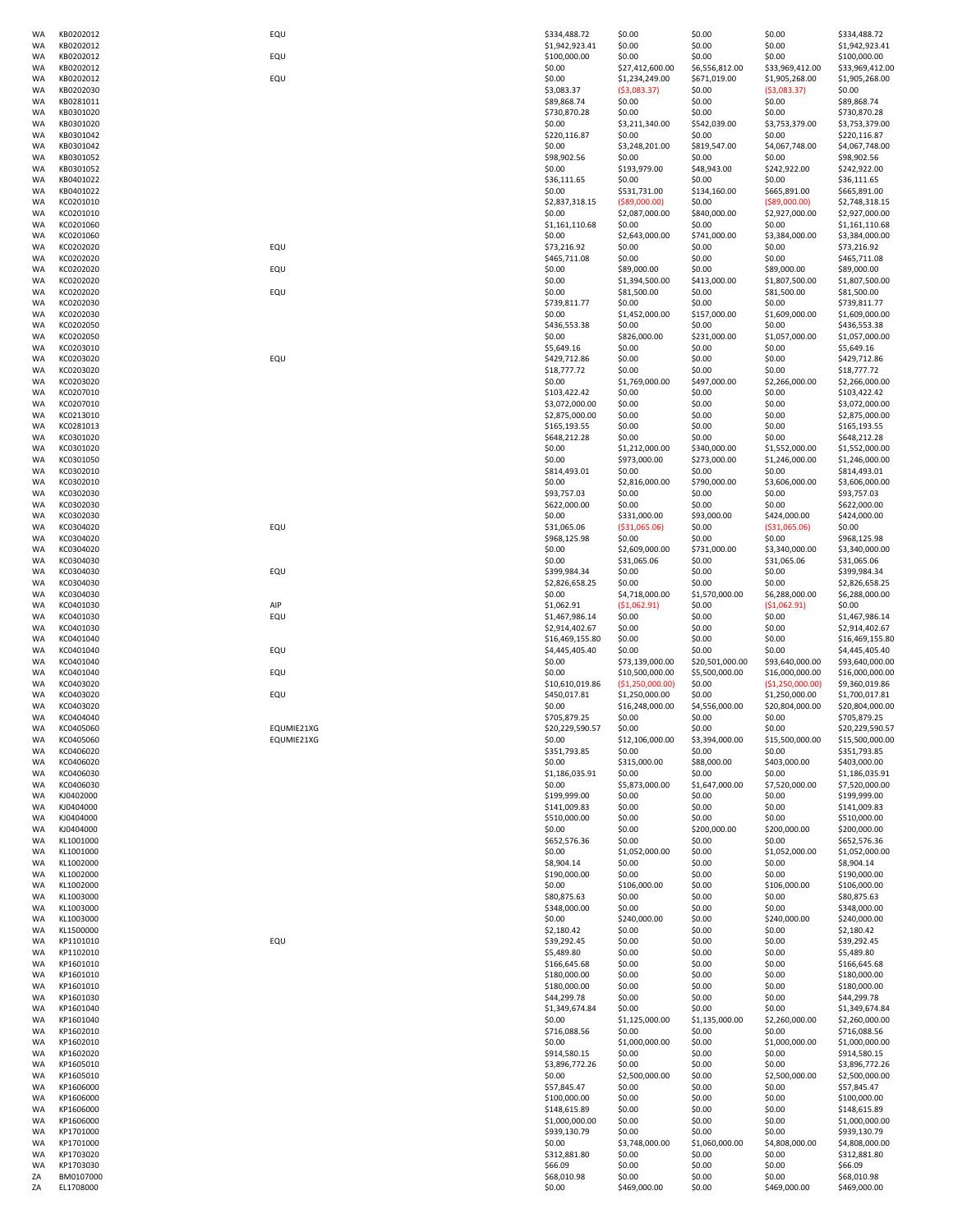| ZA | EL1708000                                               | \$0.00           | \$0.00           | \$0.00           | \$0.00           | \$0.00           |
|----|---------------------------------------------------------|------------------|------------------|------------------|------------------|------------------|
| ZA | GT0100000                                               | \$77,101.58      | \$0.00           | \$0.00           | \$0.00           | \$77,101.58      |
| ZA | GT0300000                                               | \$98,488.67      | \$0.00           | \$0.00           | \$0.00           | \$98,488.67      |
|    |                                                         |                  |                  |                  |                  |                  |
| ZA | GT0300000                                               | \$0.00           | \$375,000.00     | \$50,000.00      | \$425,000.00     | \$425,000.00     |
| ZA | HT0100000                                               | \$130,418.59     | \$624,995.75     | \$0.00           | \$624,995.75     | \$755,414.34     |
| ZA | HT0202000                                               | \$666.50         | (5666.50)        | \$0.00           | (5666.50)        | \$0.00           |
| ZA | HT0800000                                               | \$0.00           | \$76,271.00      | \$0.00           | \$76,271.00      | \$76,271.00      |
| ZA | PG0500000                                               | \$188.72         | \$0.00           | \$0.00           | \$0.00           | \$188.72         |
| ZA | SL0200000                                               | \$34,844.56      | \$0.00           | \$0.00           | \$0.00           | \$34,844.56      |
| ZA | SL0300000                                               | \$49,917.60      | \$0.00           | \$0.00           | \$0.00           | \$49,917.60      |
| ZA | VT0204000                                               | \$338.96         | \$0.00           | \$0.00           | \$0.00           | \$338.96         |
| ZA | VT1201000                                               | \$390,517.19     | \$0.00           | \$0.00           | \$0.00           | \$390,517.19     |
| ZA | VT1201000                                               | \$0.00           | \$2,063,000.00   | \$250,000.00     | \$2,313,000.00   | \$2,313,000.00   |
| ZA | VT1301000                                               | \$0.00           | \$134,525.00     | \$0.00           | \$134,525.00     | \$134,525.00     |
|    |                                                         |                  |                  |                  |                  |                  |
|    | <b>Non-Appropriated Total</b>                           | \$4,401,351.67   | \$5,598,110.52   | \$0.00           | \$5,598,110.52   | \$9,999,462.19   |
|    | <b>Other Federal Appropriated Total</b>                 | \$41,626,562.19  | \$20,709,230.55  | \$0.00           | \$20,709,230.55  | \$62,335,792.74  |
|    | <b>DOE Appropriated Total</b>                           | \$167,134,252.53 | \$379,316,961.54 | \$100,842,839.00 | \$480,159,800.54 | \$647,294,053.07 |
|    |                                                         |                  |                  |                  |                  |                  |
|    | <b>SF-30 Total</b>                                      | \$213,162,166.39 | \$405,624,302.61 | \$100,842,839.00 | \$506,467,141.61 | \$719,629,308.00 |
|    |                                                         |                  |                  |                  |                  |                  |
|    | <b>FPDS-NG Total [Action Obligation]</b>                |                  |                  | \$100,842,839.00 |                  |                  |
|    | <b>FPDS-NG Total [Base And Exercised Options Value]</b> |                  |                  | \$100,842,839.00 |                  |                  |
|    | <b>FPDS-NG Total [Base And All Options Value]</b>       |                  |                  | \$100,842,839.00 |                  |                  |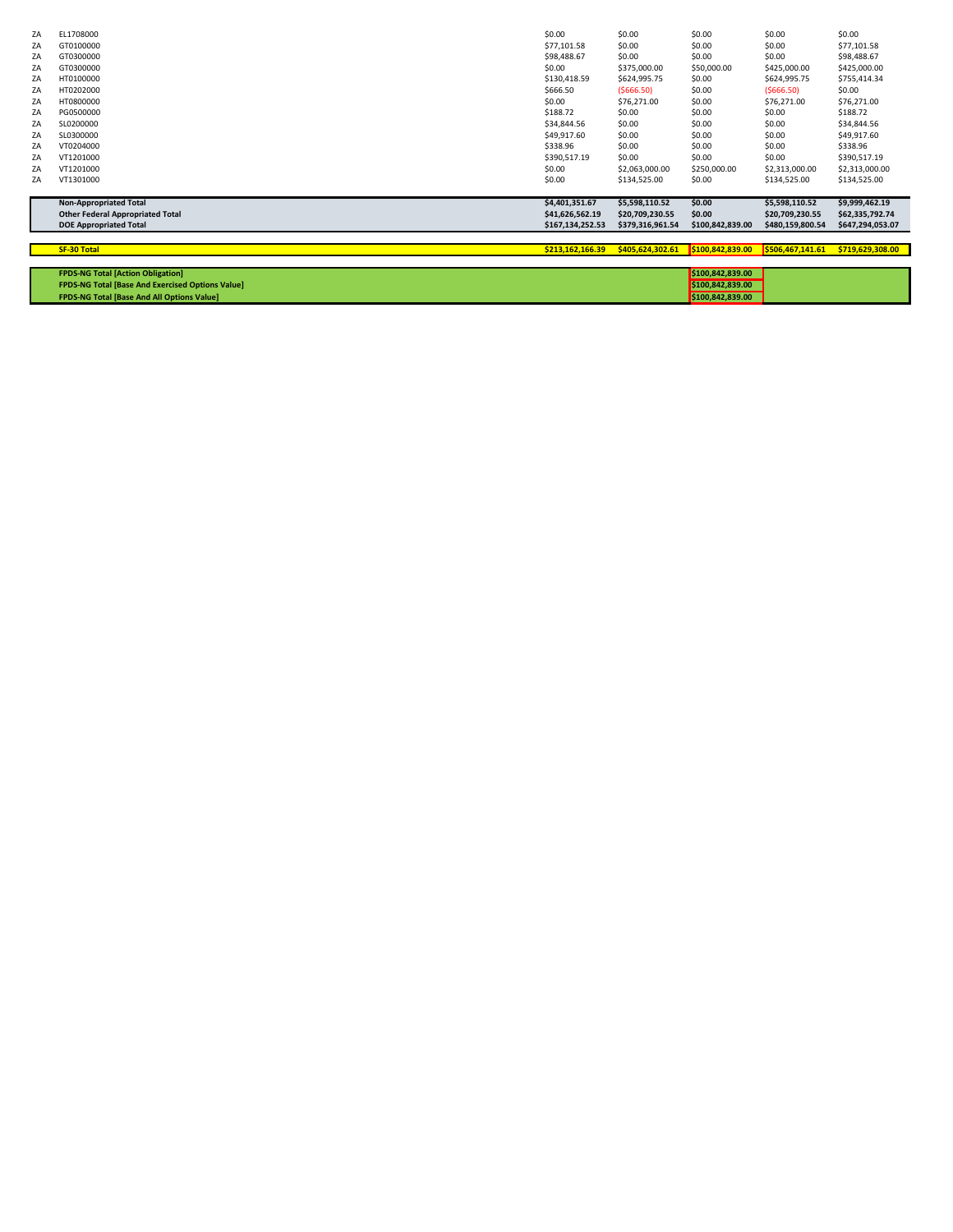|           | BROOKHAVEN NATIONAL LABORATORY<br>CONTRACT MOD # 0046 [Financial; AFP dated 5/5/2016]<br>DE-SC0012704 |               |        |         |           |                |                    |           |                |  |  |  |
|-----------|-------------------------------------------------------------------------------------------------------|---------------|--------|---------|-----------|----------------|--------------------|-----------|----------------|--|--|--|
| Fund      | <b>B&amp;R</b>                                                                                        | Reference     | Debtor | Program | Uncosted  | Previous       | Change             | Revised   | <b>Funding</b> |  |  |  |
| Type      | Legacy                                                                                                | <b>Budget</b> | Code   | Task    | Beginning | Allotment      | Allotment          | Allotment | Total          |  |  |  |
|           | Reporting                                                                                             |               |        |         |           |                |                    |           |                |  |  |  |
| <b>NS</b> | NN2001000                                                                                             |               |        |         | \$0.00    | \$455,240.16   | (5455, 240.16)     | \$0.00    | \$0.00         |  |  |  |
| NS        | NN4011010                                                                                             |               |        |         | \$0.00    | \$50,670.08    | (550,670.08)       | \$0.00    | \$0.00         |  |  |  |
| <b>NS</b> | NN4011020                                                                                             |               |        |         | \$0.00    | \$69,681.25    | (569, 681.25)      | \$0.00    | \$0.00         |  |  |  |
| <b>NS</b> | NN4012030                                                                                             |               |        |         | \$0.00    | \$22,363.81    | (522, 363.81)      | \$0.00    | \$0.00         |  |  |  |
| <b>NS</b> | NN9100000                                                                                             |               |        |         | \$0.00    | \$144,930.43   | ( \$144, 930.43)   | \$0.00    | \$0.00         |  |  |  |
| TC        | CT8401000                                                                                             |               |        |         | \$0.00    | \$334,995.34   | (5334,995.34)      | \$0.00    | \$0.00         |  |  |  |
| <b>TC</b> | CT8404010                                                                                             |               |        |         | \$0.00    | \$150,648.80   | ( \$150, 648.80)   | \$0.00    | \$0.00         |  |  |  |
| TC        | CT8405010                                                                                             |               |        |         | \$0.00    | \$43,608.86    | (543,608.86)       | \$0.00    | \$0.00         |  |  |  |
| ТC        | DP0902090                                                                                             |               |        |         | \$0.00    | \$71,401.85    | (571, 401.85)      | \$0.00    | \$0.00         |  |  |  |
|           |                                                                                                       |               |        |         |           |                |                    |           |                |  |  |  |
|           | <b>DOE Appropriated Total</b>                                                                         |               |        |         | \$0.00    | \$1,343,540.58 | (51,343,540.58)    | \$0.00    | \$0.00         |  |  |  |
|           |                                                                                                       |               |        |         |           |                |                    |           |                |  |  |  |
|           | <b>SF-30 Total</b>                                                                                    |               |        |         |           |                | (51, 343, 540.58)  |           |                |  |  |  |
|           |                                                                                                       |               |        |         |           |                |                    |           |                |  |  |  |
|           | <b>FPDS-NG Total [Action Obligation]</b>                                                              |               |        |         |           |                | ( \$1,343,540.58 ) |           |                |  |  |  |
|           | <b>FPDS-NG Total [Base And Exercised Options Value]</b>                                               |               |        |         |           |                | (51, 343, 540.58)  |           |                |  |  |  |
|           | <b>FPDS-NG Total [Base And All Options Value]</b>                                                     |               |        |         |           |                | ( \$1,343,540.58)  |           |                |  |  |  |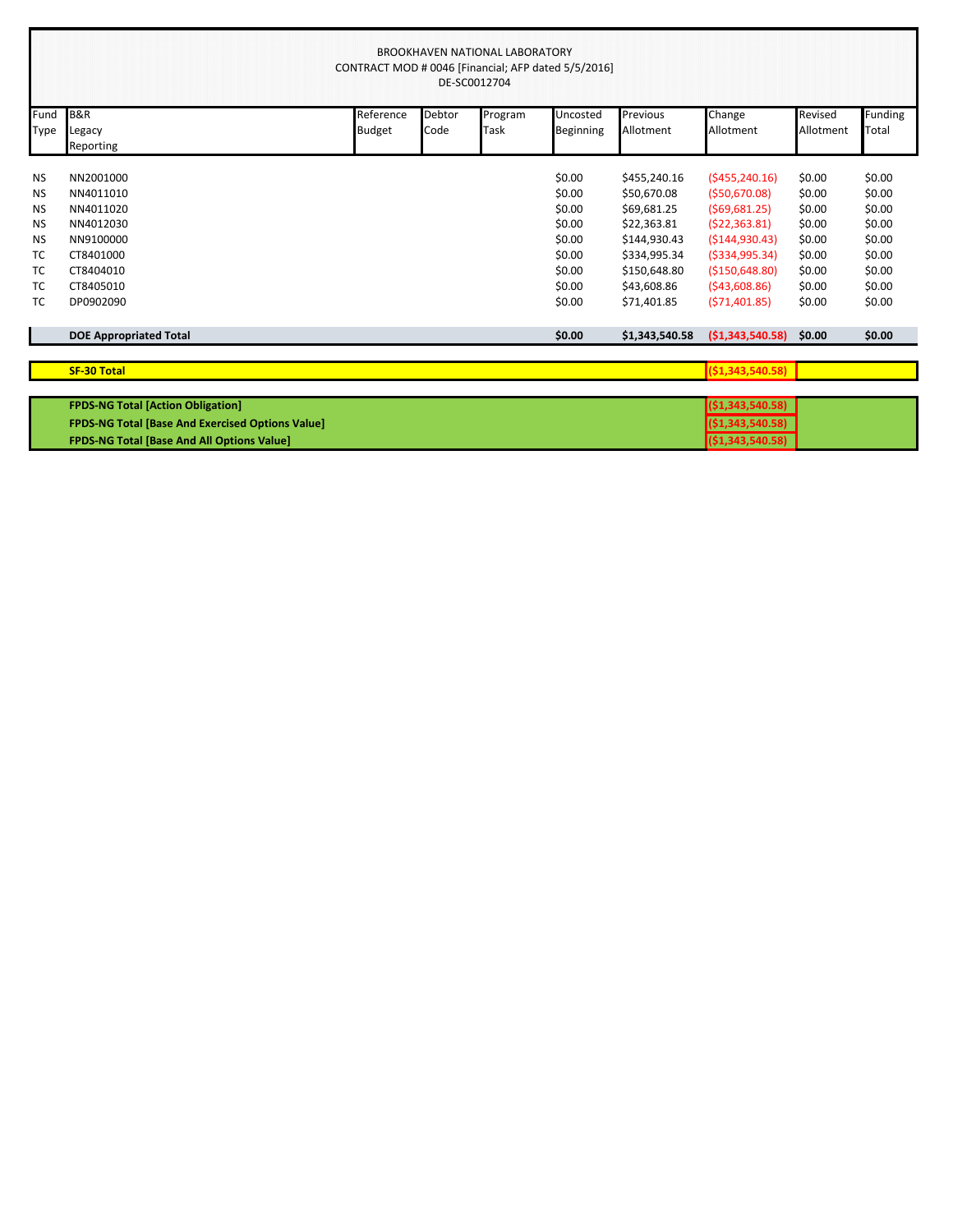|           | <b>BROOKHAVEN NATIONAL LABORATORY</b><br>CONTRACT MOD # 0046 [Financial; AFP dated 5/19/2016]<br>DE-SC0012704 |           |        |         |           |                |                |                |                |  |
|-----------|---------------------------------------------------------------------------------------------------------------|-----------|--------|---------|-----------|----------------|----------------|----------------|----------------|--|
| Fund      | <b>B&amp;R</b>                                                                                                | Reference | Debtor | Program | Uncosted  | Previous       | Change         | Revised        | Funding        |  |
| Type      | Legacy<br>Reporting                                                                                           | Budget    | Code   | Task    | Beginning | Allotment      | Allotment      | Allotment      | Total          |  |
| <b>NS</b> | DN4004030                                                                                                     |           |        |         | \$0.00    | \$201,463.19   | \$22,363.81    | \$223,827.00   | \$223,827.00   |  |
| <b>NS</b> | CT8405010                                                                                                     |           |        |         | \$0.00    | \$176,391.14   | \$43,608.86    | \$220,000.00   | \$220,000.00   |  |
| <b>NS</b> | DN4003010                                                                                                     |           |        |         | \$0.00    | \$289,500.00   | \$50,670.08    | \$340,170.08   | \$340,170.08   |  |
| <b>NS</b> | DN4003020                                                                                                     |           |        |         | \$0.00    | \$588,546.84   | \$69,681.25    | \$658,228.09   | \$658,228.09   |  |
| TC        | DP0909010                                                                                                     |           |        |         | \$0.00    | \$128,598.15   | \$71,401.85    | \$200,000.00   | \$200,000.00   |  |
| <b>NS</b> | DN3001010                                                                                                     |           |        |         | \$0.00    | \$528,052.57   | \$144,930.43   | \$672,983.00   | \$672,983.00   |  |
| <b>NS</b> | CT8404010                                                                                                     |           |        |         | \$0.00    | \$502,351.20   | \$150,648.80   | \$653,000.00   | \$653,000.00   |  |
| NS        | CT8401000                                                                                                     |           |        |         | \$0.00    | \$1,355,004.66 | \$334,995.34   | \$1,690,000.00 | \$1,690,000.00 |  |
| <b>NS</b> | DN2001000                                                                                                     |           |        |         | \$0.00    | \$1,949,759.84 | \$455,240.16   | \$2,405,000.00 | \$2,405,000.00 |  |
|           | <b>DOE Appropriated Total</b>                                                                                 |           |        |         | \$0.00    | \$5,719,667.59 | \$1,343,540.58 | \$7,063,208.17 | \$7,063,208.17 |  |
|           | <b>SF-30 Total</b>                                                                                            |           |        |         |           |                | \$1,343,540.58 |                |                |  |
|           |                                                                                                               |           |        |         |           |                |                |                |                |  |
|           | <b>FPDS-NG Total [Action Obligation]</b>                                                                      |           |        |         |           |                | \$1,343,540.58 |                |                |  |
|           | <b>FPDS-NG Total [Base And Exercised Options Value]</b>                                                       |           |        |         |           |                | \$1,343,540.58 |                |                |  |
|           | FPDS-NG Total [Base And All Options Value]                                                                    |           |        |         |           |                | \$1,343,540.58 |                |                |  |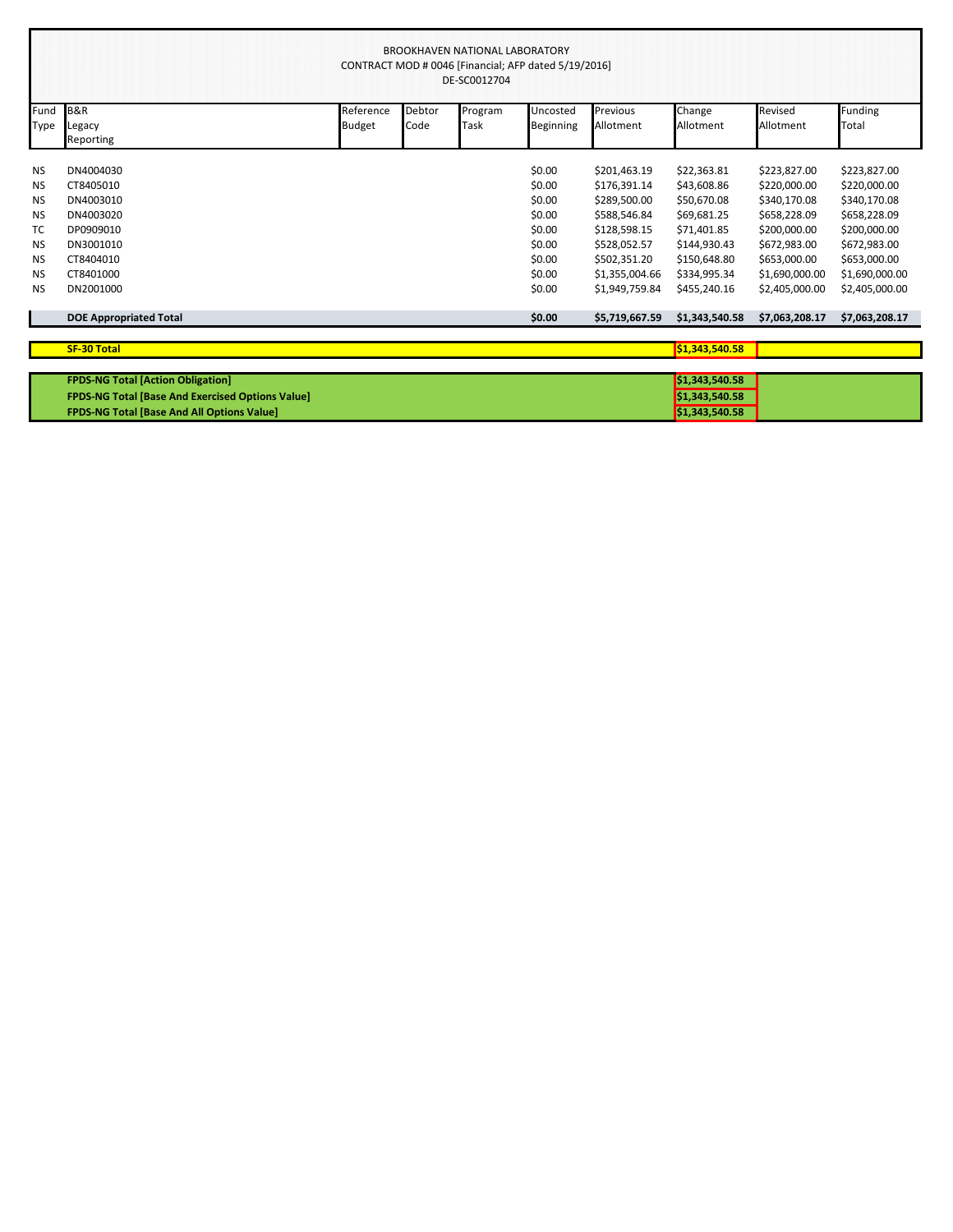|                   |                                       |                     | BROOKHAVEN NATIONAL LABORATORY<br>DE-SC0012704 | CONTRACT MOD # 0046 [Financial; AFP dated 5/24/2016] |                             |                            |                               |                             |                             |
|-------------------|---------------------------------------|---------------------|------------------------------------------------|------------------------------------------------------|-----------------------------|----------------------------|-------------------------------|-----------------------------|-----------------------------|
| Fund<br>Type      | <b>B&amp;R</b><br>Legacy<br>Reporting | Reference<br>Budget | Debtor<br>Code                                 | Program<br>Task                                      | Uncosted<br>Beginning       | Previous<br>Allotment      | Change<br>Allotment           | Revised<br>Allotment        | Funding<br>Total            |
| $\mathbf{1}$      | 456167SC0                             |                     |                                                | AGR87225                                             | \$53,343.14                 | \$0.00                     | \$0.00                        | \$0.00                      | \$53,343.14                 |
| $\mathbf{1}$      | 456167SC0                             |                     |                                                | AGR87228                                             | \$25.894.07                 | \$0.00                     | \$0.00                        | \$0.00                      | \$25.894.07                 |
| 1<br>$\mathbf{1}$ | 456167SC0<br>456167SC0                |                     |                                                | AGR87231<br>AGR87228                                 | \$3,933.64<br>\$0.00        | \$0.00<br>\$911,487.96     | \$0.00<br>\$0.00              | \$0.00<br>\$911,487.96      | \$3,933.64<br>\$911,487.96  |
| $\mathbf{1}$      | 456167SC0                             |                     |                                                | AGR87231                                             | \$0.00                      | \$0.00                     | \$287,061.24                  | \$287,061.24                | \$287,061.24                |
| 13<br>17          | WN0219060<br>PS0202200                |                     |                                                |                                                      | \$67,779.55<br>\$13,097.76  | \$0.00<br>\$0.00           | \$0.00<br>\$0.00              | \$0.00<br>\$0.00            | \$67,779.55<br>\$13,097.76  |
| 19                | CJ0200000                             |                     |                                                |                                                      | \$3,358.82                  | ( \$3,358.82)              | \$0.00                        | (53,358.82)                 | \$0.00                      |
| 22<br>28          | PS0202200<br>WA2230100                |                     |                                                |                                                      | \$17,023.18<br>\$115,000.00 | \$0.00<br>\$0.00           | \$0.00<br>\$0.00              | \$0.00<br>\$0.00            | \$17,023.18<br>\$115,000.00 |
| 1W                | 456165021                             |                     |                                                | AGR87832                                             | \$21.50                     | (\$21.50)                  | \$0.00                        | ( \$21.50)                  | \$0.00                      |
| 1W                | 456165021                             |                     |                                                | AGR87179                                             | \$0.04                      | (50.04)                    | \$0.00                        | (50.04)                     | \$0.00                      |
| 1W<br>1W          | 456165021<br>456165021                |                     |                                                | AGR87174<br>AGR87261                                 | \$36,629.82<br>\$7,384.70   | \$0.00<br>\$0.00           | \$0.00<br>\$0.00              | \$0.00<br>\$0.00            | \$36,629.82<br>\$7,384.70   |
| 1W                | 456165021                             |                     |                                                | AGR87283                                             | \$13,184.03                 | \$0.00                     | \$0.00                        | \$0.00                      | \$13,184.03                 |
| 1W<br>1W          | 456165021<br>456165021                |                     |                                                | AGR87832<br>AGR87105                                 | \$485.43<br>\$102,764.23    | (5485.43)<br>\$0.00        | \$0.00<br>\$0.00              | (5485.43)<br>\$0.00         | \$0.00<br>\$102,764.23      |
| 1W                | 456165021                             |                     |                                                | AGR87174                                             | \$58,640.22                 | \$0.00                     | \$0.00                        | \$0.00                      | \$58,640.22                 |
| 1W<br>1W          | 456165021<br>456165021                |                     |                                                | AGR87157<br>AGR87399                                 | \$34,309.27<br>\$82,365.00  | \$0.00<br>\$0.00           | \$0.00<br>\$0.00              | \$0.00<br>\$0.00            | \$34,309.27<br>\$82,365.00  |
| 1W                | 456165021                             |                     |                                                | AGR87245                                             | \$1,670.86                  | \$0.00                     | \$0.00                        | \$0.00                      | \$1,670.86                  |
| 1W                | 456165021                             |                     |                                                | AGR87256                                             | \$52,940.20                 | \$0.00                     | \$0.00                        | \$0.00                      | \$52,940.20                 |
| 1W<br>1W          | 456165021<br>456165021                |                     |                                                | AGR87283<br>AGR87395                                 | \$26,155.67<br>\$210,240.05 | \$0.00<br>\$0.00           | \$0.00<br>\$0.00              | \$0.00<br>\$0.00            | \$26,155.67<br>\$210,240.05 |
| 1W                | 456165021                             |                     |                                                | AGR87351                                             | \$21,322.54                 | \$0.00                     | \$0.00                        | \$0.00                      | \$21,322.54                 |
| 1W<br>1W          | 456165021<br>456165021                |                     |                                                | AGR87354<br>AGR87361                                 | \$22,876.26<br>\$72,815.53  | \$0.00<br>\$0.00           | \$0.00<br>\$0.00              | \$0.00<br>\$0.00            | \$22,876.26<br>\$72,815.53  |
| 1W                | 456165021                             |                     |                                                | AGR87105                                             | \$0.00                      | \$300,970.95               | \$48,737.86                   | \$349,708.81                | \$349,708.81                |
| 1W                | 456165021                             |                     |                                                | AGR87157                                             | \$0.00                      | \$29,289.04                | \$0.00                        | \$29,289.04                 | \$29,289.04                 |
| 1W<br>1W          | 456165021<br>456165021                |                     |                                                | AGR87399<br>AGR87256                                 | \$0.00<br>\$0.00            | \$61,166.89<br>\$0.00      | \$0.00<br>\$143.31            | \$61,166.89<br>\$143.31     | \$61,166.89<br>\$143.31     |
| 1W                | 456165021                             |                     |                                                | AGR87283                                             | \$0.00                      | \$246,566.19               | \$0.00                        | \$246,566.19                | \$246,566.19                |
| 1W<br>1W          | 456165021<br>456165021                |                     |                                                | AGR87289<br>AGR87395                                 | \$0.00<br>\$0.00            | \$34,951.46<br>\$0.00      | \$0.00<br>\$240,000.00        | \$34,951.46<br>\$240,000.00 | \$34,951.46<br>\$240,000.00 |
| 1W                | 456165021                             |                     |                                                | AGR87351                                             | \$0.00                      | \$44,000.00                | \$0.00                        | \$44,000.00                 | \$44,000.00                 |
| 1W                | 456165021                             |                     |                                                | AGR87361                                             | \$0.00                      | \$66,759.84                | \$0.00                        | \$66,759.84                 | \$66,759.84                 |
| 1W<br>2W          | 456165021<br>456160031                |                     |                                                | AGR84051<br>AGR87872                                 | \$0.00<br>\$2,436.44        | \$194,174.76<br>\$0.00     | \$0.00<br>\$0.00              | \$194,174.76<br>\$0.00      | \$194,174.76<br>\$2,436.44  |
| 2W                | 456160031                             |                     |                                                | AGR87100                                             | \$63.02                     | ( \$63.02)                 | \$0.00                        | (563.02)                    | \$0.00                      |
| 2W<br>2W          | 456160031<br>456160031                |                     |                                                | AGR87101<br>AGR87116                                 | \$0.01<br>\$24,301.33       | (50.01)<br>( \$24, 301.33) | \$0.00<br>\$0.00              | (50.01)<br>(524, 301.33)    | \$0.00<br>\$0.00            |
| 2W                | 456160031                             |                     |                                                | AGR87331                                             | \$26,391.89                 | ( \$26, 391.89)            | \$0.00                        | ( \$26, 391.89)             | \$0.00                      |
| 2W                | 456160031                             |                     |                                                | AGR87195<br>AGR87073                                 | \$73,002.44                 | ( \$73,002.44)             | \$0.00                        | (573,002.44)                | \$0.00                      |
| 2W<br>2W          | 456160031<br>456160031                |                     |                                                | AGR87089                                             | \$9,314.09<br>\$12.94       | ( \$9,314.09)<br>(512.94)  | \$0.00<br>\$0.00              | (59,314.09)<br>(512.94)     | \$0.00<br>\$0.00            |
| 2W                | 456160031                             |                     |                                                | AGR87116                                             | \$160.66                    | (\$160.66)                 | \$0.00                        | (\$160.66)                  | \$0.00                      |
| 2W<br>2W          | 456160031<br>456160031                |                     |                                                | AGR87242<br>AGR87246                                 | \$2,955.70<br>\$21,287.43   | \$0.00<br>\$0.00           | \$0.00<br>\$0.00              | \$0.00<br>\$0.00            | \$2,955.70<br>\$21,287.43   |
| 2W                | 456160031                             |                     |                                                | AGR87266                                             | \$283,219.83                | \$0.00                     | \$0.00                        | \$0.00                      | \$283,219.83                |
| 2W                | 456160031                             |                     |                                                | AGR87270                                             | \$2,329.34                  | (52, 329.34)               | \$0.00                        | ( \$2,329.34)               | \$0.00                      |
| 2W<br>2W          | 456160031<br>456160031                |                     |                                                | AGR87279<br>AGR87404                                 | \$294.92<br>\$14,868.99     | (5294.92)<br>\$0.00        | \$0.00<br>\$0.00              | (5294.92)<br>\$0.00         | \$0.00<br>\$14,868.99       |
| 2W                | 456160031                             |                     |                                                | AGR87331                                             | \$34,788.31                 | ( \$34,788.31)             | \$0.00                        | (534,788.31)                | \$0.00                      |
| 2W<br>2W          | 456160031<br>456160031                |                     |                                                | AGR87195<br>AGR87344                                 | \$2,090.27<br>\$22,647.09   | ( \$2,090.27)<br>\$0.00    | \$0.00<br>\$0.00              | ( \$2,090.27)<br>\$0.00     | \$0.00<br>\$22,647.09       |
| 2W                | 456160031                             |                     |                                                | AGR87068                                             | \$10,632.60                 | (510.632.60)               | \$0.00                        | (\$10,632.60)               | \$0.00                      |
| 2W<br>2W          | 456160031<br>456160031                |                     |                                                | AGR87106<br>AGR87113                                 | \$46,806.30<br>\$3,292.11   | \$0.00<br>( \$3, 292.11)   | \$0.00<br>\$0.00              | \$0.00<br>(53, 292.11)      | \$46,806.30<br>\$0.00       |
| 2W                | 456160031                             |                     |                                                | AGR87114                                             | \$2.28                      | (52.28)                    | \$0.00                        | (52.28)                     | \$0.00                      |
| 2W                | 456160031                             |                     |                                                | AGR87216                                             | \$2,694.44                  | \$0.00                     | \$0.00                        | \$0.00<br>(558, 252.43)     | \$2,694.44                  |
| 2W<br>2W          | 456160031<br>456160031                |                     |                                                | AGR87979<br>AGR87222                                 | \$92,662.07<br>\$7,474.11   | ( \$58, 252.43)<br>\$0.00  | \$0.00<br>\$0.00              | \$0.00                      | \$34,409.64<br>\$7,474.11   |
| 2W                | 456160031                             |                     |                                                | AGR87242                                             | \$5,698.50                  | \$0.00                     | \$0.00                        | \$0.00                      | \$5,698.50                  |
| 2W<br>2W          | 456160031<br>456160031                |                     |                                                | AGR87248<br>AGR87257                                 | \$5,921.54<br>\$82,940.62   | \$0.00<br>\$0.00           | \$0.00<br>\$0.00              | \$0.00<br>\$0.00            | \$5,921.54<br>\$82,940.62   |
| 2W                | 456160031                             |                     |                                                | AGR87258                                             | \$3,987.78                  | \$0.00                     | \$0.00                        | \$0.00                      | \$3,987.78                  |
| 2W<br>2W          | 456160031<br>456160031                |                     |                                                | AGR87263<br>AGR87270                                 | \$23,683.92<br>\$2,329.34   | \$0.00<br>(52, 329.34)     | \$0.00<br>\$0.00              | \$0.00<br>(52, 329.34)      | \$23,683.92<br>\$0.00       |
| 2W                | 456160031                             |                     |                                                | AGR87268                                             | \$14,230.98                 | \$0.00                     | \$0.00                        | \$0.00                      | \$14,230.98                 |
| 2W                | 456160031                             |                     |                                                | AGR87269                                             | \$10,763.15                 | \$0.00                     | \$0.00                        | \$0.00                      | \$10,763.15                 |
| 2W<br>2W          | 456160031<br>456160031                |                     |                                                | AGR87277<br>AGR87278                                 | \$13,724.07<br>\$53,055.55  | \$0.00<br>\$0.00           | \$0.00<br>\$0.00              | \$0.00<br>\$0.00            | \$13,724.07<br>\$53,055.55  |
| 2W                | 456160031                             |                     |                                                | AGR87279                                             | \$659.54                    | $($ \$659.54)              | \$0.00                        | ( \$659.54)                 | \$0.00                      |
| 2W<br>2W          | 456160031<br>456160031                |                     |                                                | AGR87363<br>AGR87404                                 | \$18,709.37<br>\$50,000.00  | \$0.00<br>\$0.00           | \$0.00<br>\$0.00              | \$0.00<br>\$0.00            | \$18,709.37<br>\$50,000.00  |
| 2W                | 456160031                             |                     |                                                | AGR87285                                             | \$41,409.68                 | \$0.00                     | \$0.00                        | \$0.00                      | \$41,409.68                 |
| 2W                | 456160031                             |                     |                                                | AGR87287                                             | \$22,995.12                 | \$0.00                     | \$0.00<br>\$0.00              | \$0.00                      | \$22,995.12                 |
| 2W<br>2W          | 456160031<br>456160031                |                     |                                                | AGR87371<br>AGR87291                                 | \$691,649.69<br>\$3,224.83  | \$0.00<br>\$0.00           | \$0.00                        | \$0.00<br>\$0.00            | \$691,649.69<br>\$3,224.83  |
| 2W                | 456160031                             |                     |                                                | AGR87292                                             | \$44,437.39                 | \$0.00                     | \$0.00                        | \$0.00                      | \$44,437.39                 |
| 2W<br>2W          | 456160031<br>456160031                |                     |                                                | AGR87293<br>AGR87390                                 | \$8,363.84<br>\$949,472.77  | \$0.00<br>\$0.00           | \$0.00<br>\$0.00              | \$0.00<br>\$0.00            | \$8,363.84<br>\$949,472.77  |
| 2W                | 456160031                             |                     |                                                | AGR87355                                             | \$32,860.23                 | \$0.00                     | \$0.00                        | \$0.00                      | \$32,860.23                 |
| 2W                | 456160031                             |                     |                                                | AGR87357                                             | \$50,000.00                 | (\$1,723.60)               | \$0.00                        | ( \$1,723.60)               | \$48,276.40                 |
| 2W<br>2W          | 456160031<br>456160031                |                     |                                                | AGR87358<br>AGR87439                                 | \$55,084.10<br>\$43,801.66  | \$0.00<br>\$0.00           | \$0.00<br>\$0.00              | \$0.00<br>\$0.00            | \$55,084.10<br>\$43,801.66  |
| 2W                | 456160031                             |                     |                                                | AGR87365                                             | \$2,175.08                  | ( \$230.90)                | \$0.00                        | ( \$230.90)                 | \$1,944.18                  |
| 2W<br>2W          | 456160031<br>456160031                |                     |                                                | AGR87035<br>AGR87872                                 | \$0.00<br>\$0.00            | \$60,000.00<br>\$0.00      | (\$40,000.00]<br>\$125,000.00 | \$20,000.00<br>\$125,000.00 | \$20,000.00<br>\$125,000.00 |
| 2W                | 456160031                             |                     |                                                | AGR87344                                             | \$0.00                      | \$18,754.45                | \$60,000.00                   | \$78,754.45                 | \$78,754.45                 |
| 2W                | 456160031                             |                     |                                                | AGR87106                                             | \$0.00                      | \$68,358.23                | \$0.00                        | \$68,358.23                 | \$68,358.23                 |
| 2W<br>2W          | 456160031<br>456160031                |                     |                                                | AGR87216<br>AGR87222                                 | \$0.00<br>\$0.00            | \$39,309.93<br>\$3,958.65  | \$0.00<br>\$2,025.22          | \$39,309.93<br>\$5,983.87   | \$39,309.93<br>\$5,983.87   |
| 2W                | 456160031                             |                     |                                                | AGR87242                                             | \$0.00                      | \$87,289.18                | \$0.00                        | \$87,289.18                 | \$87,289.18                 |
| 2W                | 456160031<br>456160031                |                     |                                                | AGR87257                                             | \$0.00<br>\$0.00            | \$65,736.07<br>\$0.00      | \$0.00<br>\$0.00              | \$65,736.07<br>\$0.00       | \$65,736.07<br>\$0.00       |
| 2W<br>2W          | 456160031                             |                     |                                                | AGR87258<br>AGR87263                                 | \$0.00                      | \$3,753.21                 | \$0.00                        | \$3,753.21                  | \$3,753.21                  |
| 2W                | 456160031                             |                     |                                                | AGR87266                                             | \$0.00                      | \$13,578.50                | \$0.00                        | \$13,578.50                 | \$13,578.50                 |
| 2W<br>2W          | 456160031<br>456160031                |                     |                                                | AGR87268<br>AGR87269                                 | \$0.00<br>\$0.00            | \$55,059.88<br>\$59,002.90 | \$0.00<br>\$23,160.17         | \$55,059.88<br>\$82,163.07  | \$55,059.88<br>\$82,163.07  |
| 2W                | 456160031                             |                     |                                                | AGR87277                                             | \$0.00                      | \$3,397.00                 | \$0.00                        | \$3,397.00                  | \$3,397.00                  |
| 2W<br>2W          | 456160031<br>456160031                |                     |                                                | AGR87278<br>AGR87363                                 | \$0.00<br>\$0.00            | \$327.03<br>\$30,150.66    | \$0.00<br>\$0.00              | \$327.03<br>\$30,150.66     | \$327.03<br>\$30,150.66     |
|                   |                                       |                     |                                                |                                                      |                             |                            |                               |                             |                             |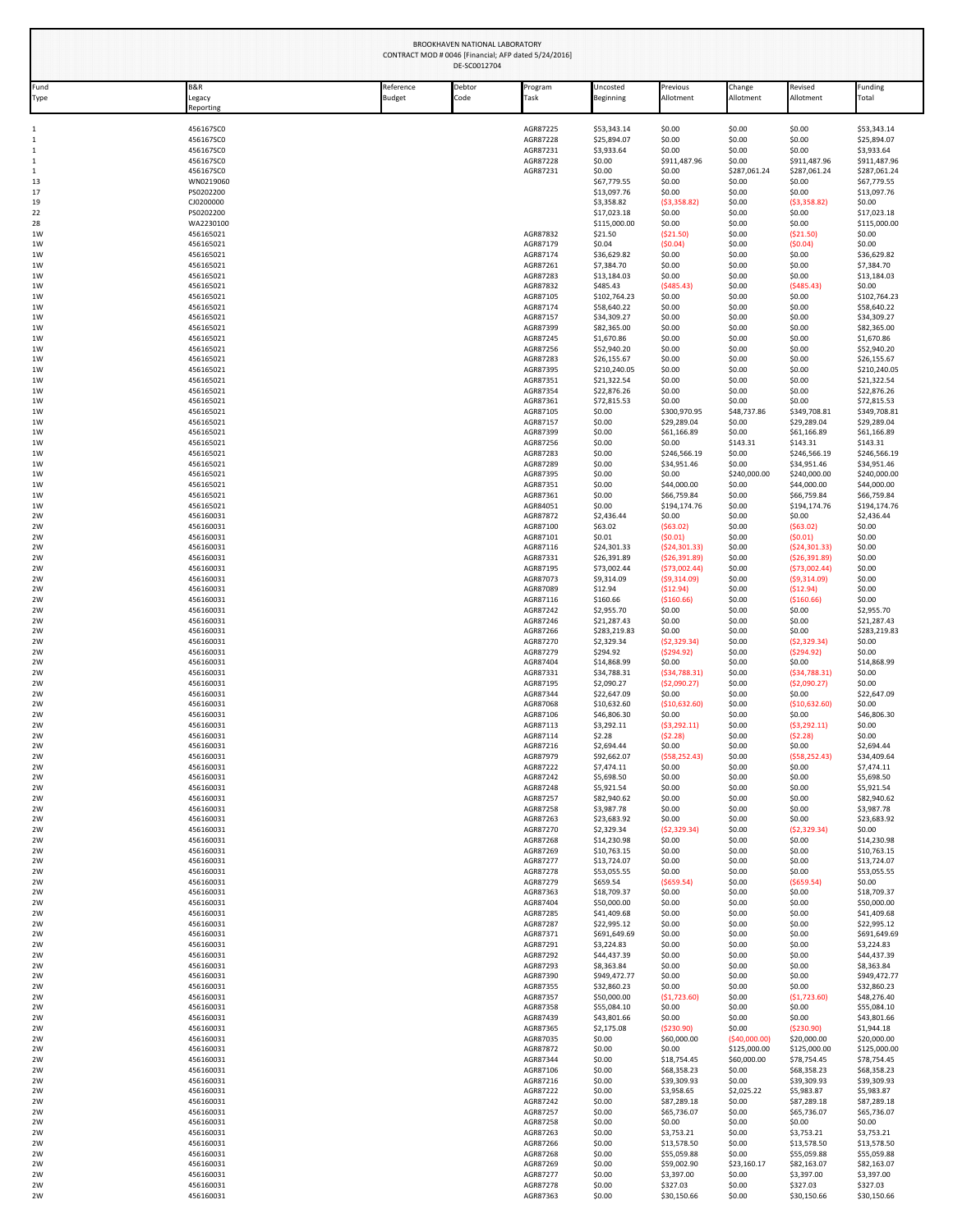|           | 456160031 |              | AGR87285 | \$0.00       | \$52,528.42    | \$5,610.96   | \$58,139.38    | \$58,139.38    |
|-----------|-----------|--------------|----------|--------------|----------------|--------------|----------------|----------------|
| 2W        | 456160031 |              | AGR87287 | \$0.00       | \$112,797.17   | \$18,893.54  | \$131,690.71   | \$131,690.71   |
| 2W        | 456160031 |              | AGR87371 | \$0.00       | \$600,000.00   | \$0.00       | \$600,000.00   | \$600,000.00   |
| 2W        | 456160031 |              | AGR87290 | \$0.00       |                | \$0.00       | \$48,726.00    | \$48,726.00    |
|           |           |              |          |              | \$48,726.00    |              |                |                |
| 2W        | 456160031 |              | AGR87291 | \$0.00       | \$2,011.60     | \$0.00       | \$2,011.60     | \$2,011.60     |
| 2W        | 456160031 |              | AGR87292 | \$0.00       | \$48,507.76    | \$0.00       | \$48,507.76    | \$48,507.76    |
| 2W        | 456160031 |              | AGR87293 | \$0.00       | \$8,064.89     | \$4,874.08   | \$12,938.97    | \$12,938.97    |
| 2W        | 456160031 |              | AGR87390 | \$0.00       | \$0.00         | \$500,000.00 | \$500,000.00   | \$500,000.00   |
| 2W        | 456160031 |              | AGR87355 | \$0.00       | \$8,935.45     | \$0.00       | \$8,935.45     | \$8,935.45     |
| 2W        | 456160031 |              | AGR87357 | \$0.00       | \$99,970.46    | \$0.00       | \$99,970.46    | \$99,970.46    |
| 2W        | 456160031 |              | AGR87358 | \$0.00       | \$254,084.08   | \$36,595.10  | \$290,679.18   | \$290,679.18   |
|           |           |              |          | \$0.00       |                |              |                |                |
| 2W        | 456160031 |              | AGR87370 |              | \$224,514.57   | \$42,475.73  | \$266,990.30   | \$266,990.30   |
| 2W        | 456160031 |              | AGR87362 | \$0.00       | \$76,702.82    | \$0.00       | \$76,702.82    | \$76,702.82    |
| 2W        | 456160031 |              | AGR87369 | \$0.00       | \$118,363.00   | \$0.00       | \$118,363.00   | \$118,363.00   |
| 2W        | 456160031 |              | AGR87368 | \$0.00       | \$175,978.04   | \$20,802.03  | \$196,780.07   | \$196,780.07   |
| 2W        | 456160031 |              | AGR87382 | \$0.00       | \$22,500.00    | \$0.00       | \$22,500.00    | \$22,500.00    |
| 2W        | 456160031 |              | AGR87833 | \$0.00       | \$53,643.71    | \$1,865.35   | \$55,509.06    | \$55,509.06    |
| 2W        | 456160031 |              | AGR87385 | \$0.00       | \$163,834.95   | \$0.00       | \$163,834.95   | \$163,834.95   |
| 2W        | 456160031 |              | AGR87386 | \$0.00       | \$43,689.32    | \$0.00       | \$43,689.32    | \$43,689.32    |
| 2W        |           |              | AGR87389 | \$0.00       |                |              |                |                |
|           | 456160031 |              |          |              | \$49,453.00    | \$0.00       | \$49,453.00    | \$49,453.00    |
| 2W        | 456160031 |              | AGR84050 | \$0.00       | \$92,819.00    | \$0.00       | \$92,819.00    | \$92,819.00    |
| 2W        | 456160031 |              | AGR84053 | \$0.00       | \$12,480.00    | \$0.00       | \$12,480.00    | \$12,480.00    |
| 2W        | 456160031 |              | AGR84054 | \$0.00       | \$15,000.00    | \$0.00       | \$15,000.00    | \$15,000.00    |
| 2W        | 456160031 |              | AGR84056 | \$0.00       | \$50,000.00    | \$42,729.60  | \$92,729.60    | \$92,729.60    |
| 2W        | 456160031 |              | AGR84060 | \$0.00       | \$229,448.00   | \$0.00       | \$229,448.00   | \$229,448.00   |
| 2W        | 456160032 |              | AGR87247 | \$42.29      | (542.29)       | \$0.00       | (542.29)       | \$0.00         |
| 2W        | 456160032 |              | AGR87178 | \$46,652.39  | (546, 652.39)  | \$0.00       | (546, 652.39)  | \$0.00         |
| 2W        | 456160032 |              | AGR87197 | \$747.52     | \$0.00         | \$0.00       | \$0.00         | \$747.52       |
|           |           |              |          |              |                |              |                |                |
| 2W        | 456160032 |              | AGR87981 | \$19,447.24  | \$0.00         | \$0.00       | \$0.00         | \$19,447.24    |
| 2W        | 456160032 |              | AGR87807 | \$14,150.39  | \$0.00         | \$0.00       | \$0.00         | \$14,150.39    |
| 2W        | 456160032 |              | AGR87178 | \$11,648.66  | ( \$11,648.66) | \$0.00       | ( \$11,648.66) | \$0.00         |
| 2W        | 456160032 |              | AGR87072 | \$150.06     | (\$150.06)     | \$0.00       | (\$150.06)     | \$0.00         |
| 2W        | 456160032 |              | AGR87981 | \$24,652.14  | \$0.00         | \$0.00       | \$0.00         | \$24,652.14    |
| 2W        | 456160032 |              | AGR87217 | \$45,419.89  | \$0.00         | \$0.00       | \$0.00         | \$45,419.89    |
| 2W        | 456160032 |              | AGR87280 | \$38,397.83  | \$0.00         | \$0.00       | \$0.00         | \$38,397.83    |
|           |           |              |          |              |                |              |                |                |
| 2W        | 456160032 |              | AGR87899 | \$49,133.71  | \$0.00         | \$0.00       | \$0.00         | \$49,133.71    |
| 2W        | 456160032 |              | AGR87284 | \$1,353.83   | \$0.00         | \$0.00       | \$0.00         | \$1,353.83     |
| 2W        | 456160032 |              | AGR87286 | \$419.36     | (5419.36)      | \$0.00       | (5419.36)      | \$0.00         |
| 2W        | 456160032 |              | AGR87412 | \$90,102.04  | \$0.00         | \$0.00       | \$0.00         | \$90,102.04    |
| 2W        | 456160032 |              | AGR87360 | \$24,128.49  | \$0.00         | \$0.00       | \$0.00         | \$24,128.49    |
| 2W        | 456160032 |              | AGR87197 | \$0.00       | \$97,087.38    | \$0.00       | \$97,087.38    | \$97,087.38    |
| 2W        | 456160032 |              | AGR87981 | \$0.00       | \$0.00         | \$82.43      | \$82.43        | \$82.43        |
| 2W        | 456160032 |              | AGR87217 | \$0.00       | \$252,424.93   | \$126,213.59 | \$378,638.52   | \$378,638.52   |
|           |           |              |          |              |                |              |                |                |
| 2W        | 456160032 |              | AGR87280 | \$0.00       | \$91,659.02    | \$131.07     | \$91,790.09    | \$91,790.09    |
| 2W        | 456160032 |              | AGR87412 | \$0.00       | \$58,252.43    | \$0.00       | \$58,252.43    | \$58,252.43    |
| 2W        | 456160032 |              | AGR87360 | \$0.00       | \$320,500.00   | \$0.00       | \$320,500.00   | \$320,500.00   |
| 2W        | 456160032 |              | AGR87384 | \$0.00       | \$48,543.69    | \$0.00       | \$48,543.69    | \$48,543.69    |
| 2W        | 456160032 |              | AGR87387 | \$0.00       | \$48,543.69    | \$0.00       | \$48,543.69    | \$48,543.69    |
| 2W        | 456160032 |              | AGR84052 | \$0.00       | \$0.00         | \$75,922.01  | \$75,922.01    | \$75,922.01    |
| 2W        | 456160032 |              | AGR84057 | \$0.00       | \$28,296.11    | \$0.00       | \$28,296.11    | \$28,296.11    |
| 2Z        | 456160031 |              | AGR87366 | \$225,242.72 | \$0.00         | \$0.00       | \$0.00         | \$225,242.72   |
|           |           |              |          |              |                |              |                |                |
| AD        | PS0202132 |              |          | \$38,795.51  | \$0.00         | \$0.00       | \$0.00         | \$38,795.51    |
| BG        | CJ0100000 |              |          | \$0.00       | \$35,735.00    | \$0.00       | \$35,735.00    | \$35,735.00    |
| ВG        | CJ0100000 |              |          | \$196,813.77 | (5218.42)      | \$0.00       | (5218.42)      | \$196,595.35   |
| BG        | CJ0100000 | ARPA-0001249 |          | \$739,208.50 | \$0.00         | \$0.00       | \$0.00         | \$739,208.50   |
| BG        | CJ0100000 | ARPA-0001250 |          | \$350,000.00 | \$0.00         | \$0.00       | \$0.00         | \$350,000.00   |
| BG        | CJ0200000 |              |          | \$1,715.20   | (51, 715.20)   | \$0.00       | (51,715.20)    | \$0.00         |
| BN        | TE1101000 |              |          | \$0.00       | \$9,320.00     | \$0.00       | \$9,320.00     | \$9,320.00     |
| BN        | TE1101000 |              |          | \$0.00       | \$19,454.00    | \$0.00       | \$19,454.00    | \$19,454.00    |
|           |           |              |          |              |                |              |                |                |
| <b>BN</b> | TE1103000 |              |          | \$77,218.01  | \$0.00         | \$0.00       | \$0.00         | \$77,218.01    |
| ΒN        | TE1103000 |              |          | \$0.00       | \$20,611.00    | \$0.00       | \$20,611.00    | \$20,611.00    |
| ΒN        | TE1103000 |              |          | \$0.00       | \$11,671.00    | \$0.00       | \$11,671.00    | \$11,671.00    |
| BN        | TE1104000 |              |          | \$0.00       | \$1,919.00     | \$0.00       | \$1,919.00     | \$1,919.00     |
| <b>BN</b> | TE1104000 |              |          | \$0.00       | \$1,168.00     | \$0.00       | \$1,168.00     | \$1,168.00     |
| ΒN        | TE1201000 |              |          | \$137,939.43 | \$0.00         | \$0.00       | \$0.00         | \$137,939.43   |
| <b>BN</b> | TE1201000 |              |          | \$0.00       | \$26,444.00    | \$0.00       | \$26,444.00    | \$26,444.00    |
|           |           |              |          |              |                |              |                |                |
|           | TE1201000 |              |          | \$0.00       | \$2,347.00     | \$0.00       | \$2,347.00     | \$2,347.00     |
| <b>BN</b> | TE1203000 |              |          | \$0.00       | \$5,369.00     | \$0.00       | \$5,369.00     | \$5,369.00     |
| BN        | TE1204000 |              |          | \$0.00       | \$2,684.00     | \$0.00       | \$2,684.00     | \$2,684.00     |
| ΒN        | TE1205000 |              |          | \$0.00       | \$87,347.00    | \$0.00       | \$87,347.00    | \$87,347.00    |
| BN        | TE1206000 |              |          | \$0.00       | \$4,695.00     | \$0.00       | \$4,695.00     | \$4,695.00     |
| ΒN        | TE1301000 |              |          | \$898.42     | \$35,113.00    | \$0.00       | \$35,113.00    | \$36,011.42    |
| ΒN        | TE1301000 |              |          | \$0.00       | \$36,762.00    | \$0.00       | \$36,762.00    | \$36,762.00    |
| ΒN        | TE1400000 |              |          | \$0.00       | \$1,250.00     | \$0.00       | \$1,250.00     | \$1,250.00     |
|           | TE1400000 |              |          |              |                |              |                | \$2,500.00     |
| BN        |           |              |          | \$0.00       | \$2,500.00     | \$0.00       | \$2,500.00     |                |
| BN        | TF0000000 |              |          | \$0.00       | \$2,495.00     | \$0.00       | \$2,495.00     | \$2,495.00     |
| BN        | TF0000000 |              |          | \$0.00       | \$4,485.00     | \$0.00       | \$4,485.00     | \$4,485.00     |
| ΒN        | TG0100000 |              |          | \$513.91     | \$0.00         | \$0.00       | \$0.00         | \$513.91       |
| CN        | AF0440000 |              |          | \$19,851.61  | \$0.00         | \$0.00       | \$0.00         | \$19,851.61    |
| CN        | AF0440000 |              |          | \$0.00       | \$10,000.00    | \$0.00       | \$10,000.00    | \$10,000.00    |
| CN        | AF5810000 |              |          | \$88,084.23  | \$0.00         | \$0.00       | \$0.00         | \$88,084.23    |
| CN        | AF5810000 |              |          | \$0.00       | \$800,000.00   | \$0.00       | \$800,000.00   | \$800,000.00   |
| CN        | AF5832020 |              |          | \$169,726.18 | \$0.00         | \$0.00       | \$0.00         | \$169,726.18   |
| CN        | AF5832020 |              |          | \$0.00       | \$845,000.00   | \$0.00       | \$845,000.00   | \$845,000.00   |
| CN        | AF5832030 | NE-0301604   |          | \$185,190.48 | \$0.00         | \$0.00       | \$0.00         | \$185,190.48   |
|           |           |              |          |              |                |              |                |                |
| CN        | AF5832030 |              |          | \$30,545.88  | \$0.00         | \$0.00       | \$0.00         | \$30,545.88    |
| CN        | AF5832030 |              |          | \$0.00       | \$400,000.00   | \$0.00       | \$400,000.00   | \$400,000.00   |
| CN        | AF5855000 |              |          | \$141,761.12 | \$0.00         | \$0.00       | \$0.00         | \$141,761.12   |
| CN        | AF5855000 |              |          | \$0.00       | \$100,000.00   | \$0.00       | \$100,000.00   | \$100,000.00   |
| CN        | NT0104000 |              |          | \$359,755.22 | \$0.00         | \$0.00       | \$0.00         | \$359,755.22   |
| CN        | RC0113000 |              |          | \$1,331.44   | ( \$1,331.44)  | \$0.00       | ( \$1,331.44)  | \$0.00         |
| CN        | RC0424000 |              |          | \$14,436.40  | \$0.00         | \$0.00       | \$0.00         | \$14,436.40    |
|           |           |              |          |              |                |              |                |                |
| CN        | RC0424000 |              |          | \$0.00       | \$85,000.00    | \$0.00       | \$85,000.00    | \$85,000.00    |
| FO        | GD2540101 |              |          | \$76,656.06  | \$0.00         | \$0.00       | \$0.00         | \$76,656.06    |
| FO        | GD2540200 |              |          | \$283,160.28 | \$0.00         | \$0.00       | \$0.00         | \$283,160.28   |
| FO        | GD2540250 |              |          | \$38,022.43  | \$0.00         | \$0.00       | \$0.00         | \$38,022.43    |
| FO        | GD2540600 |              |          | \$137.38     | (5137.38)      | \$0.00       | (5137.38)      | \$0.00         |
| FO        | GD2540980 |              |          | \$240,902.93 | \$0.00         | \$0.00       | \$0.00         | \$240,902.93   |
| FO        | GD5001000 |              |          | \$66,808.81  | \$0.00         | \$0.00       | \$0.00         | \$66,808.81    |
| FO        |           |              |          |              |                |              |                |                |
|           | GD6020100 |              |          | \$0.00       | \$268,996.00   | \$114,004.00 | \$383,000.00   | \$383,000.00   |
| FO        | GD6020300 |              |          | \$0.00       | \$929,196.00   | \$713,804.00 | \$1,643,000.00 | \$1,643,000.00 |
| FO        | GD6020400 |              |          | \$0.00       | \$31,604.00    | \$13,396.00  | \$45,000.00    | \$45,000.00    |
| FO        | GD6020900 |              |          | \$0.00       | \$609,633.00   | \$258,367.00 | \$868,000.00   | \$868,000.00   |
| FO        | GD6050100 |              |          | \$0.00       | \$259,624.00   | \$0.00       | \$259,624.00   | \$259,624.00   |
| NΜ        | NN5010000 |              |          | \$414,967.47 | \$0.00         | \$0.00       | \$0.00         | \$414,967.47   |
| NS        | CT8101000 |              |          | \$0.00       | \$50,000.00    | \$0.00       | \$50,000.00    | \$50,000.00    |
| NS        | CT8401000 |              |          | \$0.00       | \$1,690,000.00 | \$0.00       | \$1,690,000.00 | \$1,690,000.00 |
|           |           |              |          |              |                |              |                |                |
| NS        | CT8404010 |              |          | \$0.00       | \$653,000.00   | \$0.00       | \$653,000.00   | \$653,000.00   |
| NS        | CT8405010 |              |          | \$0.00       | \$220,000.00   | \$0.00       | \$220,000.00   | \$220,000.00   |
| NS        | DN1001011 |              |          | \$0.00       | \$1,100,568.00 | \$0.00       | \$1,100,568.00 | \$1,100,568.00 |
|           |           |              |          |              |                |              |                |                |
| NS        | DN1001023 |              |          | \$0.00       | \$95,932.00    | \$0.00       | \$95,932.00    | \$95,932.00    |
| ΝS        | DN1003011 |              |          | \$0.00       | \$40,000.00    | \$0.00       | \$40,000.00    | \$40,000.00    |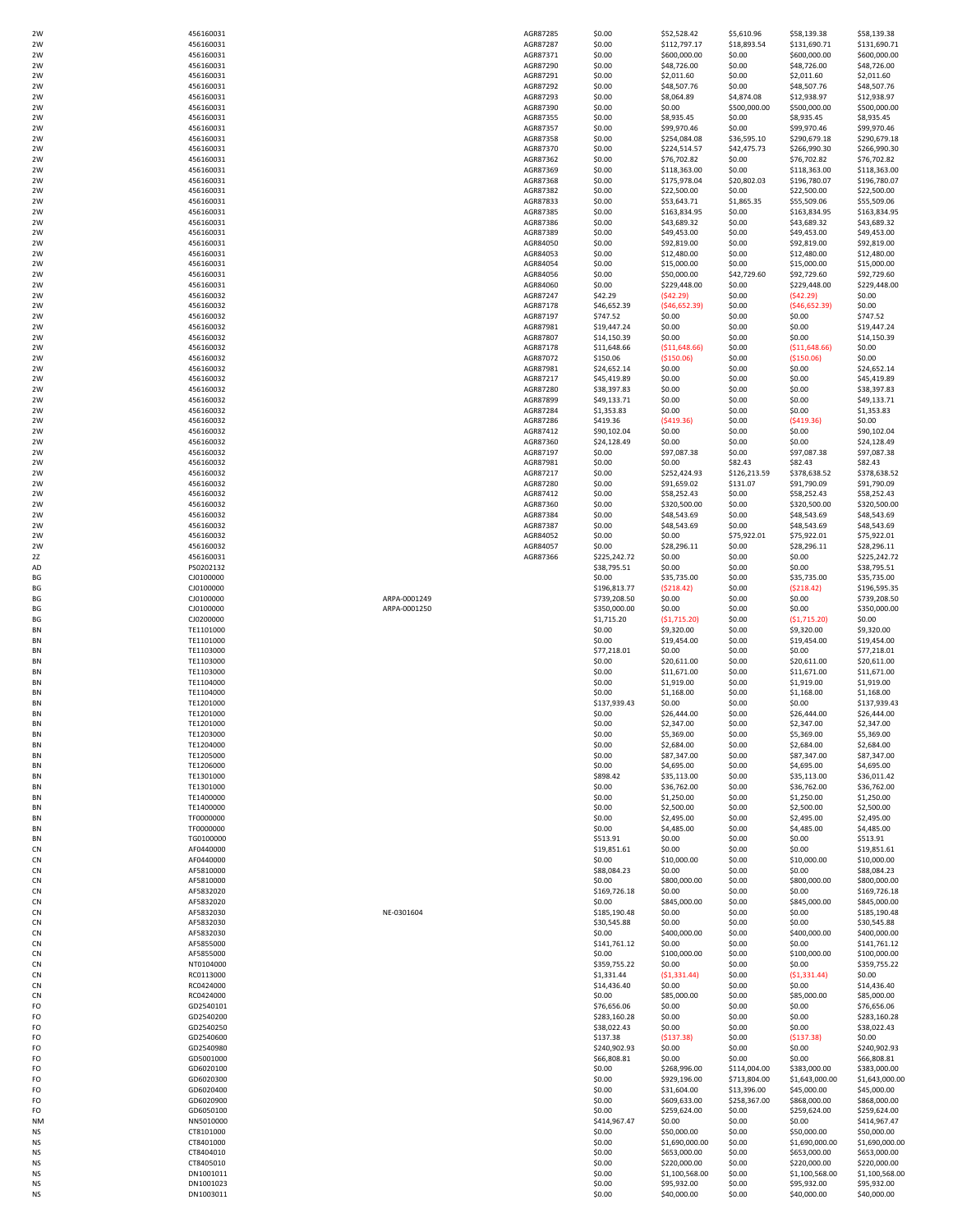| NS<br>ΝS | DN2001000<br>DN3001010 |                              | \$0.00<br>\$0.00               | \$2,405,000.00<br>\$672,983.00 | \$0.00<br>\$0.00         | \$2,405,000.00<br>\$672,983.00 | \$2,405,000.00<br>\$672,983.00   |
|----------|------------------------|------------------------------|--------------------------------|--------------------------------|--------------------------|--------------------------------|----------------------------------|
| NS       | DN4001010              |                              | \$0.00                         | \$839,274.23                   | \$227,881.84             | \$1,067,156.07                 | \$1,067,156.07                   |
| ΝS       | DN4001020              |                              | \$0.00                         | \$1,309,617.28                 | \$0.00                   | \$1,309,617.28                 | \$1,309,617.28                   |
| ΝS<br>NS | DN4001030<br>DN4002010 |                              | \$0.00<br>\$0.00               | \$258,680.00<br>\$7,765.39     | \$0.00<br>\$0.00         | \$258,680.00<br>\$7,765.39     | \$258,680.00<br>\$7,765.39       |
| NS       | DN4003010              |                              | \$0.00                         | \$340,170.08                   | \$0.00                   | \$340,170.08                   | \$340,170.08                     |
| ΝS       | DN4003020              |                              | \$0.00                         | \$658,228.09                   | \$0.00                   | \$658,228.09                   | \$658,228.09                     |
| NS<br>NS | DN4004010<br>DN4004030 |                              | \$0.00<br>\$0.00               | \$53,387.09<br>\$223,827.00    | \$0.00<br>\$0.00         | \$53,387.09<br>\$223,827.00    | \$53,387.09<br>\$223,827.00      |
| NS       | NN2001000              |                              | \$423,982.82                   | \$0.00                         | \$0.00                   | \$0.00                         | \$423,982.82                     |
| ΝS       | NN2001000              |                              | \$0.00                         | \$0.00                         | \$0.00                   | \$0.00                         | \$0.00                           |
| NS       | NN4009010<br>NN4009010 |                              | \$341,595.92<br>\$0.00         | \$0.00<br>\$0.00               | \$0.00<br>\$0.00         | \$0.00<br>\$0.00               | \$341,595.92<br>\$0.00           |
| NS<br>NS | NN4009020              |                              | \$1,112,561.62                 | \$0.00                         | \$0.00                   | \$0.00                         | \$1,112,561.62                   |
| NS       | NN4009020              |                              | \$0.00                         | \$0.00                         | \$0.00                   | \$0.00                         | \$0.00                           |
| NS       | NN4009030              |                              | \$104,330.44                   | \$0.00                         | \$0.00                   | \$0.00                         | \$104,330.44                     |
| NS<br>NS | NN4009030<br>NN4009040 |                              | \$0.00<br>\$0.00               | \$0.00<br>\$0.00               | \$0.00<br>\$0.00         | \$0.00<br>\$0.00               | \$0.00<br>\$0.00                 |
| NS       | NN4010010              |                              | \$10,025.52                    | \$0.00                         | \$0.00                   | \$0.00                         | \$10,025.52                      |
| NS       | NN4010021              |                              | \$132,080.70                   | \$0.00                         | \$0.00                   | \$0.00                         | \$132,080.70                     |
| NS<br>NS | NN4011010<br>NN4011010 |                              | \$493.94<br>\$0.00             | \$0.00<br>\$0.00               | \$0.00<br>\$0.00         | \$0.00<br>\$0.00               | \$493.94<br>\$0.00               |
| NS       | NN4011020              |                              | \$96,157.66                    | \$0.00                         | \$0.00                   | \$0.00                         | \$96,157.66                      |
| NS       | NN4011020              |                              | \$0.00                         | \$0.00                         | \$0.00                   | \$0.00                         | \$0.00                           |
| NS<br>NS | NN4012010<br>NN4012010 |                              | \$78,671.16<br>\$0.00          | \$0.00<br>\$0.00               | \$0.00<br>\$0.00         | \$0.00<br>\$0.00               | \$78,671.16<br>\$0.00            |
| NS       | NN4012030              |                              | \$113,814.54                   | \$0.00                         | \$0.00                   | \$0.00                         | \$113,814.54                     |
| NS       | NN4012030              |                              | \$0.00                         | \$0.00                         | \$0.00                   | \$0.00                         | \$0.00                           |
| ΝS<br>NS | NN4012040<br>NN5001010 |                              | \$161,906.31<br>\$222,358.40   | \$0.00<br>\$0.00               | \$0.00<br>\$0.00         | \$0.00<br>\$0.00               | \$161,906.31<br>\$222,358.40     |
| NS       | NN5002010              |                              | \$6,889.36                     | \$0.00                         | \$0.00                   | \$0.00                         | \$6,889.36                       |
| ΝS       | NN5002010              |                              | \$100,739.03                   | \$0.00                         | \$0.00                   | \$0.00                         | \$100,739.03                     |
| NS<br>NS | NN5002010<br>NN5002020 |                              | \$312,437.97                   | (\$186,786.08)                 | \$0.00                   | ( \$186, 786.08)               | \$125,651.89                     |
| NS       | NN5002020              |                              | \$62,261.85<br>\$2,973,229.42  | \$0.00<br>\$186,786.08         | \$0.00<br>\$0.00         | \$0.00<br>\$186,786.08         | \$62,261.85<br>\$3,160,015.50    |
| ΝS       | NN5002020              |                              | \$774,000.00                   | \$2,531,131.49                 | \$0.00                   | \$2,531,131.49                 | \$3,305,131.49                   |
| ΝS       | NN5002020              |                              | \$2,048,549.27                 | \$0.00                         | \$0.00                   | \$0.00                         | \$2,048,549.27                   |
| NS<br>NS | NN5002040<br>NN5003010 |                              | \$118,919.53<br>\$4.04         | \$0.00<br>(\$4.04)             | \$0.00<br>\$0.00         | \$0.00<br>(\$4.04]             | \$118,919.53<br>\$0.00           |
| ΝS       | NN5003020              |                              | \$0.02                         | \$0.00                         | \$0.00                   | \$0.00                         | \$0.02                           |
| NS       | NN5003040              |                              | \$2,864.75                     | \$4.04                         | \$0.00                   | \$4.04                         | \$2,868.79<br>\$688,369.61       |
| NS<br>NS | NN5004010<br>NN5004010 |                              | \$688,369.61<br>\$118,720.00   | \$0.00<br>\$0.00               | \$0.00<br>\$0.00         | \$0.00<br>\$0.00               | \$118,720.00                     |
| NS       | NN5004010              |                              | \$163,400.00                   | \$0.00                         | \$0.00                   | \$0.00                         | \$163,400.00                     |
| NS       | NN5004010              |                              | \$0.00                         | \$0.00                         | \$0.00                   | \$0.00                         | \$0.00                           |
| NS<br>NS | NN5004020<br>NN5006010 |                              | \$2,835,045.59<br>\$12,696.81  | ( \$2,531,131.49)<br>\$0.00    | \$0.00<br>\$0.00         | ( \$2,531,131.49)<br>\$0.00    | \$303,914.10<br>\$12,696.81      |
| NS       | NN500W000              |                              | \$51,312.90                    | \$0.00                         | \$0.00                   | \$0.00                         | \$51,312.90                      |
| NS       | NN5070010              |                              | \$44,326.32                    | \$0.00                         | \$0.00                   | \$0.00                         | \$44,326.32                      |
| NS<br>NS | NN5070010<br>NN5070010 |                              | \$1,058.69<br>\$0.00           | \$0.00<br>\$0.00               | \$0.00<br>\$0.00         | \$0.00<br>\$0.00               | \$1,058.69<br>\$0.00             |
| NS       | NN5070040              |                              | \$59,627.22                    | \$0.00                         | \$0.00                   | \$0.00                         | \$59,627.22                      |
| NS       | NN5070040              |                              | \$15,000.00                    | \$0.00                         | \$0.00                   | \$0.00                         | \$15,000.00                      |
| NS<br>NS | NN5070040<br>NN9100000 |                              | \$0.00<br>\$82,273.24          | \$0.00<br>\$0.00               | \$0.00<br>\$0.00         | \$0.00<br>\$0.00               | \$0.00<br>\$82,273.24            |
| NS       | NN9100000              |                              | \$0.00                         | \$0.00                         | \$0.00                   | \$0.00                         | \$0.00                           |
| ΝS       | NN9301000              |                              | \$32,955.54                    | \$0.00                         | \$0.00                   | \$0.00                         | \$32,955.54                      |
| ΝS<br>ТC | NN9301000<br>CT8401000 |                              | \$50,000.00<br>\$0.00          | \$0.00<br>\$0.00               | \$0.00<br>\$0.00         | \$0.00<br>\$0.00               | \$50,000.00<br>\$0.00            |
| ТC       | CT8404010              |                              | \$0.00                         | \$0.00                         | \$0.00                   | \$0.00                         | \$0.00                           |
| ТC       | CT8405010              |                              | \$0.00                         | \$0.00                         | \$0.00                   | \$0.00                         | \$0.00                           |
| ТC       | DP0902090              |                              | \$6,545.77                     | \$0.00                         | \$0.00                   | \$0.00                         | \$6,545.77                       |
| ТC<br>ТC | DP0902090<br>DP0909010 |                              | \$0.00<br>\$0.00               | \$0.00<br>\$200,000.00         | \$0.00<br>\$0.00         | \$0.00<br>\$200,000.00         | \$0.00<br>\$200,000.00           |
| ТC       | DP1204010              |                              | \$9,829.51                     | \$0.00                         | \$0.00                   | \$0.00                         | \$9,829.51                       |
| ТC       | DP4011093              |                              | \$2,057.91                     | \$0.00                         | \$0.00                   | \$0.00                         | \$2,057.91                       |
| ТC<br>ТC | DP4015011<br>DP4015042 |                              | \$76,331.67<br>\$3,580.49      | \$1,640.93<br>\$0.00           | \$0.00<br>\$0.00         | \$1,640.93<br>\$0.00           | \$77,972.60<br>\$3,580.49        |
| ТC       | DP4015043              |                              | \$54,539.96                    | \$0.00                         | \$0.00                   | \$0.00                         | \$54,539.96                      |
| ТC       | DP4015051              |                              | \$1,899.60                     | (\$1,640.93)                   | \$0.00                   | ( \$1,640.93)                  | \$258.67                         |
| ТC<br>TF | DP8000000<br>GD3006000 |                              | \$50,000.00<br>\$22.51         | \$0.00<br>( \$22.51)           | \$0.00<br>\$0.00         | \$0.00<br>( \$22.51)           | \$50,000.00<br>\$0.00            |
| TF       | HQ1001000              |                              | \$6,738.38                     | \$0.00                         | \$0.00                   | \$0.00                         | \$6,738.38                       |
| TF       | HQ1001000              |                              | \$40,000.00                    | \$0.00                         | \$0.00                   | \$0.00                         | \$40,000.00                      |
| TF<br>UX | HU2006200<br>EZ5012300 | ADSBRNL-0030                 | \$976.23<br>\$880,159.05       | \$0.00<br>\$0.00               | \$0.00<br>\$0.00         | \$0.00<br>\$0.00               | \$976.23<br>\$880,159.05         |
| UX       | EZ5012300              | ADSBRNL-0030                 | \$47.62                        |                                | \$0.00                   | \$0.00                         | \$47.62                          |
| VE       | ST5001020              |                              |                                | \$0.00                         |                          |                                |                                  |
|          |                        |                              | \$335,088.56                   | \$0.00                         | \$0.00                   | \$0.00                         | \$335,088.56                     |
| VE       | ST5001020<br>ST5001030 |                              | \$635,000.00                   | \$0.00<br>\$120,000.00         | \$0.00                   | \$0.00                         | \$635,000.00                     |
| VE<br>VE | ST5001030              |                              | \$127,508.16<br>\$0.00         | \$325,000.00                   | \$0.00<br>\$100,000.00   | \$120,000.00<br>\$425,000.00   | \$247,508.16<br>\$425,000.00     |
| VE       | ST5001040              |                              | \$200,900.28                   | \$0.00                         | \$0.00                   | \$0.00                         | \$200,900.28                     |
| VE       | ST5002000              |                              | \$0.00                         | \$198,000.00                   | \$0.00                   | \$198,000.00                   | \$198,000.00                     |
| VE<br>VF | ST6001020<br>ST6001020 |                              | \$155,888.49<br>\$0.00         | \$94,000.00                    | \$0.00<br>\$50,000.00    | \$94,000.00                    | \$249,888.49<br>\$390,000.00     |
| VE       | ST6001031              |                              | \$184,358.21                   | \$340,000.00<br>\$100,000.00   | \$0.00                   | \$390,000.00<br>\$100,000.00   | \$284,358.21                     |
| VE       | ST6001031              |                              | \$0.00                         | \$3,813,000.00                 | \$600,000.00             | \$4,413,000.00                 | \$4,413,000.00                   |
| VE<br>VE | ST6001032<br>ST6001032 |                              | \$1,056,044.09<br>\$0.00       | \$436,000.00<br>\$1,300,000.00 | \$0.00<br>\$300,000.00   | \$436,000.00<br>\$1,600,000.00 | \$1,492,044.09                   |
| VE       | ST6001034              | AIP                          | \$1,044,339.70                 | \$0.00                         | \$0.00                   | \$0.00                         | \$1,600,000.00<br>\$1,044,339.70 |
| VE       | ST6001034              |                              | \$102,205.32                   | \$0.00                         | \$0.00                   | \$0.00                         | \$102,205.32                     |
| VE       | ST6001034              | AIP                          | \$0.00                         | \$152,000.00                   | \$0.00                   | \$152,000.00                   | \$152,000.00                     |
| WA<br>WA | 39KA00000<br>39KA00000 | PRN11SC40000<br>PRN11SC40000 | \$1,104,736.78<br>\$0.00       | \$0.00<br>\$5,361,600.00       | \$0.00<br>\$2,302,968.00 | \$0.00<br>\$7,664,568.00       | \$1,104,736.78<br>\$7,664,568.00 |
| WA       | 39KC02000              | PRN07SC06000                 | \$5,351.21                     | ( \$5,351.21)                  | \$0.00                   | ( \$5,351.21)                  | \$0.00                           |
| WA<br>WA | 39KG01000<br>39KG01000 | PRN09SC73000                 | \$48.14                        | (548.14)<br>\$0.00             | \$0.00<br>\$0.00         | (548.14)<br>\$0.00             | \$0.00                           |
| WA       | FS1001000              | PRN10SC72000                 | \$537,506.17<br>\$1,910,599.27 | \$0.00                         | \$0.00                   | \$0.00                         | \$537,506.17<br>\$1,910,599.27   |
| WA       | FS1001000              |                              | \$0.00                         | \$6,393,000.00                 | \$0.00                   | \$6,393,000.00                 | \$6,393,000.00                   |
| WA       | FS1002000              |                              | \$518,238.77                   | \$0.00                         | \$0.00                   | \$0.00                         | \$518,238.77                     |
| WA<br>WA | FS1002000<br>FS1004000 |                              | \$0.00<br>\$187,243.47         | \$865,000.00<br>\$0.00         | \$0.00<br>\$0.00         | \$865,000.00<br>\$0.00         | \$865,000.00<br>\$187,243.47     |
| WA       | FS1004000              |                              | \$0.00                         | \$492,000.00                   | \$220,000.00             | \$712,000.00                   | \$712,000.00                     |
| WA       | FS1005000              |                              | \$557,638.18                   | \$0.00                         | \$0.00                   | \$0.00                         | \$557,638.18                     |
| WA<br>WA | FS1005000<br>FS1006000 |                              | \$0.00<br>\$259,954.04         | \$2,027,000.00<br>\$0.00       | \$0.00<br>\$0.00         | \$2,027,000.00<br>\$0.00       | \$2,027,000.00<br>\$259,954.04   |
| WA       | FS1006000              |                              | \$0.00                         | \$569,000.00                   | \$0.00                   | \$569,000.00                   | \$569,000.00                     |
| WA       | FS1007000              |                              | \$177,166.36                   | \$0.00                         | \$0.00                   | \$0.00                         | \$177,166.36                     |
| WA<br>WA | FS1007000<br>FS1009000 |                              | \$0.00<br>\$391,670.46         | \$685,000.00<br>\$0.00         | \$0.00<br>\$0.00         | \$685,000.00<br>\$0.00         | \$685,000.00<br>\$391,670.46     |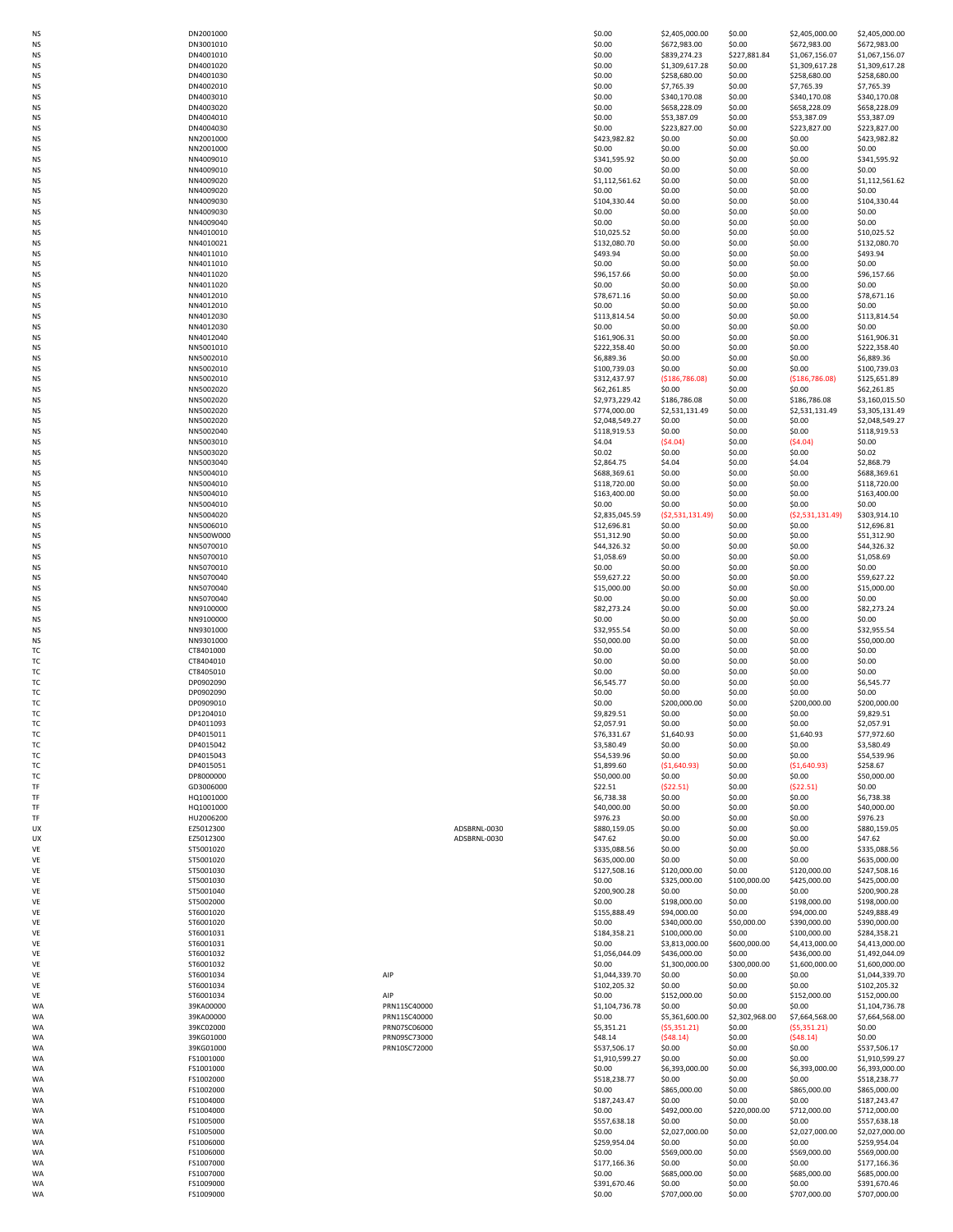| KA1102080              |
|------------------------|
| KA1102811              |
| KA1102811<br>KA1102812 |
| KA1502021              |
| KA2101020              |
| KA2101020              |
|                        |
| KA2101020<br>KA2101030 |
| KA2101030              |
|                        |
| KA2101030              |
| KA2102021<br>KA2102021 |
| KA2102090              |
| KA2102090              |
| KA2103011              |
| KA2103011              |
| KA2201020              |
| KA2201020              |
| KA2202010              |
| KA2202010              |
| KA2202090              |
| KA2202090              |
| KA2202090              |
| KA2203012              |
| KA2301020              |
| KA2301020              |
| KA2302090              |
| KA2303011              |
| KA2303011              |
| KA2303011              |
| KA2401012              |
| KA2401012              |
| KA2401021              |
| KA2401021              |
| KA2401021              |
| KA2401022              |
| KA2401022              |
| KA2403013              |
|                        |
| KA2403013              |
| KA2501012<br>KA2501012 |
| KA2501021              |
| KA2501021              |
|                        |
| KA2501022              |
| KA2501022              |
| KA2501032              |
| KA2501032              |
| KA2601020              |
| KA2602010              |
| KA2602010              |
| KA2602010              |
| KA2602010              |
| KA2602010              |
| KB0101022<br>KB0101022 |
|                        |
| KB0181012<br>KB0201021 |
|                        |
| KB0201021<br>KB0201022 |
|                        |
| KB0201022<br>KB0201052 |
|                        |
| KB0202011              |
| KB0202011              |
| KB0202011              |
| KB0202011              |
| KB0202011              |
| KB0202011              |
| KB0202011              |
| KB0202011<br>KB0202011 |
| KB0202012              |
| KB0202012              |
| KB0202012              |
| KB0202012              |
| KB0202012              |
| KB0202030              |
| KB0281011              |
|                        |
| KB0301020              |
| KB0301020              |
| KB0301042              |
| KB0301042              |
| KB0301052              |
| KB0301052              |
| KB0401022              |
| KB0401022              |
| KC0201010              |
| KC0201010              |
| KC0201060              |
| KC0201060              |
| KC0202020              |
| KC0202020              |
| KC0202020              |
| KC0202020              |
| KC0202020              |
| KC0202030              |
| KC0202030              |
|                        |
| KC0202050              |
| KC0202050              |
| KC0203010<br>KC0203020 |
|                        |
| KC0203020              |
| KC0203020              |
| KC0207010<br>KC0207010 |
| KC0213010              |
| KC0281013              |
| KC0301020              |
| KC0301020              |
| KC0301050              |
| KC0302010              |

| OPEMIE30YD                             |
|----------------------------------------|
| EQUMIE30YD<br>EQUMIE30YD               |
| OPEMIE11WB<br>EQUMIE11WB<br>EQUMIE11WB |
| EQU                                    |
|                                        |
| AIP                                    |
| AIP                                    |
| AIP                                    |
|                                        |
| AIP<br>EQU<br>AIP                      |
| EQU<br>AIP                             |
| EQU<br>AIP                             |
| EQU                                    |
| EQU<br>EQU                             |
|                                        |
| EQU                                    |
| EQU                                    |
| EQU                                    |
|                                        |
| EQU                                    |

| WA | KA1102080 |            | \$20,411.19     | \$0.00           | \$0.00         | \$0.00                             | \$20,411.19                        |
|----|-----------|------------|-----------------|------------------|----------------|------------------------------------|------------------------------------|
| WA | KA1102811 |            | \$882.24        | \$0.00           | \$0.00         | \$0.00                             | \$882.24                           |
| WA | KA1102811 |            | \$11,981.92     | \$0.00           | \$0.00         | \$0.00                             | \$11,981.92                        |
| WA | KA1102812 |            | \$271,438.04    | \$0.00           | \$0.00         | \$0.00                             | \$271,438.04                       |
| WA | KA1502021 |            | \$5,898.40      | \$0.00           | \$0.00         | \$0.00                             | \$5,898.40                         |
| WA | KA2101020 |            | \$1,431,420.58  | \$0.00           | \$0.00         | \$0.00                             | \$1,431,420.58                     |
| WA | KA2101020 | OPEMIE30YD | \$3,506,930.60  | \$0.00           | \$0.00         | \$0.00                             | \$3,506,930.60                     |
| WA | KA2101020 |            | \$0.00          | \$4,687,850.00   | \$200,000.00   | \$4,887,850.00                     | \$4,887,850.00                     |
| WA | KA2101030 |            | \$15,930.72     | \$0.00           | \$0.00         | \$0.00                             | \$15,930.72                        |
| WA | KA2101030 |            | \$435,000.00    | \$0.00           | \$0.00         | \$0.00                             | \$435,000.00                       |
| WA | KA2101030 |            | \$0.00          | \$0.00           | \$20,000.00    | \$20,000.00                        | \$20,000.00                        |
| WA | KA2102021 |            | \$10,609,419.36 | \$0.00           | \$0.00         | \$0.00                             | \$10,609,419.36                    |
| WA | KA2102021 |            | \$0.00          | \$21,935,240.00  | \$588,950.00   | \$22,524,190.00                    | \$22,524,190.00                    |
| WA | KA2102090 |            | \$146,856.12    | \$0.00           | \$0.00         | \$0.00                             | \$146,856.12                       |
| WA | KA2102090 |            | \$0.00          | \$267,378.00     | \$0.00         | \$267,378.00                       | \$267,378.00                       |
| WA | KA2103011 | EQUMIE30YD | \$2,732,941.82  | \$0.00           | \$0.00         | \$0.00                             | \$2,732,941.82                     |
| WA | KA2103011 | EQUMIE30YD | \$0.00          | \$9,088,650.00   | \$0.00         | \$9,088,650.00                     | \$9,088,650.00                     |
| WA | KA2201020 |            | \$874.745.04    | \$0.00           | \$0.00         | \$0.00                             | \$874,745.04                       |
| WA | KA2201020 |            | \$0.00          | \$3,817,225.00   | \$100,000.00   | \$3,917,225.00                     | \$3,917,225.00                     |
| WA | KA2202010 |            | \$557,310.09    | \$0.00           | \$0.00         | \$0.00                             | \$557,310.09                       |
| WA | KA2202010 |            | \$0.00          | \$861,050.00     | \$0.00         | \$861,050.00                       | \$861,050.00                       |
| WA | KA2202090 |            | \$215,155.93    | \$0.00           | \$0.00         | \$0.00                             | \$215,155.93                       |
| WA | KA2202090 |            | \$734,000.00    | \$0.00           | \$0.00         | \$0.00                             | \$734,000.00                       |
| WA | KA2202090 |            | \$0.00          | \$368,288.00     | \$0.00         | \$368,288.00                       | \$368,288.00                       |
| WA | KA2203012 |            | \$383,422.82    | \$0.00           | \$0.00         | \$0.00                             | \$383,422.82                       |
| WA | KA2301020 |            | \$840,320.05    | \$0.00           | \$0.00         | \$0.00                             | \$840,320.05                       |
| WA | KA2301020 |            | \$0.00          | \$932,812.00     | \$0.00         | \$932,812.00                       | \$932,812.00                       |
| WA | KA2302090 |            | \$2,468.47      | (52, 468.47)     | \$0.00         | (52, 468.47)                       | \$0.00                             |
| WA | KA2303011 | OPEMIE11WB | \$232,170.69    | \$0.00           | \$0.00         | \$0.00                             | \$232,170.69                       |
| WA | KA2303011 | EQUMIE11WB | \$2,837,029.47  | \$0.00           | \$0.00         | \$0.00                             | \$2,837,029.47                     |
| WA | KA2303011 | EQUMIE11WB | \$0.00          | \$4,500,000.00   | \$0.00         | \$4,500,000.00                     | \$4,500,000.00                     |
| WA | KA2401012 |            | \$302,370.33    | \$0.00           | \$0.00         | \$0.00                             | \$302,370.33                       |
| WA | KA2401012 |            | \$0.00          | \$3,157,150.00   | \$0.00         | \$3,157,150.00                     | \$3,157,150.00                     |
| WA | KA2401021 |            | \$69,738.92     | \$0.00           | \$0.00         | \$0.00                             | \$69,738.92                        |
| WA | KA2401021 |            | \$425,000.00    | \$0.00           | \$0.00         | \$0.00                             | \$425,000.00                       |
| WA | KA2401021 |            | \$0.00          | \$261,128.00     | \$0.00         | \$261,128.00                       | \$261,128.00                       |
| WA | KA2401022 |            | \$8,013.38      | \$0.00           | \$0.00         | \$0.00                             | \$8,013.38                         |
| WA | KA2401022 |            | \$0.00          | \$145,460.00     | \$0.00         | \$145,460.00                       | \$145,460.00                       |
| WA | KA2403013 | EQU        | \$13,302.54     | \$0.00           | \$0.00         | \$0.00                             | \$13,302.54                        |
| WA | KA2403013 |            | \$113,368.14    | \$0.00           | \$0.00         | \$0.00                             | \$113,368.14                       |
| WA | KA2501012 |            | \$110,196.37    | \$0.00           | \$0.00         | \$0.00                             | \$110,196.37                       |
| WA | KA2501012 |            | \$0.00          | \$1,041,807.00   | \$0.00         | \$1,041,807.00                     | \$1,041,807.00                     |
| WA | KA2501021 |            | \$558,219.21    | \$0.00           | \$0.00         | \$0.00                             | \$558,219.21                       |
|    |           |            |                 |                  |                |                                    |                                    |
| WA | KA2501021 |            | \$0.00          | \$3,452,822.00   | \$0.00         | \$3,452,822.00                     | \$3,452,822.00                     |
| WA | KA2501022 |            | \$306,517.99    | \$0.00           | \$0.00         | \$0.00                             | \$306,517.99                       |
| WA | KA2501022 |            | \$0.00          | \$321,480.00     | \$0.00         | \$321,480.00                       | \$321,480.00                       |
| WA | KA2501032 |            | \$954,908.88    | \$0.00           | \$0.00         | \$0.00                             | \$954,908.88                       |
| WA | KA2501032 |            | \$0.00          | \$1,056,220.00   | \$80,000.00    | \$1,136,220.00                     | \$1,136,220.00                     |
| WA | KA2601020 |            | \$1,444.73      | \$0.00           | \$0.00         | \$0.00                             | \$1,444.73                         |
| WA | KA2602010 | AIP        | \$1,209,117.72  | \$0.00           | \$0.00         | \$0.00                             | \$1,209,117.72                     |
| WA | KA2602010 |            | \$954,284.46    | \$0.00           | \$0.00         | \$0.00                             | \$954,284.46                       |
| WA | KA2602010 | AIP        | \$300,000.00    | \$0.00           | \$0.00         | \$0.00                             | \$300,000.00                       |
| WA | KA2602010 |            | \$0.00          | \$3,348,450.00   | \$0.00         | \$3,348,450.00                     | \$3,348,450.00                     |
| WA | KA2602010 | AIP        | \$0.00          | \$707,000.00     | \$0.00         | \$707,000.00                       | \$707,000.00                       |
| WA | KB0101022 |            | \$346,723.73    | \$0.00           | \$0.00         | \$0.00                             | \$346,723.73                       |
| WA | KB0101022 |            | \$0.00          | \$2,180,580.00   | \$0.00         | \$2,180,580.00                     | \$2,180,580.00                     |
| WA | KB0181012 |            | \$34,228.17     | \$0.00           | \$0.00         | \$0.00                             | \$34,228.17                        |
| WA | KB0201021 |            | \$759,263.97    | \$0.00           | \$0.00         | \$0.00                             | \$759,263.97                       |
| WA | KB0201021 |            | \$0.00          | \$6,253,091.00   | \$0.00         | \$6,253,091.00                     | \$6,253,091.00                     |
| WA | KB0201022 |            | \$10,839.24     | \$0.00           | \$0.00         | \$0.00                             | \$10,839.24                        |
| WA | KB0201022 |            | \$0.00          | \$19,000.00      | \$0.00         | \$19,000.00                        | \$19,000.00                        |
| WA | KB0201052 |            | \$246,561.33    | \$0.00           | \$0.00         | \$0.00                             | \$246,561.33                       |
| WA | KB0202011 | AIP        | \$781,888.75    | \$0.00           | \$0.00         | \$0.00                             | \$781,888.75                       |
| WA | KB0202011 | EQU        | \$428,519.80    | \$0.00           | \$0.00         | \$0.00                             | \$428,519.80                       |
| WA | KB0202011 | AIP        | \$2,300,000.00  | \$0.00           | \$0.00         | \$0.00                             | \$2,300,000.00                     |
| WA | KB0202011 |            | \$7,123,304.64  | \$0.00           | \$0.00         | \$0.00                             | \$7,123,304.64                     |
| WA | KB0202011 | EQU        | \$700,000.00    | \$0.00           | \$0.00         | \$0.00                             | \$700,000.00                       |
|    | KB0202011 | AIP        | \$1,200,000.00  |                  | \$0.00         |                                    |                                    |
| WA |           |            |                 | \$0.00           |                | \$0.00                             | \$1,200,000.00<br>\$123,238,531.00 |
| WA | KB0202011 |            | \$0.00          | \$123,238,531.00 | \$0.00         | \$123,238,531.00<br>\$1,518,499.00 |                                    |
| WA | KB0202011 | EQU        | \$0.00          | \$1,518,499.00   | \$0.00         |                                    | \$1,518,499.00                     |
| WA | KB0202011 | AIP        | \$0.00          | \$3,304,688.00   | \$0.00         | \$3,304,688.00                     | \$3,304,688.00                     |
| WA | KB0202012 | EQU        | \$334,488.72    | \$0.00           | \$0.00         | \$0.00                             | \$334,488.72                       |
| WA | KB0202012 |            | \$1,942,923.41  | \$0.00           | \$0.00         | \$0.00                             | \$1,942,923.41                     |
| WA | KB0202012 | EQU        | \$100,000.00    | \$0.00           | \$0.00         | \$0.00                             | \$100,000.00                       |
| WA | KB0202012 |            | \$0.00          | \$33,969,412.00  | \$0.00         | \$33,969,412.00                    | \$33,969,412.00                    |
| WA | KB0202012 | EQU        | \$0.00          | \$1,905,268.00   | \$0.00         | \$1,905,268.00                     | \$1,905,268.00                     |
| WA | KB0202030 |            | \$3,083.37      | ( \$3,083.37)    | \$0.00         | ( \$3,083.37)                      | \$0.00                             |
| WA | KB0281011 |            | \$89,868.74     | \$0.00           | \$0.00         | \$0.00                             | \$89,868.74                        |
| WA | KB0301020 |            | \$730,870.28    | \$0.00           | \$0.00         | \$0.00                             | \$730,870.28                       |
| WA | KB0301020 |            | \$0.00          | \$3,753,379.00   | \$0.00         | \$3,753,379.00                     | \$3,753,379.00                     |
| WA | KB0301042 |            | \$220,116.87    | \$0.00           | \$0.00         | \$0.00                             | \$220,116.87                       |
| WA | KB0301042 |            | \$0.00          | \$4,067,748.00   | \$0.00         | \$4,067,748.00                     | \$4,067,748.00                     |
| WA | KB0301052 |            | \$98,902.56     | \$0.00           | \$0.00         | \$0.00                             | \$98,902.56                        |
| WA | KB0301052 |            | \$0.00          | \$242,922.00     | \$0.00         | \$242,922.00                       | \$242,922.00                       |
| WA | KB0401022 |            | \$36,111.65     | \$0.00           | \$0.00         | \$0.00                             | \$36,111.65                        |
| WA | KB0401022 |            | \$0.00          | \$665,891.00     | \$0.00         | \$665,891.00                       | \$665,891.00                       |
| WA | KC0201010 |            | \$2,837,318.15  | ( \$89,000.00)   | \$0.00         | ( \$89,000.00)                     | \$2,748,318.15                     |
| WA | KC0201010 |            | \$0.00          | \$2,927,000.00   | \$0.00         | \$2,927,000.00                     | \$2,927,000.00                     |
| WA | KC0201060 |            | \$1,161,110.68  | \$0.00           | \$0.00         | \$0.00                             | \$1,161,110.68                     |
| WA | KC0201060 |            | \$0.00          | \$3,384,000.00   | \$266,000.00   | \$3,650,000.00                     | \$3,650,000.00                     |
| WA | KC0202020 | EQU        | \$73,216.92     | \$0.00           | \$0.00         | \$0.00                             | \$73,216.92                        |
| WA | KC0202020 |            | \$465,711.08    | \$0.00           | ( \$81,500.00) | ( \$81,500.00)                     | \$384,211.08                       |
| WA | KC0202020 | EQU        | \$0.00          | \$89,000.00      | \$81,500.00    | \$170,500.00                       | \$170,500.00                       |
| WA | KC0202020 |            | \$0.00          | \$1,807,500.00   | \$81,500.00    | \$1,889,000.00                     | \$1,889,000.00                     |
| WA | KC0202020 | EQU        | \$0.00          | \$81,500.00      | ( \$81,500.00) | \$0.00                             | \$0.00                             |
| WA | KC0202030 |            | \$739,811.77    | \$0.00           | \$0.00         | \$0.00                             | \$739,811.77                       |
| WA | KC0202030 |            | \$0.00          | \$1,609,000.00   | \$0.00         | \$1,609,000.00                     | \$1,609,000.00                     |
| WA | KC0202050 |            | \$436,553.38    | \$0.00           | \$0.00         | \$0.00                             | \$436,553.38                       |
| WA | KC0202050 |            | \$0.00          | \$1,057,000.00   | \$0.00         | \$1,057,000.00                     | \$1,057,000.00                     |
| WA | KC0203010 |            | \$5,649.16      | \$0.00           | \$0.00         | \$0.00                             | \$5,649.16                         |
| WA | KC0203020 | EQU        | \$429,712.86    | \$0.00           | \$0.00         | \$0.00                             | \$429,712.86                       |
| WA | KC0203020 |            | \$18,777.72     | \$0.00           | \$0.00         | \$0.00                             | \$18,777.72                        |
| WA | KC0203020 |            | \$0.00          | \$2,266,000.00   | \$0.00         | \$2,266,000.00                     | \$2,266,000.00                     |
|    |           |            |                 |                  |                |                                    |                                    |
| WA | KC0207010 |            | \$103,422.42    | \$0.00           | \$0.00         | \$0.00                             | \$103,422.42                       |
| WA | KC0207010 |            | \$3,072,000.00  | \$0.00           | \$0.00         | \$0.00                             | \$3,072,000.00                     |
| WA | KC0213010 |            | \$2,875,000.00  | \$0.00           | \$0.00         | \$0.00                             | \$2,875,000.00                     |
| WA | KC0281013 |            | \$165,193.55    | \$0.00           | \$0.00         | \$0.00                             | \$165,193.55                       |
| WA | KC0301020 |            | \$648,212.28    | \$0.00           | \$0.00         | \$0.00                             | \$648,212.28                       |
| WA | KC0301020 |            | \$0.00          | \$1,552,000.00   | \$0.00         | \$1,552,000.00                     | \$1,552,000.00                     |
| WA | KC0301050 |            | \$0.00          | \$1,246,000.00   | \$0.00         | \$1,246,000.00                     | \$1,246,000.00                     |
| WA | KC0302010 |            | \$814,493.01    | \$0.00           | \$0.00         | \$0.00                             | \$814,493.01                       |
| WA | KC0302010 |            | \$0.00          | \$3,606,000.00   | \$0.00         | \$3,606,000.00                     | \$3,606,000.00                     |